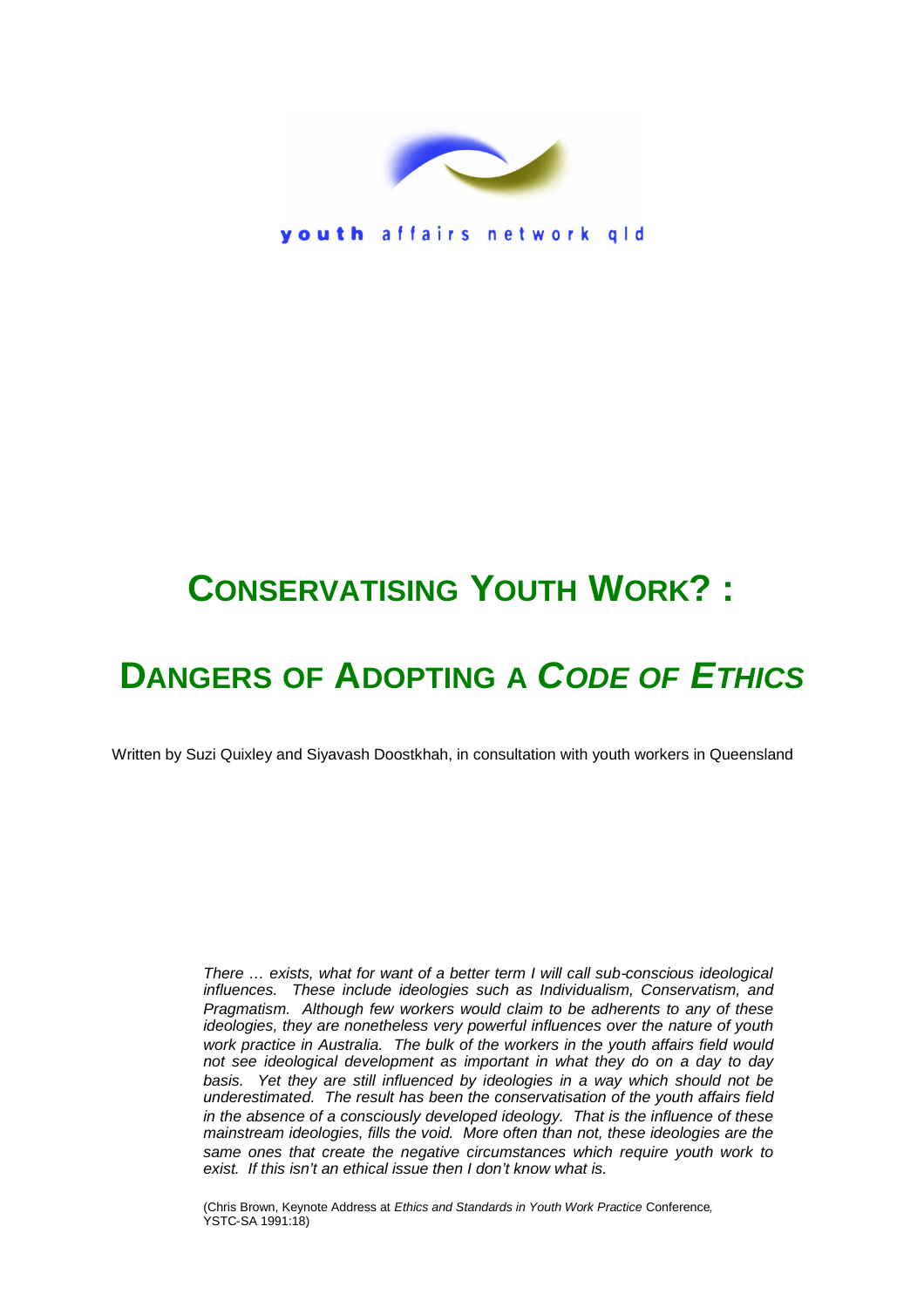

This work is licensed under a [Creative Commons Attribution-NonCommercial-NoDerivs 2.5 License.](http://creativecommons.org/licenses/by-nc-nd/2.5/au/) It can be shared under the conditions specified by this license at [http://creativecommons.org/licenses/by-nc-nd/2.5/au/.](http://creativecommons.org/licenses/by-nc-nd/2.5/au/)

#### **Youth Affairs Network of Queensland Inc 2007** [www.yanq.org.au](http://www.yanq.org.au/)

**Suzi Quixley** is a former Lecturer in Youth Work Studies at Edith Cowan University, and has recently spent several years lecturing in Community Services Management and contributing to the development of the industry in Singapore.

**Siyavash Doostkhah** has been Director of the Youth Affairs Network of Queensland for the past 6 years. Prior to that, he worked as Manager of a youth service for 8 years, and a face-to-face worker with young people for 5 years, in Brisbane and Townsville.

**The Youth Affairs Network of Queensland** (YANQ) is the peak community youth affairs body in Queensland that promotes the wellbeing and interests of young people. YANQ was formed in 1989 and became incorporated in 1991. YANQ was established to provide sector development and advocacy services and to link regional networks of youth organisations into a State-wide network.

YANQ has a membership consisting of young people, youth workers and youth services. YANQ also works closely with youth interagencies and networks based in each region in Queensland.

YANQ achieves its aims by:

- disseminating information about youth affairs;
- providing training, forums and conferences to support the professional development of youth services;
- providing policy advice to governments;
- consulting with youth organisations and young people;
- resourcing regional and issues-based networks;
- undertaking lobbying campaigns;
- linking with key state and national bodies;
- $\bullet$  initiating projects to respond to the needs of young people and youth organisations.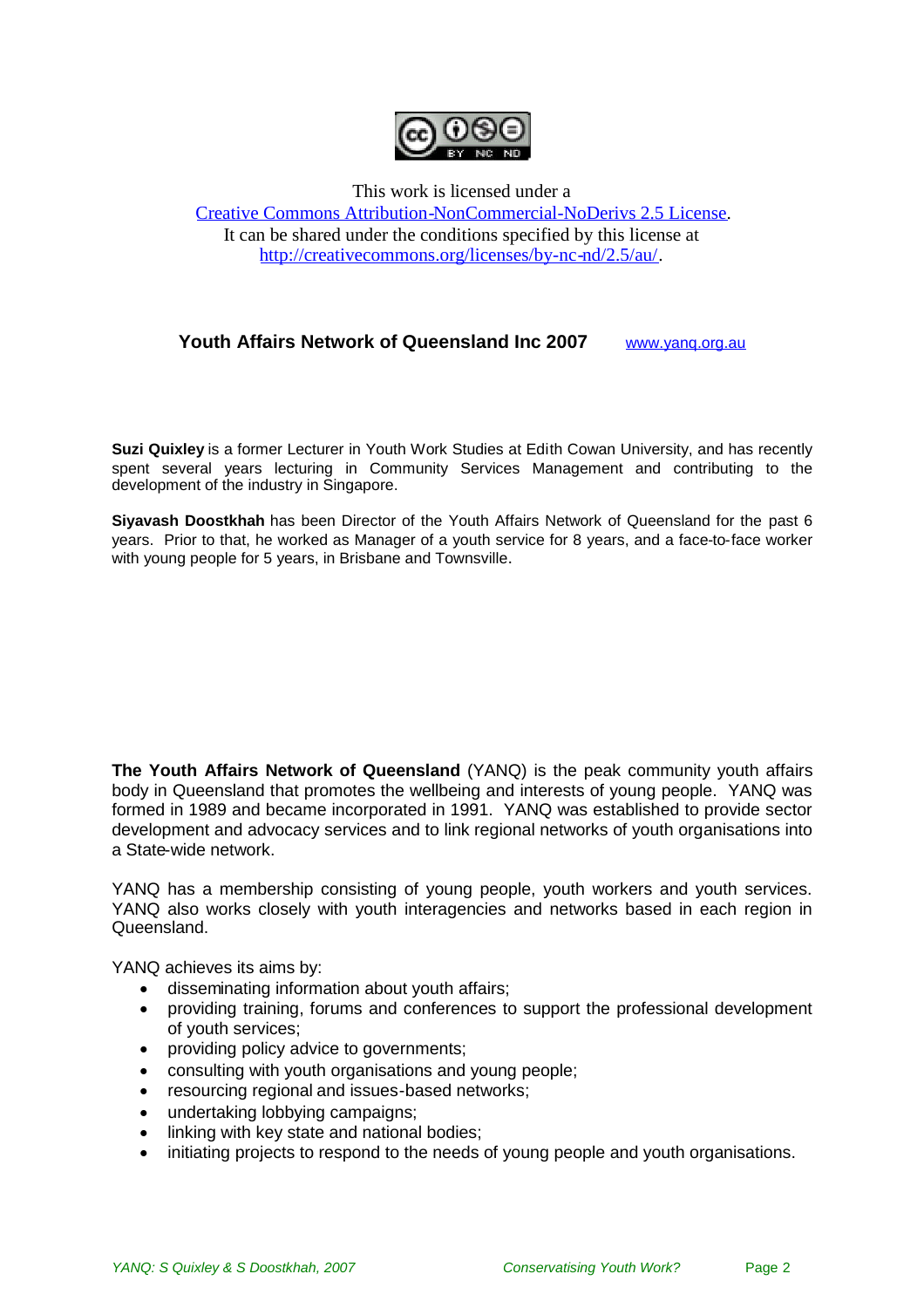# **CONTENTS**

| <b>INTRODUCTION</b>                                                                                                                                                                                                                                                                                                                                                                                                                                                                                                       | 4  |
|---------------------------------------------------------------------------------------------------------------------------------------------------------------------------------------------------------------------------------------------------------------------------------------------------------------------------------------------------------------------------------------------------------------------------------------------------------------------------------------------------------------------------|----|
| <b>MOTIVATIONS FOR BEING A YOUTH WORKER</b>                                                                                                                                                                                                                                                                                                                                                                                                                                                                               | 4  |
| <b>WHAT IS YOUTH WORK?</b>                                                                                                                                                                                                                                                                                                                                                                                                                                                                                                | 6  |
| <b>WHAT IS PROFESSIONALISM?</b><br>Professionalisation in other human services occupations<br>Case study: Moves toward professionalisation in Victoria                                                                                                                                                                                                                                                                                                                                                                    | 9  |
| THE IMPACT OF PROFESSIONALISM ON PRACTICE                                                                                                                                                                                                                                                                                                                                                                                                                                                                                 | 13 |
| <b>WHAT ARE ETHICS?</b>                                                                                                                                                                                                                                                                                                                                                                                                                                                                                                   | 16 |
| <b>WHAT IS A CODE OF ETHICS?</b>                                                                                                                                                                                                                                                                                                                                                                                                                                                                                          | 17 |
| <b>COMMENTS ON EMERGING YOUTH WORK CODES</b><br>Values base of emerging codes<br>Capacity of emerging codes to guide practice<br>Clauses rendered meaningless by lack of ideological framework<br>Contradictions and incongruence in emerging codes<br>Clauses lacking meaning without further explanation<br><b>OVERT</b> indications of worker self-interest<br>Addressing lack of behavioural guidance in emerging codes                                                                                               | 20 |
| <b>DANGERS IN INSTITUTIONALISING A CODE OF ETHICS FOR YOUTH WORK</b><br>Codes of Ethics mainly FUNCTION to protect workers, rather than clients.<br>Codes of Ethics mainly FUNCTION to protect a particular 'in' group of workers.<br>Codes of Ethics are generally widely open to interpretation.<br>Codes of Ethics require large amounts of time to maintain - review, re-review, re-re-review<br>Codes of Ethics can actually REDUCE ethical behaviour.<br>Codes of Ethics encourage conservatisation of occupations. | 29 |
| A BETTER WAY TO ACHIEVE ETHICAL PRACTICE IN YOUTH WORK                                                                                                                                                                                                                                                                                                                                                                                                                                                                    | 36 |
| <b>CONCLUSION</b>                                                                                                                                                                                                                                                                                                                                                                                                                                                                                                         | 38 |
| <b>BIBLIOGRAPHY</b>                                                                                                                                                                                                                                                                                                                                                                                                                                                                                                       | 39 |
| <b>BIBLIOGRAPHY</b>                                                                                                                                                                                                                                                                                                                                                                                                                                                                                                       | 39 |
| <b>APPENDIX 1</b><br>National Association of Black Social Workers (USA)<br><b>Code of Ethics</b>                                                                                                                                                                                                                                                                                                                                                                                                                          | 41 |
| <b>APPENDIX 2</b><br><b>Jasper Declaration</b>                                                                                                                                                                                                                                                                                                                                                                                                                                                                            | 42 |
| <b>APPENDIX 3</b><br>2002 Proposal - A Code of Ethics for Youth Work                                                                                                                                                                                                                                                                                                                                                                                                                                                      | 43 |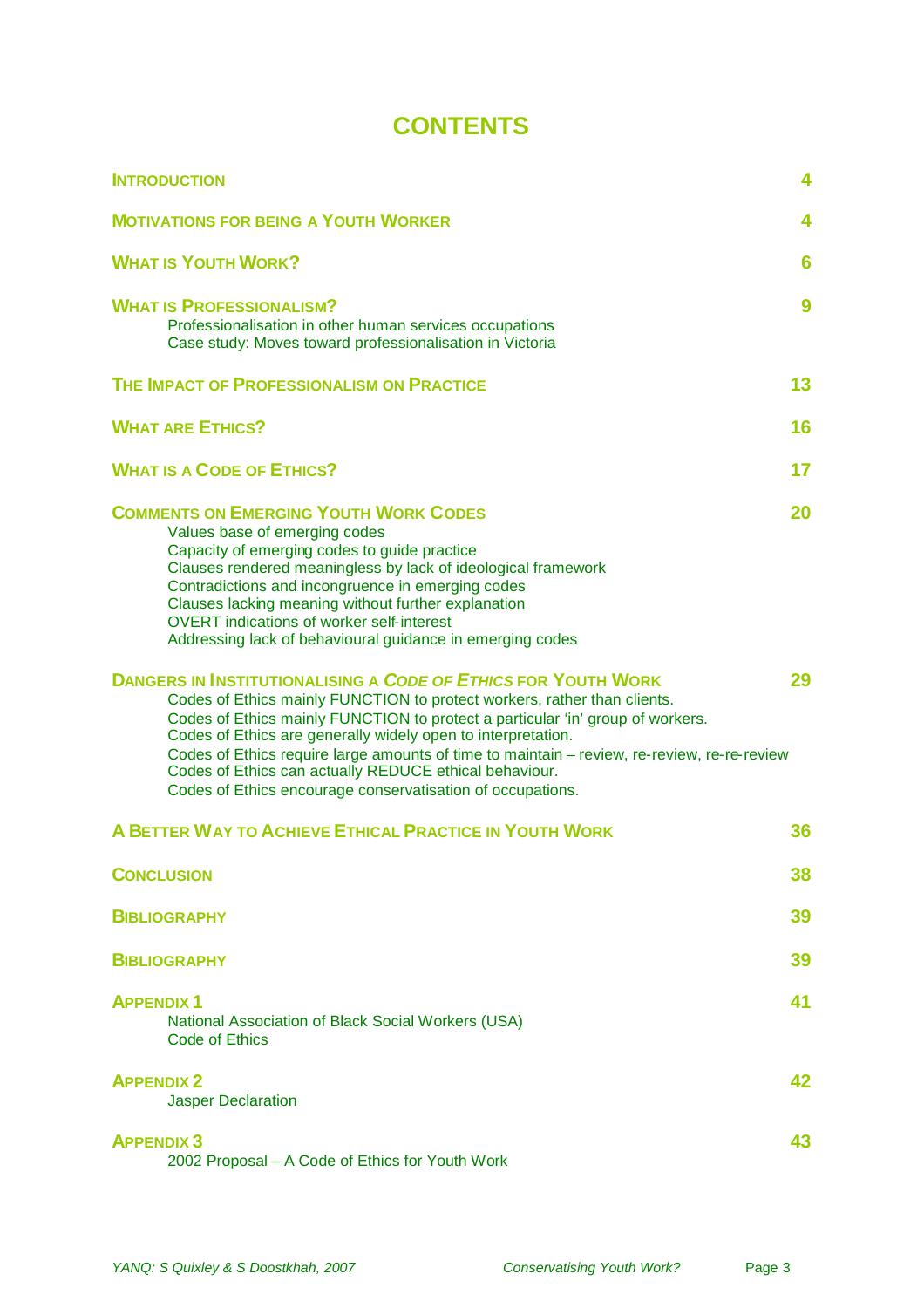## <span id="page-3-0"></span>**Introduction**

Recent debate over whether, or not, to adopt a Code of Ethics for youth work has been characterised by an uncritical assumption that having a code is a good thing … that it will automatically produce more ethical practice or protect against unethical practice. This paper challenges these assumptions and puts an alternate point of view about how ethical practice can be achieved in work with young people.

But first, an historical note. This is not a new debate in the youth sector. In the late 1980's and early 1990's, intense discussion occurred about how to maximise ethical practice, and whether to professionalise youth work. In fact, a 3 day conference was held in South Australia dedicated to exploring Ethics and Standards in Youth Work Practice (March 13-15, 1991). Sophisticated debate occurred about the implications of institutionalising a Code of Ethics in the sector. As a result, this pathway was not followed at the time. Many of the references in this paper are from this period. This is because there was a variety and depth of commentary on the subject then, which has not been repeated since. The arguments presented have the same relevance today, as they did then. So … sources from that period are used extensively in this paper, without apology!

The writings of Howard Sercombe are frequently criticised in this paper. These should not be interpreted as a personal criticism of Howard. Rather, it should be seen as a criticism of the youth sector … very few other writers, in recent times, have published commentary on the whole question of ethics in the sector<sup>[1](#page-3-2)</sup>, and, in particular on whether a Code of Ethics is a useful contributor to improving ethical practice within the sector. Little use has been made of the substantial existing literature on ethical codes and related topics – both across professions and, historically, within the youth sector. Howard has largely been a lone voice in consistently commenting on these areas … and most of the youth sector has simply adopted his point of view, rather than engaging in thoughtful debate on the issues.

## <span id="page-3-1"></span>**Motivations for being a Youth Worker**

Howard Sercombe has proposed that it is simple to identify a shared motivation for youth work – to serve the young person as our primary client<sup>2</sup>. This is a simplistic conclusion. Even street evangelists, or prison officers in the juvenile justice system, might argue that they are doing this … they, like each of us, have a particular view of what the best interests of young people are! Even a worker who cuts a young person off the dole for minor infractions, could readily argue that they see the young person as their primary client … it is teaching them to conform to real world values! The fact that it is not this simple is borne out by the fact that Sercombe does not propose that workers sign a pledge to this statement alone. He proposes a values-

<span id="page-3-2"></span><sup>&</sup>lt;sup>1</sup> Judith Bessant, Vaughan Bowie, Lauren Hoiles and Tim Corney have written articles and/or produced conference papers. However all have taken a similar position to Howard Sercombe. In the process of preparing this paper, no recent articles were found which explored alternate responses in any depth – from either an academic or practitioner perspective. 2 Sercombe 2005:2

<span id="page-3-3"></span>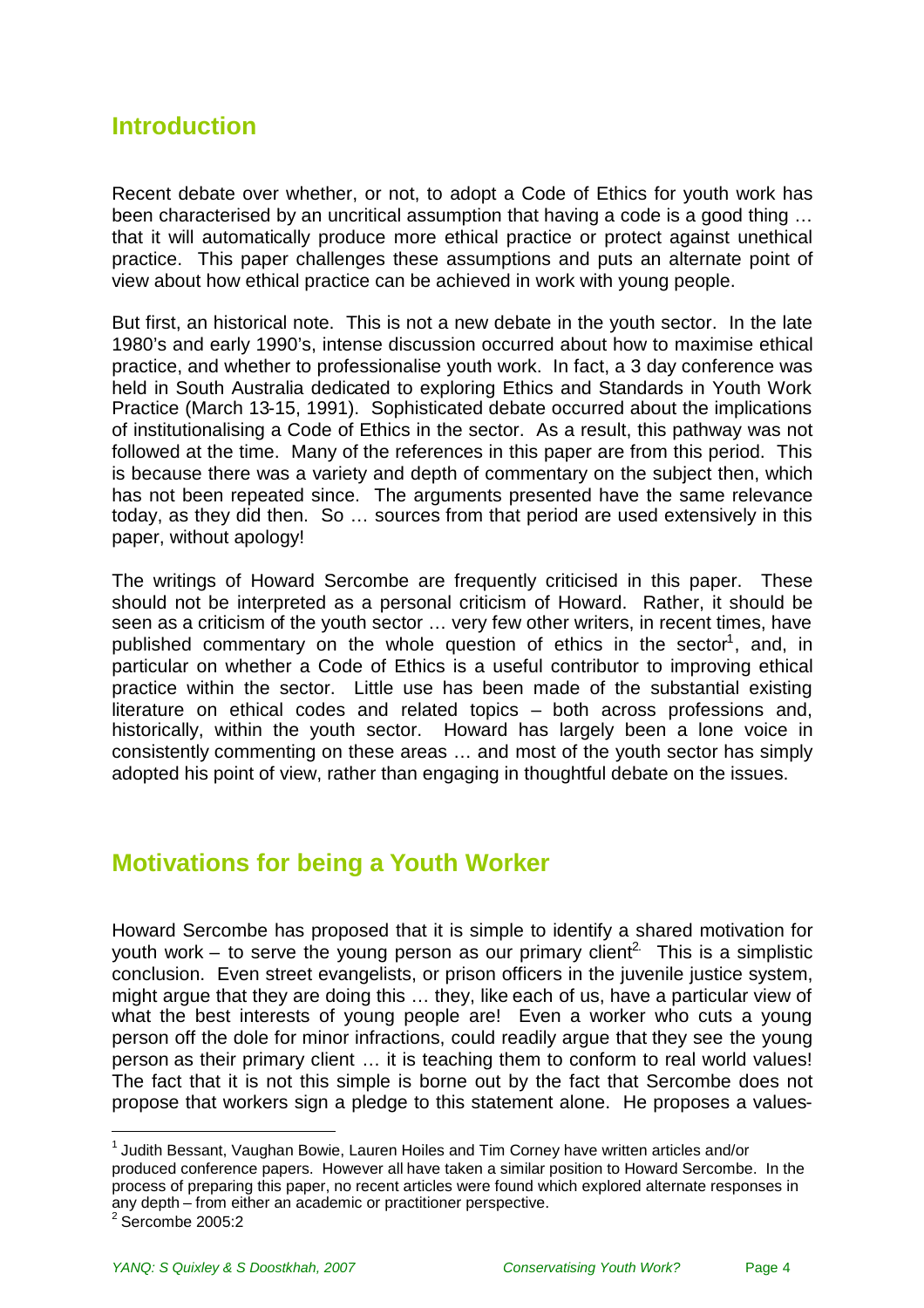based Code of Ethics … to which a variety of explanatory clauses and case studies have been added. As various groups in the sector have explored this draft, they have developed their own statements that sometimes reflect quite different values. (These are explored in greater detail later.)

Even Sercombe admits that we cannot force workers to have a particular motivation. We cannot regulate the professional's own public commitment to serve<sup>[3](#page-4-0)</sup>. Ultimately, our youth work practice is driven by our personal motivations, which in turn are driven by our personal beliefs/values or ideology<sup>[4.](#page-4-1)</sup>

Your motivation for wanting to work with young people is inseparable from your beliefs/values and the principles, morals and ethics that guide your actions:

- Some workers share values with the more conservative professions (eg. Psychology, Welfare and Community Work). They work from the assumption that **young people should change** so they can better fit into our society. They see the role of human services workers as assisting this change process.
- **Some workers share values with less conservative interest groups (eg.** civil/welfare rights groups). They work from the assumption that **society should change** to better accommodate the interests of the full range of its members … including young people.
- Some workers are unclear about their values, and may work from different values and/or beliefs at different times.

In reality, even personal values-consistency is very difficult to achieve. Every decision we make when interacting with, or for, young people is affected by different personal, interpersonal, organisational, social, political and environmental factors. The attempt to achieve consistency in our individual youth work practice is an ongoing process of exploration, challenge and change. When a group of people try to achieve consistency, a multiplier effect occurs. It is therefore very difficult to achieve 100% congruent organisational values and ethics. It is logically impossible to achieve sector-wide consistency, since each individual and organisation in the sector is continually learning, developing and changing their thinking and practice.

At this point in time, workers holding many different values co-exist in the youth sector, providing different types of services from different values-bases. But … can this continue? In particular, can we expect it to continue if the youth sector adopts a uniform Code of Ethics and/or professionalises? This paper argues that institutionalisation of a Code of Ethics would inevitably stifle learning and debate, and serve to exclude some workers from the youth sector.

<span id="page-4-1"></span><span id="page-4-0"></span> $3$  Sercombe 2000:6

<sup>4</sup> Chris Brown, Keynote Address *Ideology and Ethics in Youthwork Practice* in Youth Sector Training Council of South Australia 1991:14-19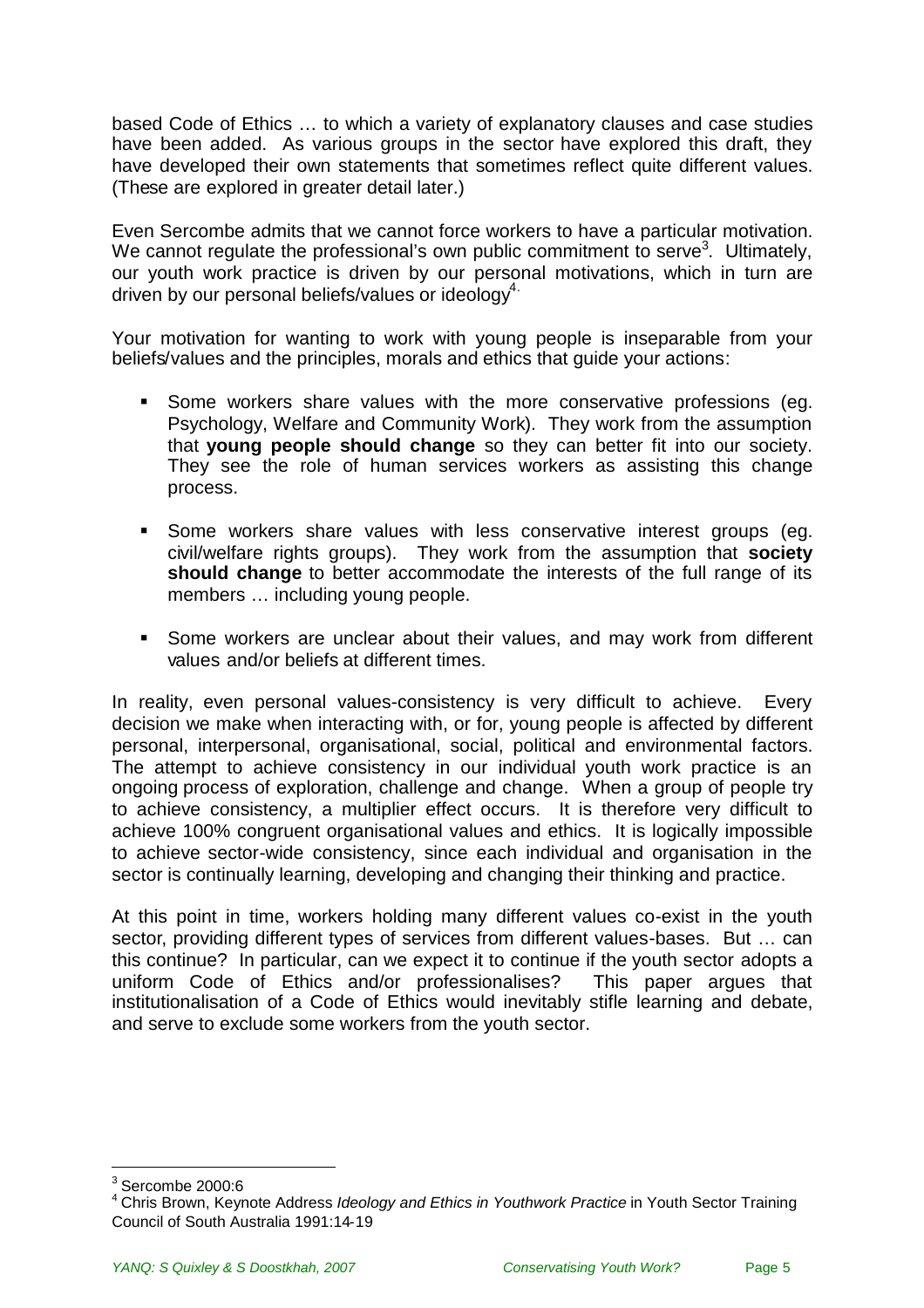# <span id="page-5-0"></span>**What is Youth Work?**

The youth sector does not have a common definition of youth work. In fact, some workers hold opposite views on the place of young people in society, and, therefore, the role of youth work:

| <b>Place of Young</b><br><b>People in Society</b>                                                                                                                                                                                                                                                                                               | <b>Formal</b><br>$l$ deology $5$                | <b>Model of</b><br><b>Intervention</b>               | <b>Role of Youth Work</b>                                                                                                                                                                 |
|-------------------------------------------------------------------------------------------------------------------------------------------------------------------------------------------------------------------------------------------------------------------------------------------------------------------------------------------------|-------------------------------------------------|------------------------------------------------------|-------------------------------------------------------------------------------------------------------------------------------------------------------------------------------------------|
| Society is fundamentally<br>sound/good. For society<br>to be able to function<br>effectively, aberrant<br>individuals must adjust<br>and conform. Individual<br>young people are<br>responsible for their own<br>problems.                                                                                                                      | Pragmatism<br>Individualism<br>Conservatism     | <b>Treatment</b>                                     | Youth work aims to change<br>individual young people so<br>they will better fit into<br>society through EITHER:<br>(1) Treating their<br>weaknesses and<br>teaching/ forcing them         |
|                                                                                                                                                                                                                                                                                                                                                 | <b>Humanism</b><br>Liberalism<br>Post-modernism | Reform                                               | to fit into society better,<br>OR,<br>(2) Focusing on treatment,<br>but also seeking minor<br>adjustments in social<br>rules that make it<br>difficult for young<br>people to fit in.     |
| Society is the cause of<br>most of the problems<br>experienced by young<br>people  and the<br>majority of the population.<br>Social structures are<br>designed to meet the<br>needs of a few $-$ the<br>dominant culture. Young<br>people experience<br>problems because of<br>injustices such as<br>inequality, poverty and<br>discrimination. | <b>Marxism</b><br>Socialism<br>Anarchism        | <b>Individual</b><br>Advocacy/<br><b>Empowerment</b> | Youth work aims to change<br>society so it can better<br>meet the needs of young<br>people through EITHER:<br>(1) Advocating to meet the<br>immediate needs of<br>individuals affected by |
|                                                                                                                                                                                                                                                                                                                                                 |                                                 | Collective<br>Advocacy/<br><b>Empowerment</b>        | injustice, OR,<br>(2) Giving groups of young<br>people the means to<br>challenge (and try to<br>change) the injustices<br>they all face  and<br>ultimately improving<br>society.          |

The word society is used here to describe the way in which social order is maintained. This includes many dimensions of power that impinge on the lives of young people – the social structures which institutionalise a culture based on winners and losers, and the way this culture has been integrated (rather like

<span id="page-5-1"></span><sup>&</sup>lt;sup>5</sup> Feminism is not included because different types of feminism relate to different mainstream ideologies.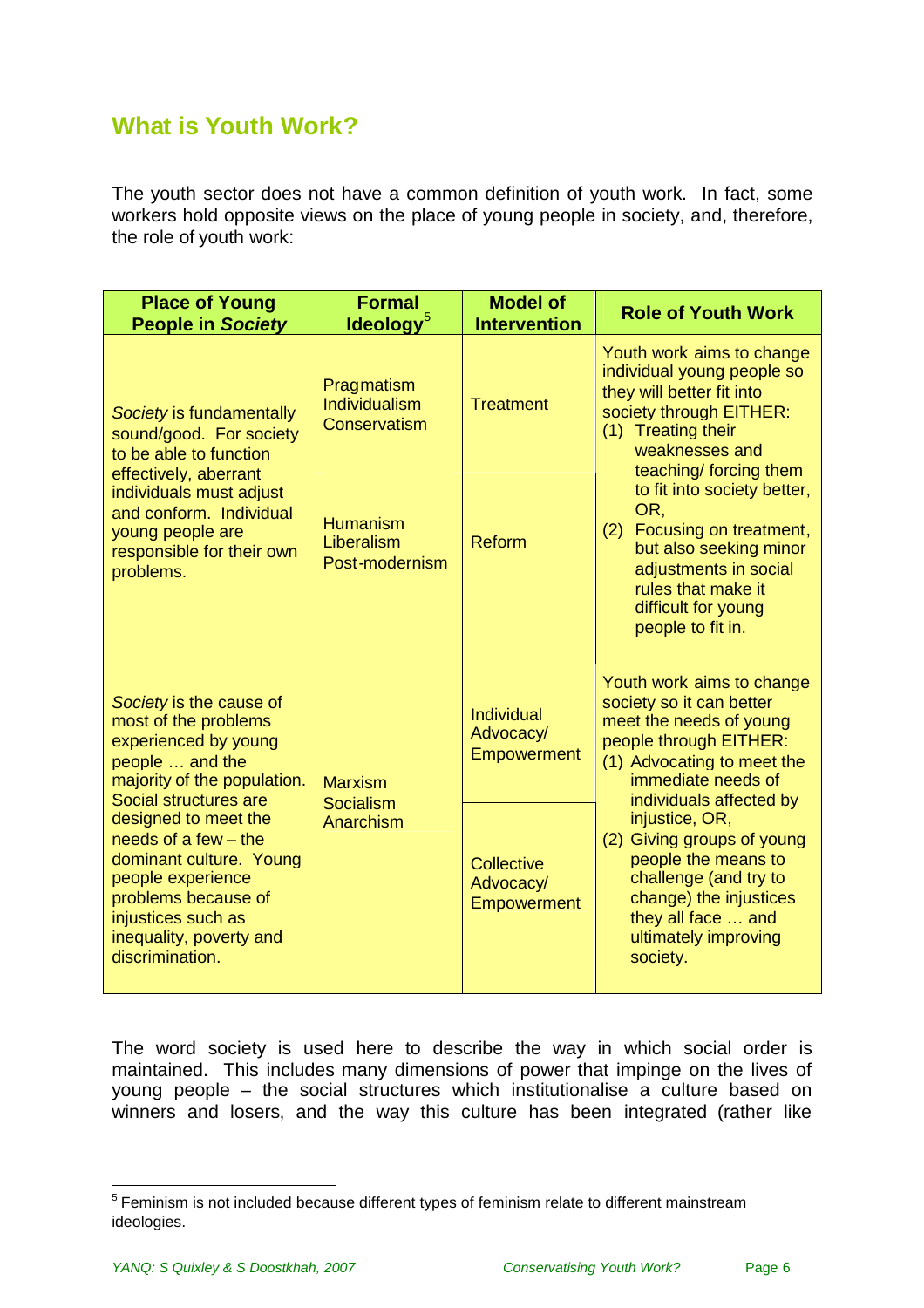internalised oppression) into the everyday behaviour of organisations, groups and individuals within the society as a whole.<sup>[6](#page-6-0)</sup>

It is worth noting that many evangelists, youth workers in schools and police/prison officers would readily, and comfortably, fit into the group advocating treatment of young people.

Different Models of Intervention draw on different bodies of theory and involve very different practices. In other words, they require quite different youth work competencies (skills, knowledge, values/attitudes):



If the sector supported a social control view of youth work, training would focus on areas such as understanding youth behaviour and social norms, work with individual young people based on conventional power over models of practice; ethical training would be concerned with understanding the rules of the profession. If the sector supported a social change view, learning would focus on understanding social systems and human rights, group work/social action skills and power with models of practice; ethical training would be concerned with understanding processes for dealing with ethical dilemmas. If the sector prevaricates and tries to include both views of youth work, the level of sophistication of knowledge/skills/ values learning in each area will be dramatically reduced … resulting in superficial learning.

<span id="page-6-0"></span> $^6$  This definition of society integrates both the more fluid post-modern understanding of power advocated by Sercombe (1997:2), and a more structural analysis which sees institutions and systems as driving a culture of power over young people. The definition sees the two sources of power as interdependent.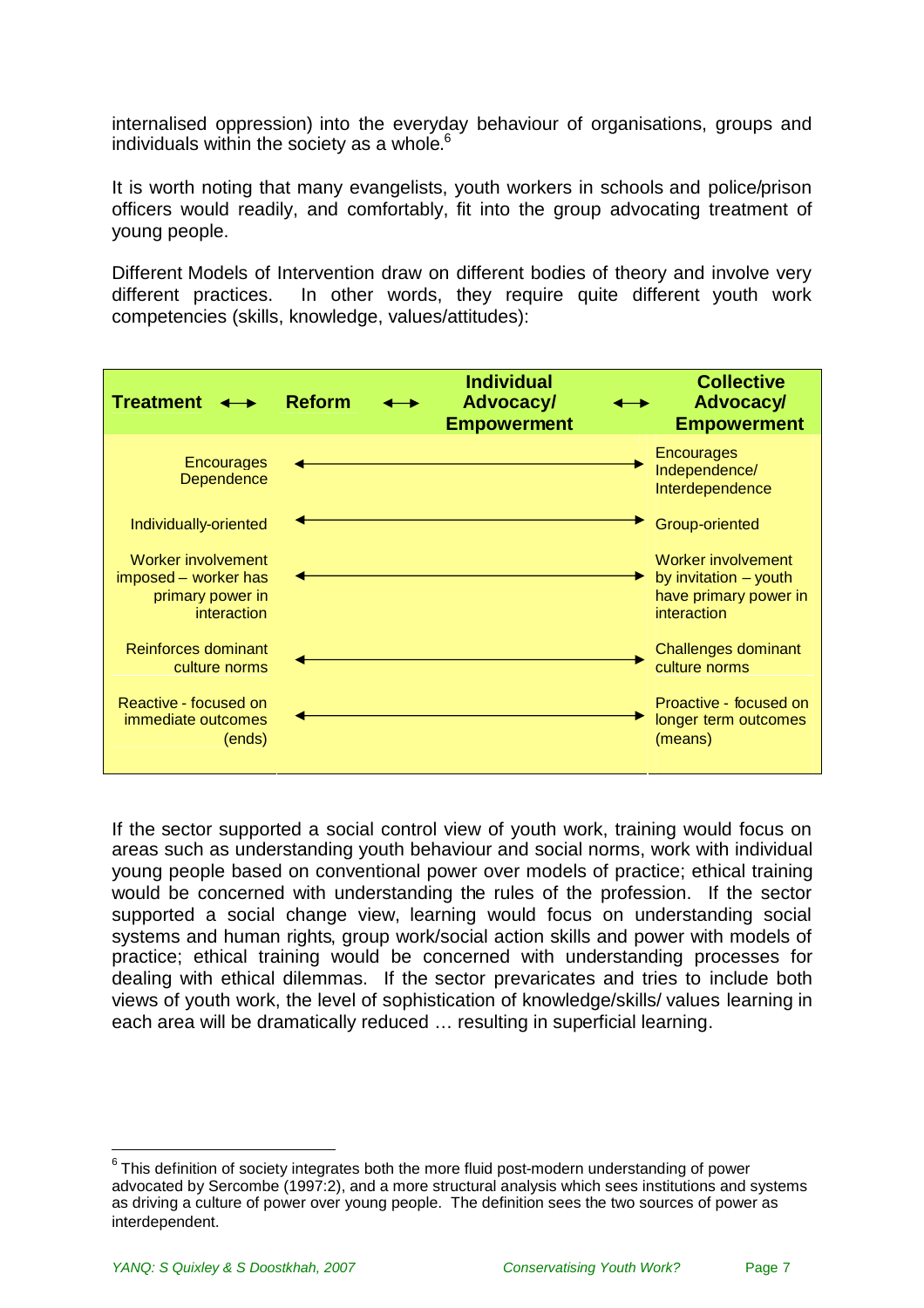#### Ultimately:

*… ideology is not just in the realm of theory and academic philosophising. Ideology is as vital to youth work practice as any other skill which a youth worker requires to do their job. In fact skills, without ideology to guide how those skills are used, can be dangerous. There is not a lot worse than a skilled person who doesn't know what they are doing.*

*… no matter what we call it, ideology is a means, and I believe the only consistent means, by which we can be clear about what we are doing as youth workers, why we are doing it, how we are doing it, and what it is we are actually trying to achieve. Ideology provides us with a framework to approach these questions with a minimum of contradictions.* (Chris Brown, Keynote Address *Ideology and Ethics in Youthwork Practice* in Youth Sector Training Council of South Australia 1991:15)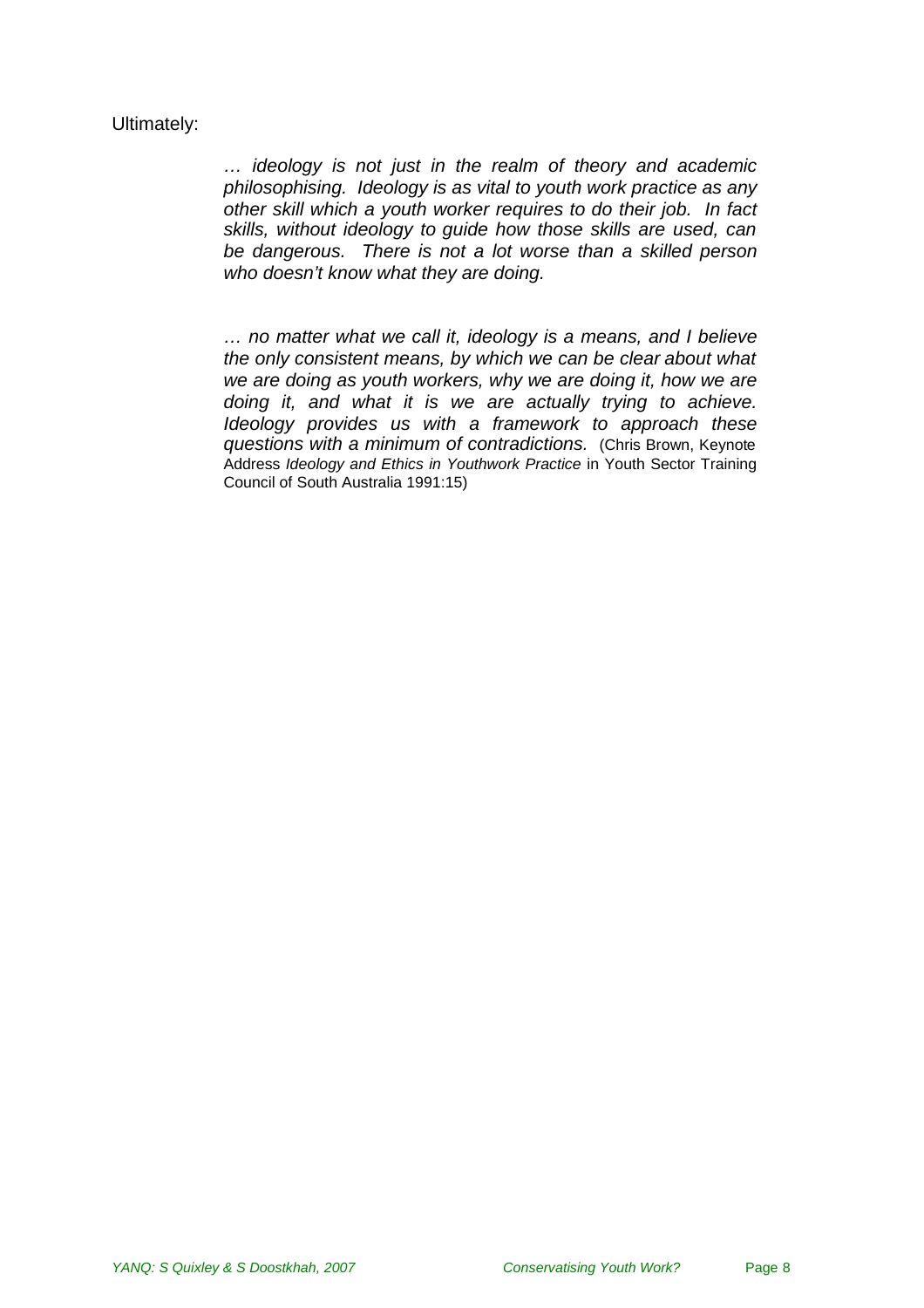# <span id="page-8-0"></span>**What is Professionalism?**

#### **Professionalisation in other human services occupations**

It is unrealistic to look at the place of a Code of Ethics, without looking at the context in which it exists. **Every** occupation in the human services in Australia that has adopted a Code of Ethics has ultimately professionalised (or perished!). **Once you have a set of rules, then you must have a means of policing them.** As Sercombe has acknowledged:

*Fundamentally … the rest of the apparatus of professionalisation flows from this: from the recognition than an ethical standard is needed, and then that the integrity of the ethical standard needs to be protected.* (Sercombe 2005:1)

YACVic (quoting Judith Bessant) has taken an even more direct approach:

*Bessant suggests that a code of ethics would have 'serious limitations unless accompanied by specific mechanisms to give it material effect. To be successful, codes need to be regulatory and enforceable by an organisation that adjudicates complaints of breaches of the code. Without the backing of legislative mandating, and proper sanctions (including the power to strike off practitioners for misconduct), the effectiveness of a code of conduct can only be minimal'.* (Cited in YACVic 2004:24)

The words people associate with professionalism reflect 2 different views:

| Those who support         | Skilled, standards, altruism, competent,      |
|---------------------------|-----------------------------------------------|
| professionalism will tend | consistent, responsible, knowledgeable,       |
| to use words like         | ethical                                       |
| Those who <b>oppose</b>   | Remote, elitist, middle class, alienating,    |
| professionalism will tend | credentialism, standardised, academic, social |
| to use words like         | status, controlling, bureaucratic             |
| Regardless, they are      | Trained, accredited, recognised, powerful,    |
| likely to include         | well paid, accountable                        |

Professions have typically been seen as the means to achieve standards of behaviour within an occupational group requiring particular values, attitudes, attributes, skills and knowledge. According to one definition, professions include: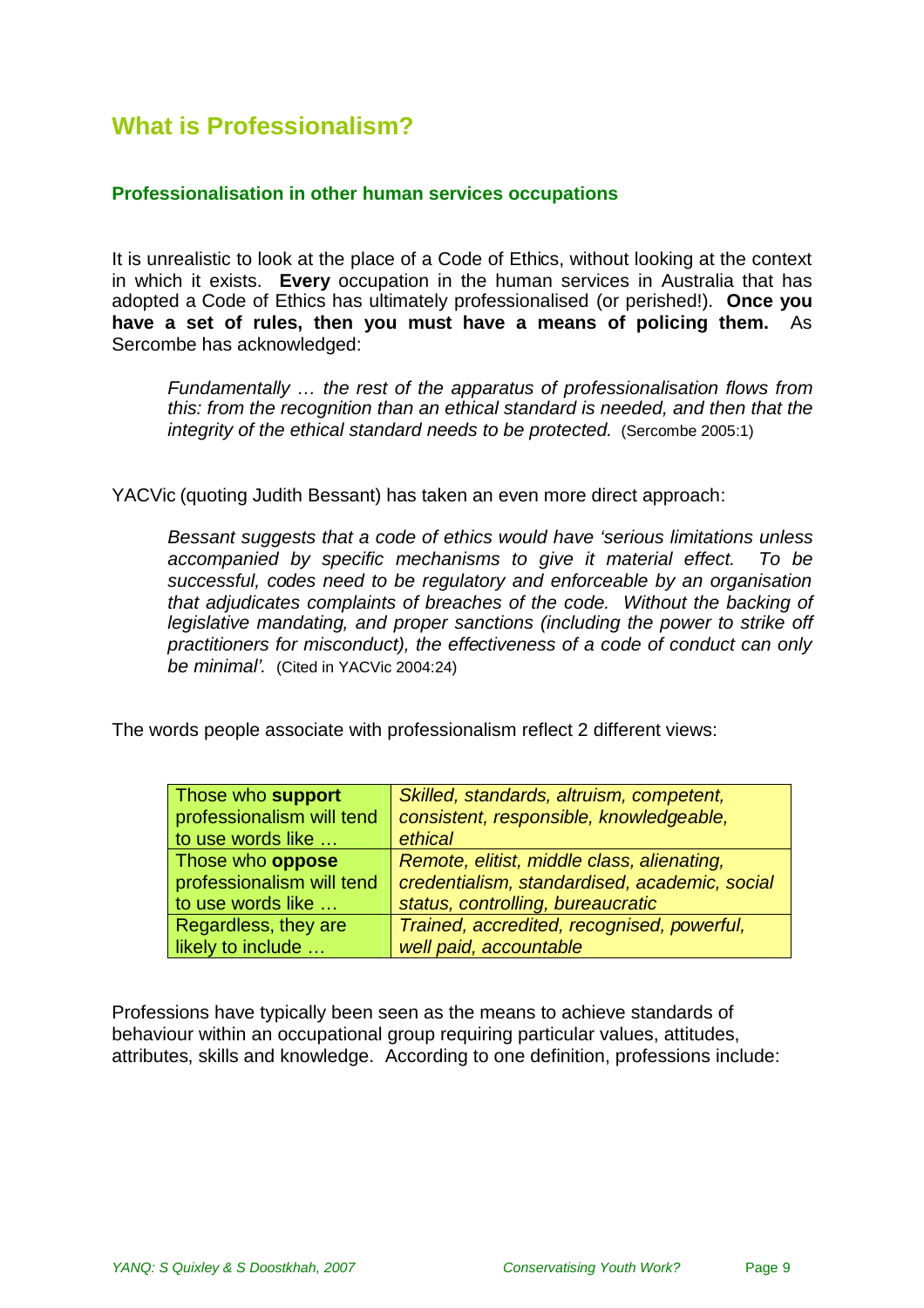|          | 7 Steps to Professionalisation                                                                                                                                                                                                                                                                       | <b>Comments</b>                                                                                                                                                                                                                                                                                                                                                                                                                                                                                        |
|----------|------------------------------------------------------------------------------------------------------------------------------------------------------------------------------------------------------------------------------------------------------------------------------------------------------|--------------------------------------------------------------------------------------------------------------------------------------------------------------------------------------------------------------------------------------------------------------------------------------------------------------------------------------------------------------------------------------------------------------------------------------------------------------------------------------------------------|
| 1.<br>2. | A defined body of knowledge and<br>theory that is (usually) implied by a<br>requirement of an educational<br>degree from an accredited university.<br>A training period of substantial length<br>and specialisation that deals with<br>symbols, not things, and develops an<br>important subculture. | The foundation of professionalism is the belief<br>that a particular occupation requires a unique,<br>highly specialised set of academic knowledge<br>and skills. Given that working from different<br>values requires different knowledge, this<br>underlines the importance of overtly or covertly<br>articulating a values stance for the profession. It<br>is important to note that these requirements<br>value theoretical knowledge over practical skills<br>and, possibly, values development. |
| 3.       | A highly developed sense of<br>community and service orientation.<br>All services are based on universal<br>humanitarian norms and public<br>access (not self interest).                                                                                                                             | The idea that professionals do not act out of self<br>interest is covered later. What are universal<br>humanitarian norms? Clearly norms are<br>different to rights  since many members of<br>society do not have their universally recognised<br>human rights met, these cannot be social<br>norms. This clause indicates the important role<br>professions play in ensuring maintenance of<br>social norms.                                                                                          |
|          | 4. Autonomy, ie. the professional<br>proceeds by his or her own judgment<br>or authority without supervision.                                                                                                                                                                                        | One of the key goals of professionalisation is to<br>minimise external <i>interference</i> (accountability!).<br>Because only members of the profession have<br>the unique competencies required of a<br>professional, professions argue that no-one else<br>is qualified to judge the performance (including<br>behaviour) of their members. This argument is<br>used to justify self-regulation by professions.                                                                                      |
| 5.       | The professional has an enduring<br>commitment to his or her profession<br>as an identity. The profession has<br>an enduring set of normative and<br>behavioural expectations that the<br>professional internalises.                                                                                 | In other words - don't question!!! Professions<br>actively discourage any questioning of their<br>behavioural expectations by newcomers.<br>Therefore, little training on making ethical<br>judgments exists in most professional training<br>programs. Only existing members of the<br>profession determine who can, and can't<br>become a new member.                                                                                                                                                |
| 6.       | A highly developed Code of Ethics<br>and a professional organisation to<br>maintain standards.                                                                                                                                                                                                       | Ultimately, all professions have developed a<br>Code of Ethics with lots of rules and procedures.<br>Having a code and a professional organisation<br>to police the code are interdependent.                                                                                                                                                                                                                                                                                                           |
| 7.       | A system of symbolic rewards or<br>achievements in the profession.                                                                                                                                                                                                                                   | This directly challenges the idea (Point 3) that<br>professionalisation is not about self-interest.<br>Once an occupation is professionalised, workers<br>are economically rewarded  professionals<br>generally earn more than other workers, and if<br>their practice is privatised, stand to make even<br>greater economic gains!                                                                                                                                                                    |

<sup>7</sup> Kentsmith *et al* 1986:164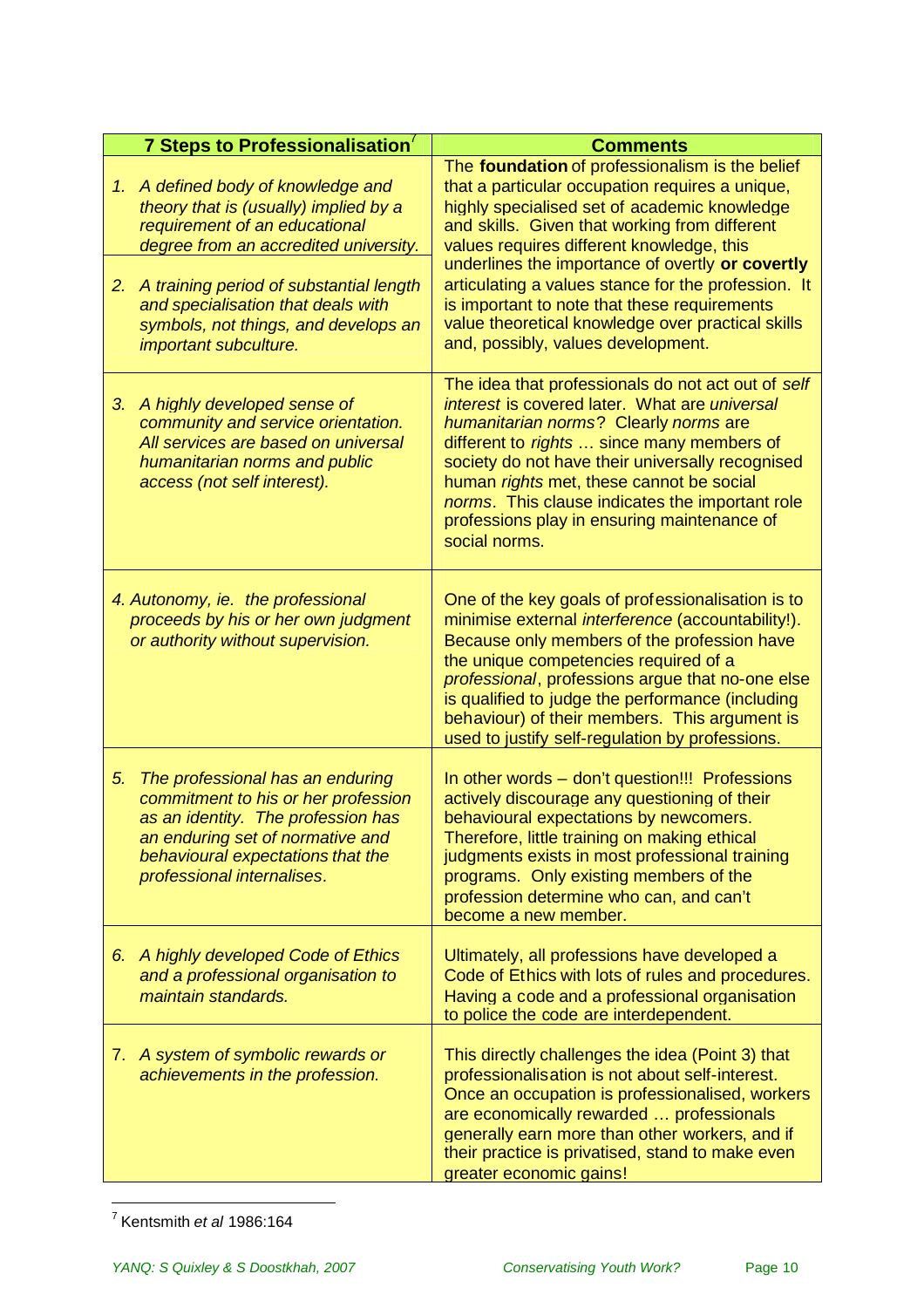Is professionalisation the best way to achieve *standards of behaviour* or worker accountability? Do all workers need the **same** set of competencies (*values/attitudes, skills and knowledge)* to be able to successfully work with young people? Is academic study the best, or **only,** way to learn these competencies? Will a process of **standardisation** automatically improve outcomes for young people?

Professionalisation is **not** about improving behaviour, or accountability for behaviour, in an occupational area … it is simply about moving it! It is not about whether workers can/should be made accountable, it is about who they should be accountable to. The process of professionalism **shifts responsibility for ethical standards from workers/agencies to a more remote body** of their peers (mates?). It could easily be argued that making accountability requirements more formal actually reduces accountability in practice … workers can defend themselves in a legalistic manner, and be judged by people who do not see their day to day practice, rather than those who can continually observe them! Worker behaviour is therefore judged in the absence of significant evidence about context and circumstances. And … professional bodies have an interest in protecting the reputation of their profession.

Kentsmith *et al* (above table) claim that professionals do not act out of self interest. Yet, many commentators have argued that professionalism largely meets the needs of professionals, rather than clients. Certainly:

- Attempts to professionalise based on a set of values which **challenge social norms** have met with active exclusion from social power.
- Professionalisation based on a set of values which **conform to social norms** have led to significant social, economic, person and political power for its members.

As Kay Laursen argued:

*… professionalism by its very nature makes little difference to the underlying causes of client's problems (it does not, nor does it intend to, change the social structure in any radical way such that the more fundamental causes of problems are deal with); that when it comes to the crunch, to a choice between 'the powers that be' and the welfare of their clients, professionals opt for the former, whilst simultaneously trying to convince their erstwhile clients that this betrayal is in their best interests; and finally that professionalism militates against a genuine service to clients because it alienates the professional from his (sic) own humanity, and naturally from the common humanity he (sic) could share with a client.* (Laursen 1975:47)

Every worker is entitled to reasonable pay and conditions. It is important, here, to distinguish between professionalisation and unionisation. Industrial agreements can be written in a way that recognises a wide range of pathways (not only tertiary education) into working in a particular occupational area, such as working with young people. It can include valuing qualification by experience, link remuneration to actual iob responsibilities and can allow for exercise of a wide range of values and practices. Unionisation alone has the potential to protect workers' rights whilst not institutionalising professional status.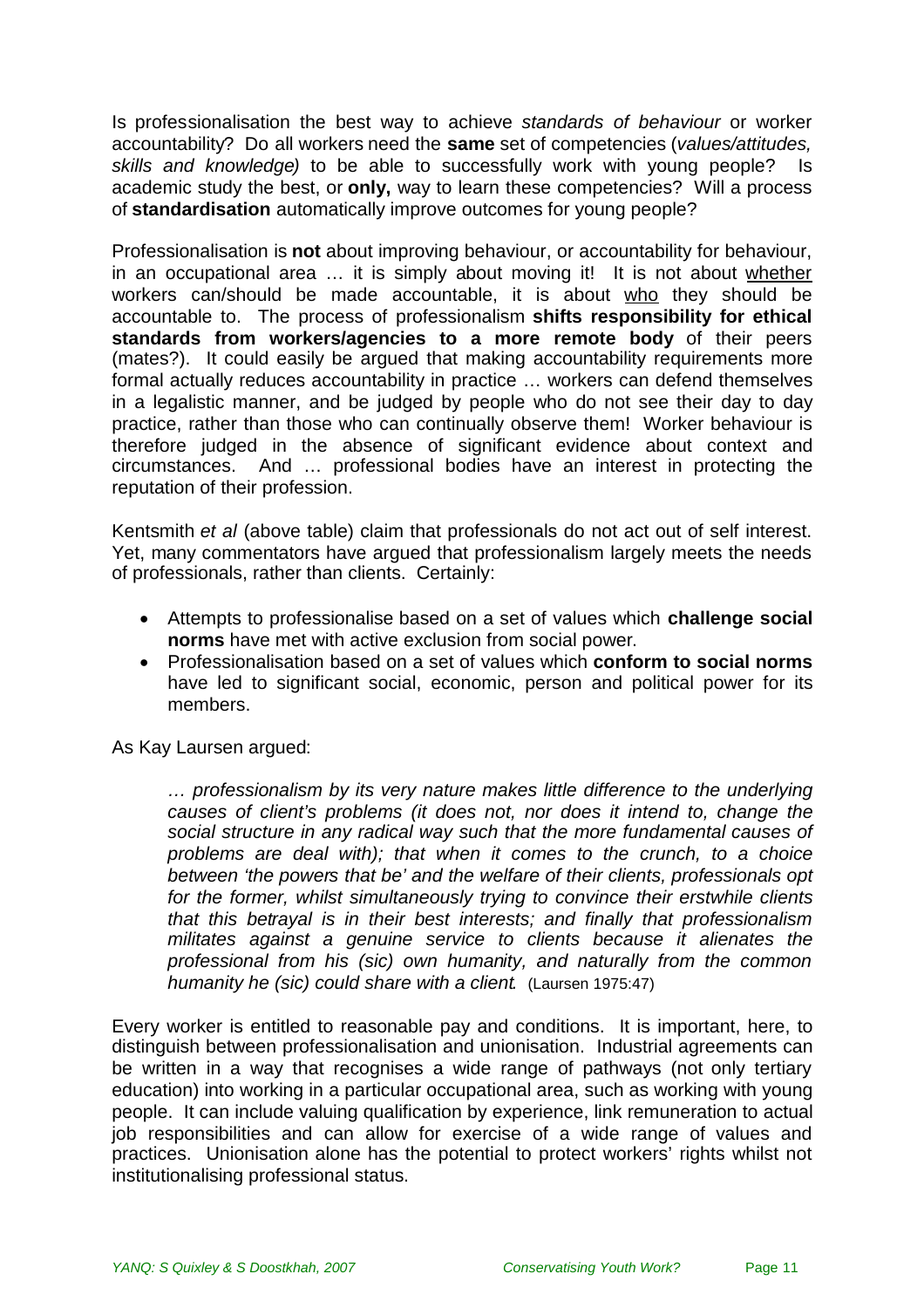Equally, it is important to acknowledge that unionisation does not protect against the dangers of professionalisation, particularly when the two are developed in parallel. Unionisation does not protect against workers using their professional status to improve their bottom line (even compared with *non-professionals* doing the same job) during negotiations for pay and conditions. Many industrial agreements have **reinforced** professionalism through tying pay and conditions to academic status or membership of a particular professional association.

### **Case study: Moves toward professionalisation in Victoria**

Clearly, the moves toward professionalisation in the youth sector in Victoria are driven by worker interests. Throughout *That Old Chestnut!* (a discussion paper on professionalisation in Victoria), very little attention is paid to ethics or to the impact of professionalisation on young people. Instead, it focuses on **improving the** *status of youth work***:**

*Another alternative is to do nothing. But what impact would this have on the youth sector? … Many workers are clearly frustrated with the status quo. There is also concern that doing nothing may result in youth work being further marginalised. While related professions … pursue ongoing professionalisation, due regard may not be afforded to youth workers who are not seen as part of a profession. … So this begs the question, can the status of youth work be increased without the establishment of a professional body?* (YACVic 2004:45)

Unlike most descriptions of the aims of professional associations, the Victorian description does not see professionalisation as having a central role in protecting the interests of clients against unethical worker behaviour:

*In general professional associations aim to:*

- *Promote and build on the professional status of its members and recognise the expertise and proficiency of those it represents.*
- *Work closely with training bodies and tertiary institutions to ensure that qualifications provide the skills needed in the industry.*
- *Provide a forum for networking between workers and the exchange of information and ideas.*
- *Develop models of best practice.*
- *Advocate on industrial issues such as pay.*
- *Be a voice in the media about worker issues.*
- *Provide professional development opportunities.* (YACVic 2004:6)

However, like most definitions of a profession, YACVic's paper does emphasise formal qualifications. This is hardly surprising when Victoria has 4 degree-level, 3 post-graduate and [8](#page-11-0) diploma/certificate level programs<sup>8</sup>. It is similarly unsurprising that, describing *A Brief History of Youth Work in Victoria*, 29/30 of the historic

<span id="page-11-0"></span><sup>&</sup>lt;sup>8</sup> YACVic 2004:15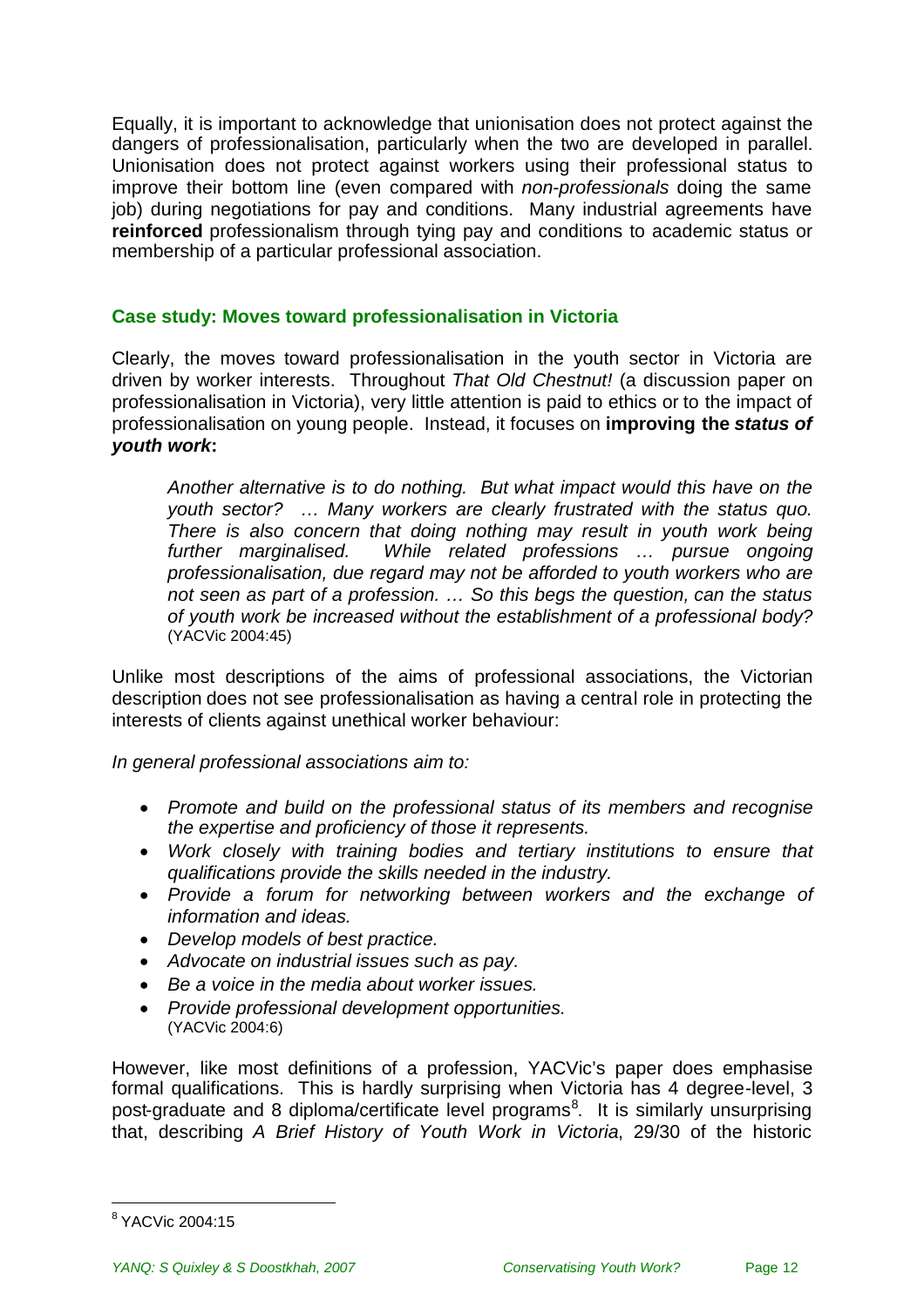milestones listed had to do with youth worker training<sup>[9](#page-12-1)</sup>. The paper sees education and training as *an integral component of professionalisation*:

*We trust expert systems principally because they have an expertise and authority that results from a specific knowledge and skills base that had been approved and certified by formal educational and training credentials.*

*… restoring and building public trust in those working professionally with young people requires the systematic improvement of their intellectual and professional education … Their professional credibility can only be trusted if the education of its members is taken seriously.* (Bessant quoted in YACVic 2004:21-23)

Judith Bessant goes on to argue that a focus on skills-based training (ie. most non-University training) is an inadequate basis for youth worker competence, and therefore professionalisation<sup>10</sup>. YACVic, despite having not seen ethical YACVic, despite having not seen ethical management as a key aim of a professional association, argues that worker professional education and ethical standards are linked<sup>[11](#page-12-3)</sup>. It is hardly surprising then, that 2/3 models for a professional association proposed in the paper<sup>[12](#page-12-4)</sup>, include the possibility of membership based on qualifications, with those without formal qualifications excluded from *full membership*. One alternate method of eligibility for membership is briefly mentioned  $\ldots$  adherence to a Code of Ethics!<sup>[13](#page-12-5)</sup>

### <span id="page-12-0"></span>**The Impact of Professionalism on Practice**

As the different human services occupations have professionalised, they have invariably focused on Treatment and Reform models of practice. In disciplines such as Psychology and Social Work, Advocacy and Empowerment approaches are rarely taught or practiced. Advocacy and Empowerment have largely been marginalised and become the focus of civil rights action groups, welfare rights lobby groups, selfhelp groups or alternative health practitioners. These *non-professional* groups rarely have the same resources as the mainstream *professional* groups. This severely limits their ability to develop a body of knowledge/skills, build participation or provide services. Therefore, most people in need of services are forced to use services based on Treatment and/or Reform approaches.

The youth sector is in the fortunate position of being able to examine the impact of professionalisation in other disciplines. Essentially, the helping professions function as a hierarchy:

<span id="page-12-2"></span><span id="page-12-1"></span><sup>&</sup>lt;sup>9</sup> YACVic 2004:16-17

<sup>10</sup> YACVic 2004:23

<span id="page-12-3"></span><sup>11</sup> YACVic 2004:22

<span id="page-12-4"></span><sup>12</sup> In other words, professional models, rather than an *Industrial Relations Model* – effectively setting up a Trades Union.

<span id="page-12-5"></span><sup>&</sup>lt;sup>13</sup> YACVic 2004:43-44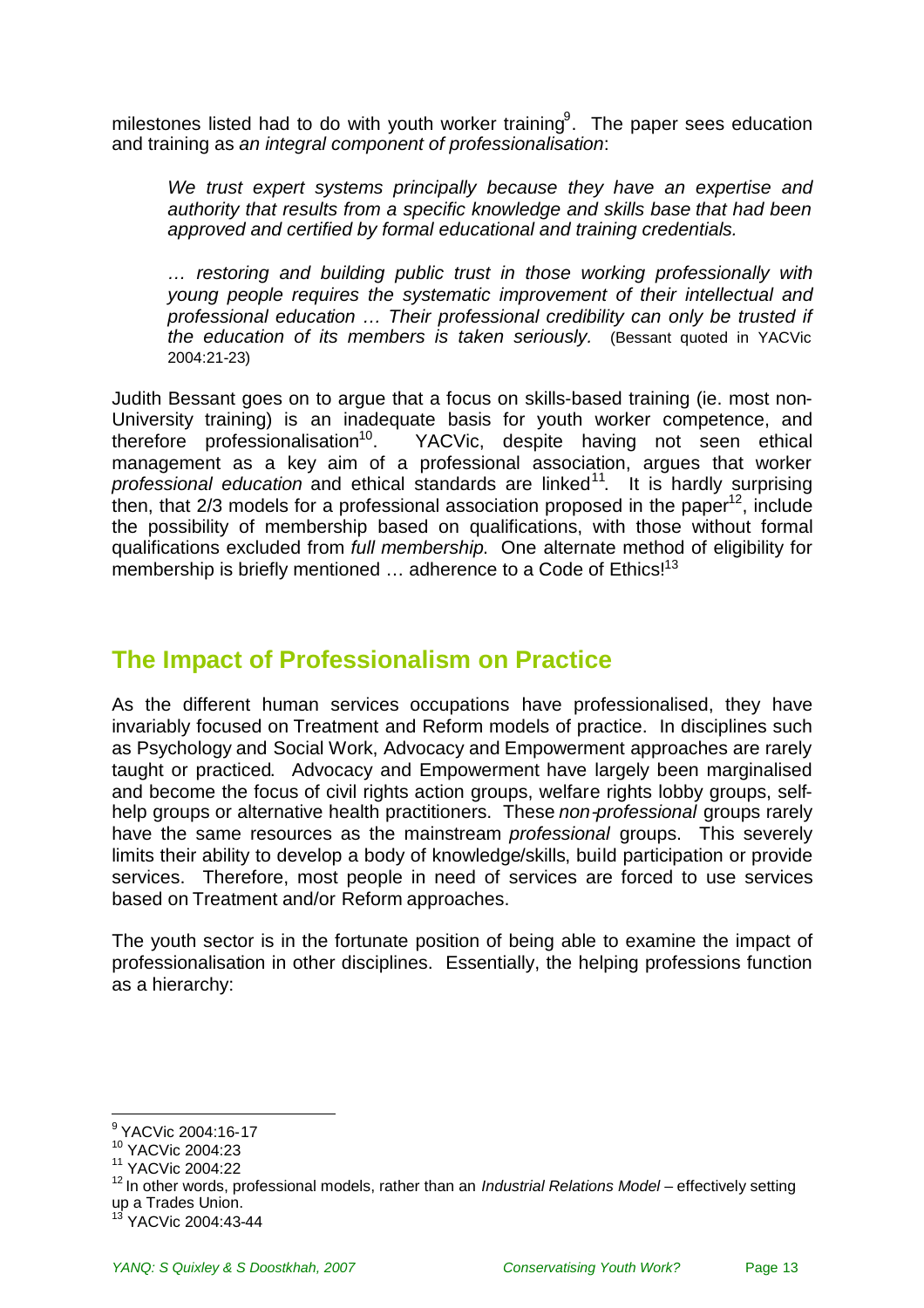**Psychiatry** Clinical Psychology Applied Psychology Social Work Welfare, Counselling, Community Development, etc.

The order of the hierarchy is determined by a series of factors, all related to social/structural power and status. For example, Psychiatrists have the power to prescribe mind-altering drugs and function as both *judge and jury* when making decisions about forcible incarceration of people with mental health diagnoses. They almost exclusively use a Treatment approach. They also have the highest levels of pay and social status, are the most privatised and use the most conservative models of practice (heavily based in a dominant culture definition of *normality*). They have the highest levels of legal protection around confidentiality and are allowed to use peer appraisal almost exclusively to judge their technical/ethical behaviour.

Much of the language of the mainstream medical model, and therefore its assumptions, are reflected in the thinking of professions lower down the hierarchy. At the lower end of the hierarchy, professions tend to move toward the Reform model (despite sometimes including some social justice principles in their Code of Ethics). The incentive to adopt conservative thinking is high.

In the youth sector in the 1970's and 1980's, many organisations provided services based on all 4 models of service. Most organisations which primarily provided Advocacy and Empowerment have been de-funded. Organisations which provided a mix of types of service, are now generally only funded for Treatment or Reform services … with Advocacy and Empowerment activities carried out at their own cost (often as a voluntary activity). The marginalisation of social change-oriented service provision is well underway in the sector! As Sercombe has described, funding of the sector has moved from grants (1970's/80's), to service agreements (1980's/90's), to tendering to provide services (1990's/2000's). Government has taken increasing power over practice in the sector<sup>[14](#page-13-0)</sup>. This has occurred alongside a growth in formal accredited youth work training throughout Australia.

But …it's not only funding of the youth sector that has followed these trends. The whole human services industry has been subject to these pressures. Sercombe attributes this decline in NGO power to the fact that youth work has not professionalised<sup>[15](#page-13-1)</sup>. This fails to address 2 questions:

- If professionalisation could have held back the wave of conservatism, then why didn't the existence of the highly professionalised occupations of Social Work, Psychology and Welfare/Community Work (with a large number of practitioners and similar values to those proposed in Sercombe's ethical drafts) *hold back the tide* and provide protection to the industry … or even those parts of the industry employing large numbers of their members?
- The youth sector has progressively *formalised* over the past 20 years … and begun to take many of the steps toward professionalism. So why didn't this

<span id="page-13-0"></span><sup>14</sup> Sercombe 2000:4

<span id="page-13-1"></span><sup>15</sup> Sercombe nd-b:5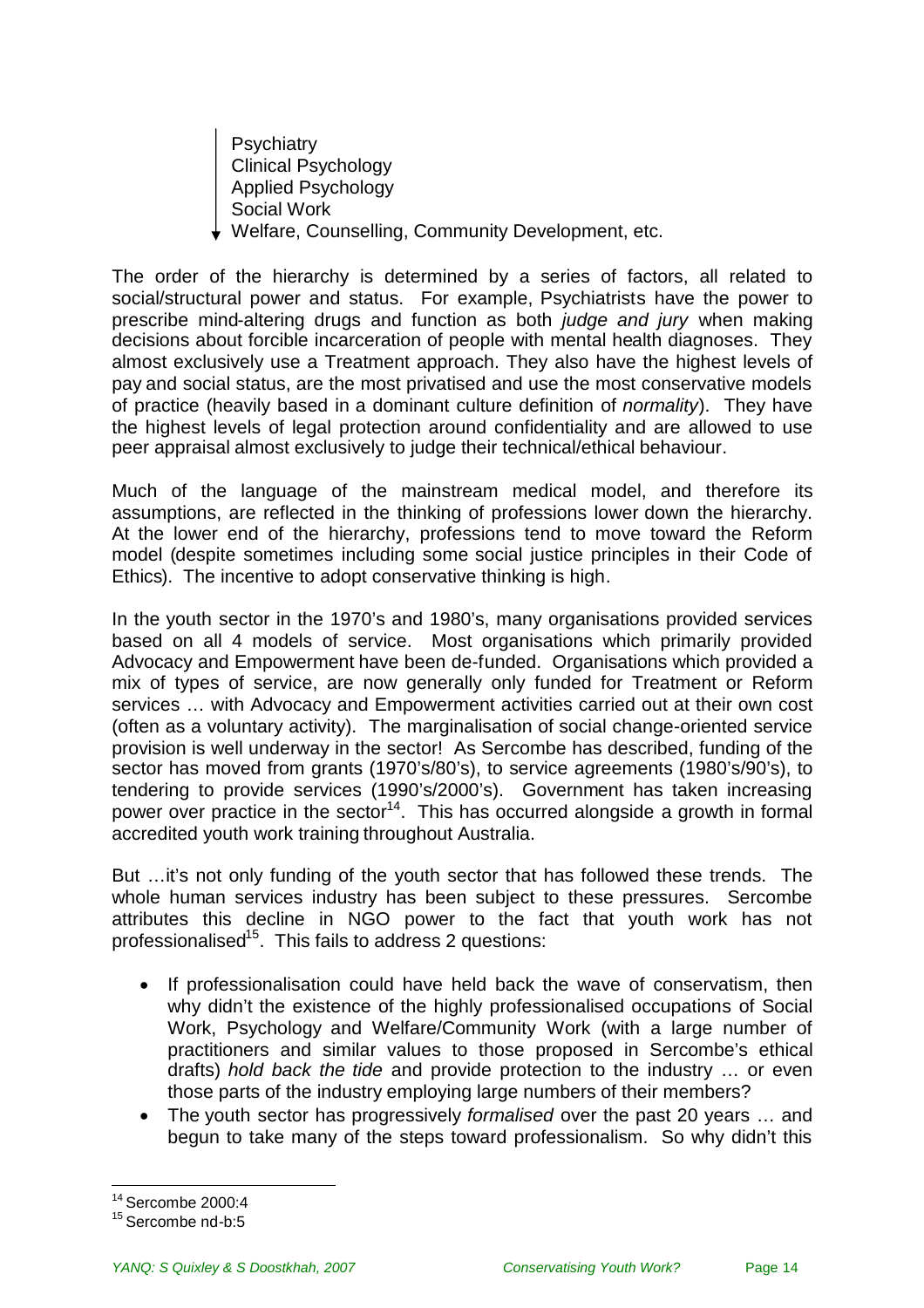trend have any impact on the wave of conservatism toward the human services in general, or youth work in particular?

It would be **at least as logical** to argue that professionalism, and movement toward professionalism, **caused** the Human Services Industry's inability to fight back when cuts and controls were being implemented. That this was, in part, because workers in the Industry were becoming increasingly conservative and preoccupied with their own interests (including continued employment) **at the cost** of fighting for the rights of the people they work with.

### **So … what has this to do with the debate over whether the sector should adopt a Code of Ethics?**

Youth work practice cannot be *apolitical*. As individual workers, **all** our actions are driven by our beliefs and values **whether we are conscious of these or not**. However:

*It is important to recognise that people do not always behave in a manner consistent with their values. Values guide decisions but do not dictate choices. People can and do make decisions contrary to their values. Such decisions might be made when other factors are given priority … the person acts on emotion … or when one fails to adequately think through and understand the values issues in a situation …* (Morales and Sheafor 1989:209)

One example of factors which can be given priority is the limits of funding or organisational/professional frameworks which over-ride personal values. Someone with *progressive* politics may act in a conservative manner when pressured to do so by the imperatives of income or peer *professional* acceptance. We could end up in a situation where we are obliged to behave in a conservative manner if we want a job!

*… power is a force which naturally tries to enlarge itself, and to escape control … Here lies the answer to why the professional Code of Ethics in various countries is so high-minded, yet so unrealistic and vague. It is an effort to set one's motives in the best light possible, to place oneself in an unassailable moral position, so that any questioning of one's aims is impossible (because no clear aims are stated) and unthinkable (because the manner of the statement is so virtuous).* (Laursen 1975:60)

Ethical statements are usually extremely general … and don't make their underlying ethical or political basis explicit. Most of the emerging codes in the youth sector are no exception. This may be because<sup>[16](#page-14-0)</sup>:

- Professionals are cautious about being associated with one political line.
- Professionals persist in the mistaken belief that professionalism is compatible with an apolitical or uncontroversial point of view.
- Professionals want to preserve the fiction that agreed-upon values unite the profession.

<span id="page-14-0"></span><sup>16</sup> Based on Rhodes 1986:14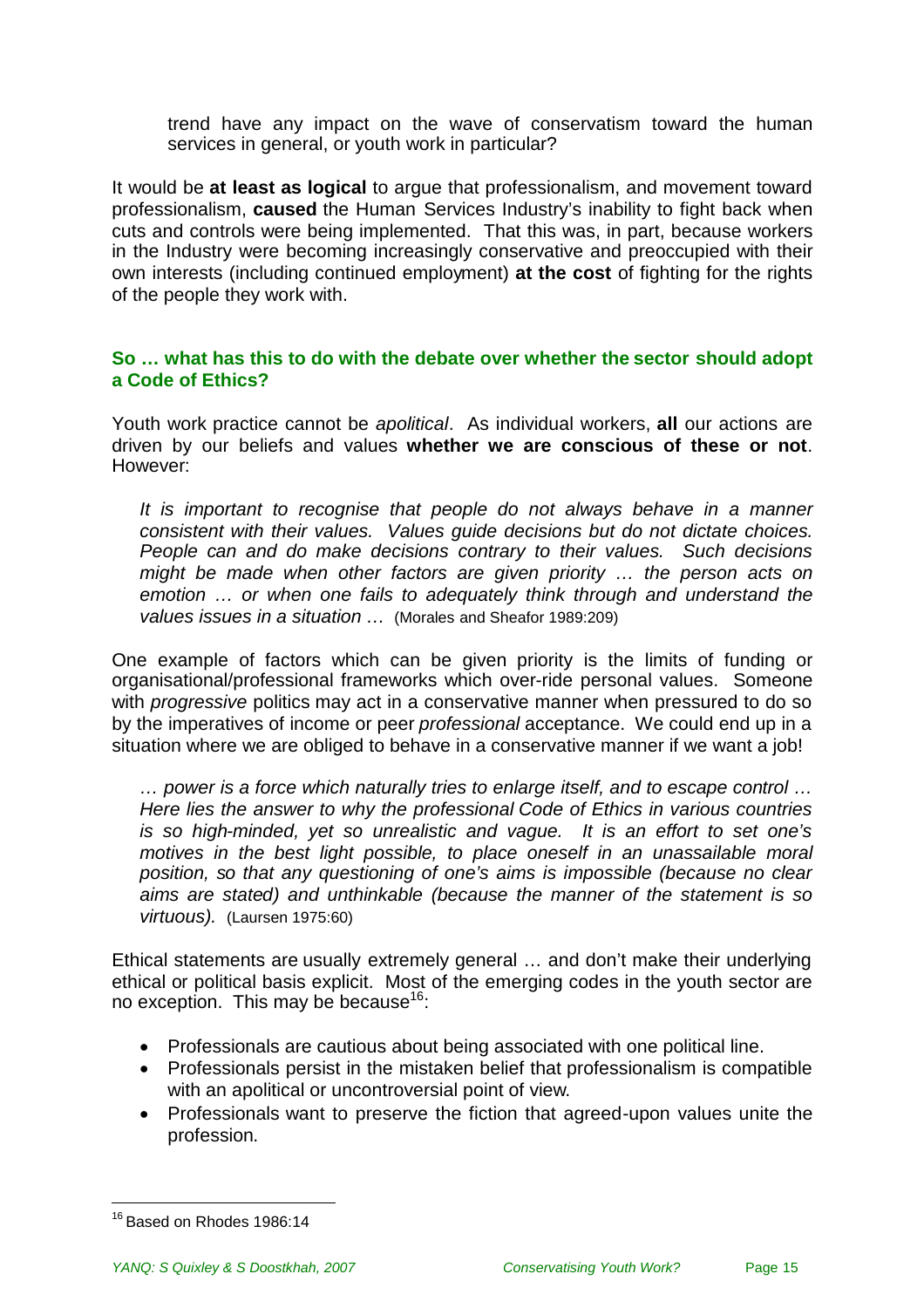# <span id="page-15-0"></span>**What are Ethics?**

*Beliefs* – things that we have always assumed were *good* or *bad*, *right* or *wrong*. *Values* – beliefs that we have processed - thought-through and conscious. *Ideology* (or *Values-System*) – groups of values ordered into a consistent/ coherent body of thought. A comprehensive ideology addresses all the *meaning of life* questions<sup>[17](#page-15-1)</sup>. *Ethics* – principles, based in values, which guide behaviour. *Ethical Behaviour* (or *Conduct*) – actions/practices consistent with these ethics.

Youth workers are constantly faced with ethical dilemmas. It is critical that we are able to make the best possible judgment about our actions in each case. **Ethics are CENTRAL to youth work.**

We each make **many** ethical decisions every day. It is important to acknowledge that **all** decisions, even our *smallest* decisions, are driven by our (conscious or unconscious) beliefs and values. Some simple examples of *small* decisions are:

- **Example 1 How you dress for work.** On this particular day, the morning will be spent in a meeting with your funding body, and the afternoon in direct contact with young people. Do you dress for acceptance by the bureaucrats? or for the comfort of new young people entering your service?
- **Example 2 – Prioritising workload.** You are in the office writing a funding submission, due this afternoon … and the phone rings. You are the only worker in the office. You know that a particular young person is in crisis at present. Do you answer the phone and risk not meeting your submission deadline?

Other decisions have longer term, direct implications. Here are a couple of examples:

- **Example 3 – Human Nature**. Think about your beliefs/values about *human nature* – Are human beings essentially *good* or *bad*? Imagine you are developing rules for your service. If you believe in the fundamental *goodness* of human beings, you might leave the premises unlocked and have very few rules. If you believe in the fundamental *evil* of human beings, you might institute a lot of rules about young people's behaviour at your service.
- **Example 4 – Ethics and the Law.** Which is the higher value ethics or the law? This has direct implications for your behaviour in situations where you believe the law is unjust. In the widest sense *the law* could cover any legal requirement – for example a funding agreement. Should you follow *the law*, even though you believe it is unethical? Imagine you are working with a 17 year old woman who discloses past parental abuse but is in a safe situation now. Can you offer her confidentiality? Should you force her into the welfare system, if your State/Territory law includes mandatory reporting for under 18 year olds? Or …

<span id="page-15-1"></span> $17$  The 4 kev values questions are: What is the nature of human beings? What is the relationship between individuals and groups in society? What is the role of the State/governance? Which methods of social change/control are legitimate? (Quixley 1998:1)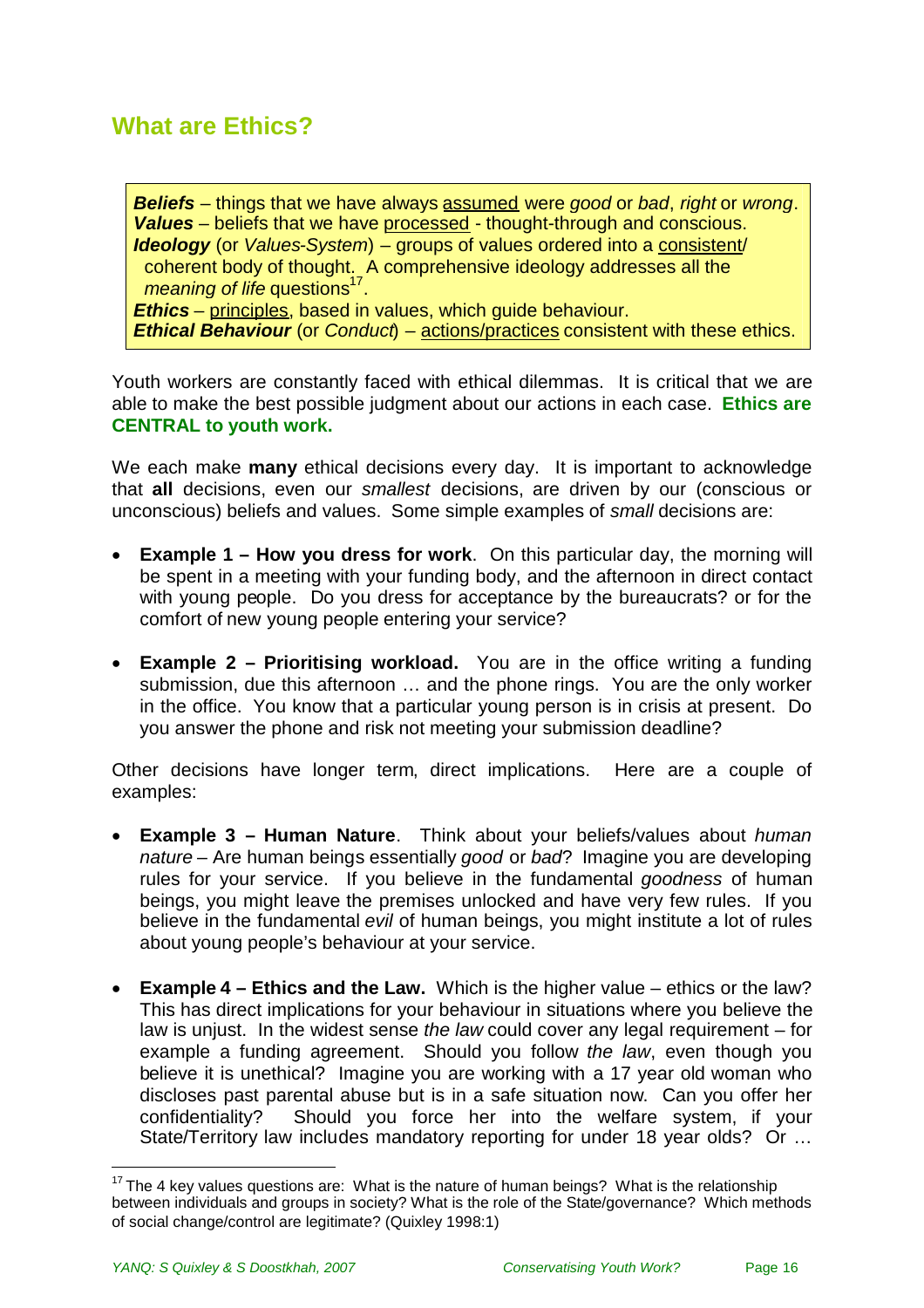imagine your service takes people on Release to Work orders. A mum, previously imprisoned for outstanding traffic fines, has a sick child … or has an opportunity to take a day's paid casual work … and fails to appear to do unpaid work. Do you report her to her parole officer (assuming that this is required by law)?

Ethics developed in isolation from values/ideology are like a tree with no roots. Values form a critical basis for understanding and interpreting ethics … for answering the question *'Why?'*

# <span id="page-16-0"></span>**What is a Code of Ethics?**

**A commitment to ethical practice is not the same as a commitment to developing an ethical code.** It is impossible to develop a Code of Ethics that can genuinely guide workers on their behaviour in every situation. Because most professions do not clearly state their values, this generates a need for a large (and increasing) number of specific behavioural rules to be developed … generally in reaction to situations that arise (ie. reactively).

### **Codes of Ethics in the human services fall along a continuum:**



**Inclusive Codes** are often contradictory, implying acceptance of opposite values (leading to workers sometimes justifying opposite behaviours). They are widely open to interpretation and are typically *generalised to extinction* – that is, so vague that they provide very little real guidance for the wide range of ethical decisions being made by workers everyday. (Social worker codes, both in Australia and overseas, typically fall into this category<sup>[18](#page-16-1)</sup>.) In **inclusive codes**, the dominant culture of the profession at any given point in time says what everyone else should, or should not, believe – and, what they can, and can't do. This explains the constant review of these Codes (sometimes more than once a year), and the hotly contested elections often held for positions on ethical decision making bodies within these professional organisations.

**Exclusive Codes** mainly occur at the conservative end of the professional spectrum, and focus on social control of clients. Their statement of values is generally covert,

<span id="page-16-1"></span><sup>&</sup>lt;sup>18</sup> Examples include the National Association of Social Workers (USA), the British Association of Social Workers and the Australian Association of Social Workers. The draft Code of Ethics for Youth Work, originally presented to the YANQ Conference, Townsville in November 1998 by Howard Sercombe, also falls into this category. All mainly imply values consistent with a **social control** approach to human services work, with a minority of text that seems to legitimise professionals seeking **social change**.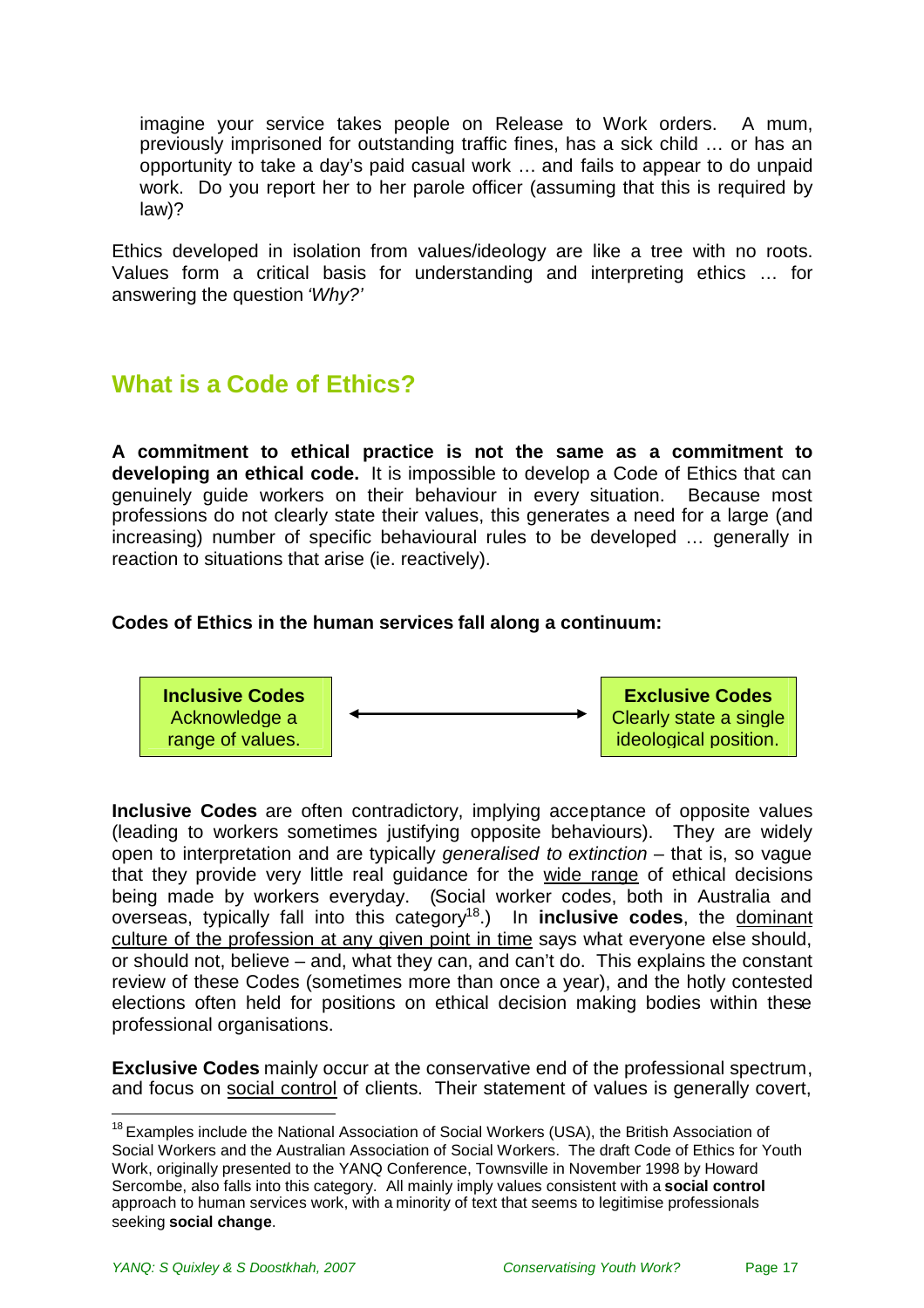rather than overt. (Codes for Psychiatrists and Psychologists typically fall into this category<sup>[19](#page-17-0)</sup>.) The National Association of Black Social Workers in the USA is a rare example of an overt, progressive, values-based code (see *Appendix 1*). In **exclusive codes**, the dominant culture of the profession at the point in time when the code is developed says what everyone else should, and should not, believe – and, what they can, and can't do. This *winner takes all* approach may generate a competitive culture in the early stages of implementation. It almost certainly generates a conforming culture once a code is instituted and aberrant potential members have been excluded.

The draft title of this paper was *A Code of Ethics for Youth work: 'Smokescreen' or 'Saviour'?* It was based on a conversation with a member of the Disciplinary Committee for a legal professional body … they were suggesting that the main function of a Code of Ethics in the medical profession was to provide a *smokescreen* for doctors. **Every** professional body seeks to be self-regulating. **Every** professional body talks about the ability of its members to make **autonomous decisions**. **Every** professional body emphasises the need for **peer professional review** of complaints about these decisions. **Every** professional body reserves the exclusive right to include or exclude workers as members. **Every** Code of Ethics primarily functions as a wall of protection around professionals.

YAPA has suggested that a Code of Ethics is different to a Code of Conduct<sup>[20](#page-17-1)</sup>. This is correct, since a Code of *Ethics* should only include principles … not practices. Yet, **every** code for **every** human services profession in Australia (including codes being applied or explored by State/Territory youth affairs bodies) includes a mix of ethical principles and behaviours. **All** talk about asking for the explicit permission of clients to breach confidentiality, and **most** talk about not having sex with clients.

The confusion between ethics (unmeasurable principles) and conduct (measurable practices) is common across the so-called Codes of *Ethics* of different professions, internationally. Typically, principles are considered adequate except in the case of **social taboos**. For example, most include explicit rules about sexual behaviour … but not about other (much more common) forms of abuse of power. This is about social conformity; it is because we have strong social taboos about sexuality in western society.

Similarly, most treat the law as a higher force than ethics. Despite the fact that some laws are in direct conflict with the stated ethics of many professions, members of professional associations are generally *ethically* required to follow the law … or, at thevery least, it is assumed that they have no choice but to follow the law<sup>21</sup>. For example, many professions claim to offer confidentiality to their clients. Yet, individual professionals have not been penalised by their professional association for breaching confidentiality when required to do so by a court. This reflects the preoccupation of most professions with social acceptance … clearly, a higher value than their ethical stance.

<span id="page-17-1"></span><span id="page-17-0"></span> $19$  See the codes of Institute of Australasian Psychiatrists and the Australian Psychological Society. 20 http://www.yapa.org.au/youthwork/ethics/index.php

<span id="page-17-2"></span><sup>&</sup>lt;sup>21</sup> This is particularly evident in the Code of Ethics of the Institute of Australasian Psychiatrists, which devotes almost 50% of its code to issues about legal access to client information (… and around 25% to membership).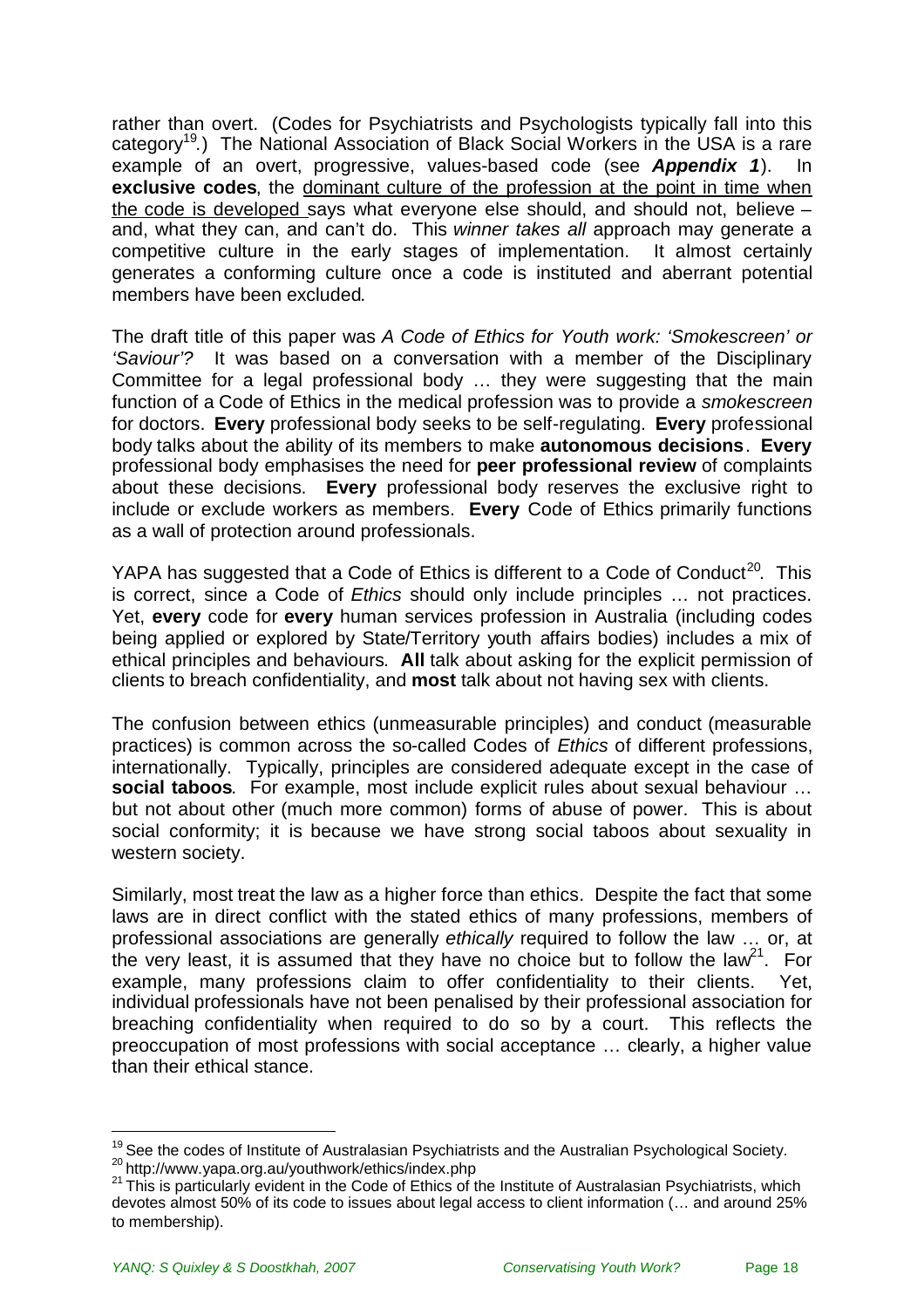It is possible to treat ethics as a higher force than law. The journalists' Code of Ethics, for example, states:

*Where confidences are accepted, respect them in all circumstances.* (Clause 3, Media Entertainment & Arts Alliance Code of Ethics – formerly Australian Journalist's Association)

Journalists have been prepared to face imprisonment or fines rather than breach this code of non-disclosure of sources.

Are youth workers prepared to face legal sanctions through defending young people against unfair laws? Speaking to the 1991 Conference, Judge Hal Jackson (Children's Court of WA) said:

*The law commonly sets minimum standards of behaviour through criminal law. But how fair is it? First, there may well be areas in which the beliefs of particular individuals may be at odds with the criminal law for the time being. For example, a number of offences are described from time to time as being 'victimless'. Having so categorized an activity, however, does not remove the duty to comply or permit anyone to advise others not to comply. Examples might, depending on one's viewpoint, include abortion, homosexual activity, gambling, use of liquor, use of illicit drugs, blasphemy, indecency, aspects of the age at which consent may be given, other sexual relations between juveniles or between juveniles and adults, the border line between what may be done in public and what may be done in private and so on.* (Judge Hal Jackson, Keynote Address: *Legal Issues*, YSTC-SA 1991:24)

To these could be added the whole area of *civil disobedience*. **This tension exists regardless of whether or not youth work professionalises.** However, honest professionalisation requires a common position in the youth sector on questions of ethics and the law:

- If a professional association determines that members should follow all laws (including unjust laws), then they must equally be prepared to assist in policing members' adherence to this requirement.
- If a professional association determines that certain laws are unjust, and takes an ethical position supporting members who break these laws, then it is unlikely to gain social acceptance.

Would a Code of Ethics in youth work give greater *moral courage*<sup>[22](#page-18-0)</sup> to youth workers, particularly in circumstances where ethics and the law are in conflict? If not, we are forced to return to the question *In whose interest?* At this point in time, workers can question the ethics of particular laws, under particular circumstances. Agencies can make decisions to take a moral stance, even where this is in conflict with the law. The sector can debate questions such as the respective roles of ethics and the law in youth work practice. A Code of Ethics, particularly one as conservative as most being currently discussed, effectively excludes the option to challenge unjust laws.

<span id="page-18-0"></span><sup>22</sup> One rationale for a code from Ron Williams' Keynote Address: *Implementation of a Code of Ethics* (YSTC-SA 1991:32).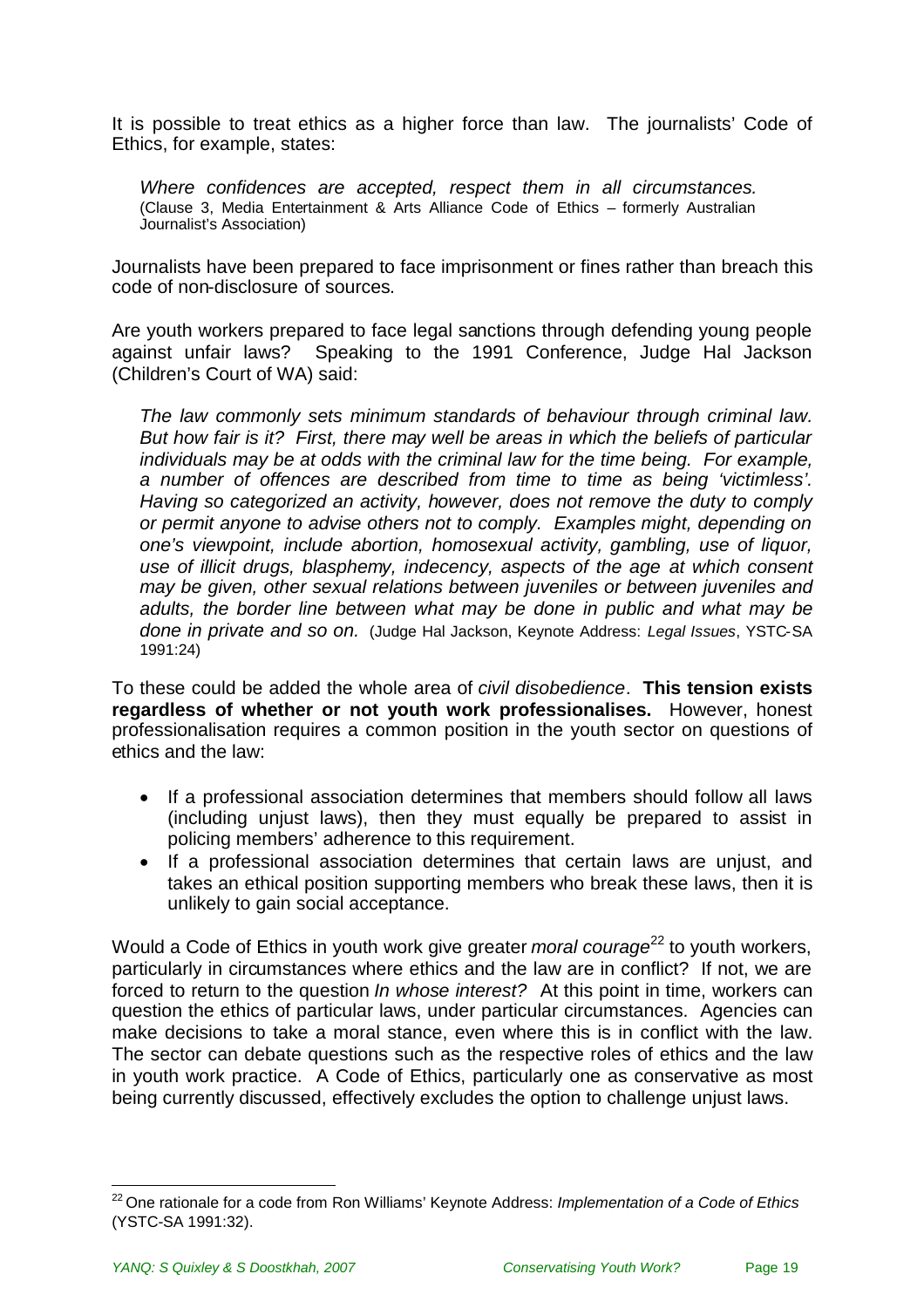# <span id="page-19-0"></span>**Comments on Emerging Youth Work Codes**

In the early 1990's, warnings were sounded about the dangers of professionalisation of the youth sector. In particular, it was pointed out that Codes of Ethics are generally driven by a need to gain recognition from powerful social interests:

*The way a code of ethics works in practice is as a means of enhancing the profession itself, by demonstrating to the 'power that be' that the profession is capable of managing its own affairs, and that it can be trusted to be self regulating. What many codes are addressing, therefore, doesn't have much to do with the field or the profession in relation to external factors but, rather how it will manage and control itself… (Summary of Arguments for the Negative, The Great Debate: Is the establishment of a Code of Ethics in the best interests of the youth sector?,* YSTC-SA 1991:12*)*

It is particularly pertinent, then, that much of the recent rationale for establishing a Code of Ethics in the youth sector is driven by this need for recognition:

*Youth workers continue to be marginalised in professional teams, in professional consultations, or case management panels because their professional standing is not recognised by other professionals.* (Sercombe nd-b:2)

Why do we need a Code of Ethics? Howard Sercombe's arguments are heavily based on examples of **government** and other institutional employers (such as schools) which fail to employ youth workers or invite their participation in professional settings (such as case conferences)<sup>[23](#page-19-1)</sup>. It is interesting to reflect on some of the reasons why governments prefer occupational groups to be professionalised. When opening the *Ethics and Standards in Youth Work* Conference in 1991, the (then) S.A. Attorney General, Chris Sumner, argued the importance of such a code. Why? Because it would bring youth workers in line with other *professions* (examples he cited were lawyers, doctors, police and company directors) which had adopted Codes of Ethics. He proceeded to spend the majority of his *Opening Address*, focusing on the importance of youth workers in working alongside other *professionals* to address youth crime!!!<sup>[24](#page-19-2)</sup> It is in the interests of government, rather than young people, for youth work to professionalise.

Putting aside the question of whether a Code of Ethics is in the interest of young people, let's look at the emerging draft codes.

This section is largely based on the draft Code of Ethics proposed by Howard Sercombe in  $2002^{25}$  $2002^{25}$  $2002^{25}$ . This is because all current drafts in the sector in Australia appear to have been based on this document. The A.C.T. draft code almost directly replicates Sercombe's proposal. The YACWA Code is very similar to Sercombe's proposal, but also includes sections on *Duty of Care* and *Integrity*, and adds further commentary and case studies. The RYDON code is quite different in many ways

<span id="page-19-1"></span> $23$  Sercombe 2000:3, nd-a:1. It is worth asking how many of these settings would continue to employ, or invite participation by, youth workers if they continued to genuinely and strongly advocate the rights of young people.

<span id="page-19-3"></span><span id="page-19-2"></span>YSTC-SA 1991:2-6

<sup>25</sup> A copy of Sercombe's most recent draft Code of Ethics (2002) is attached as **Appendix 3**. For more detailed analysis, including *Clause-by-Clause* critique see: YANQ & Quixley 2006.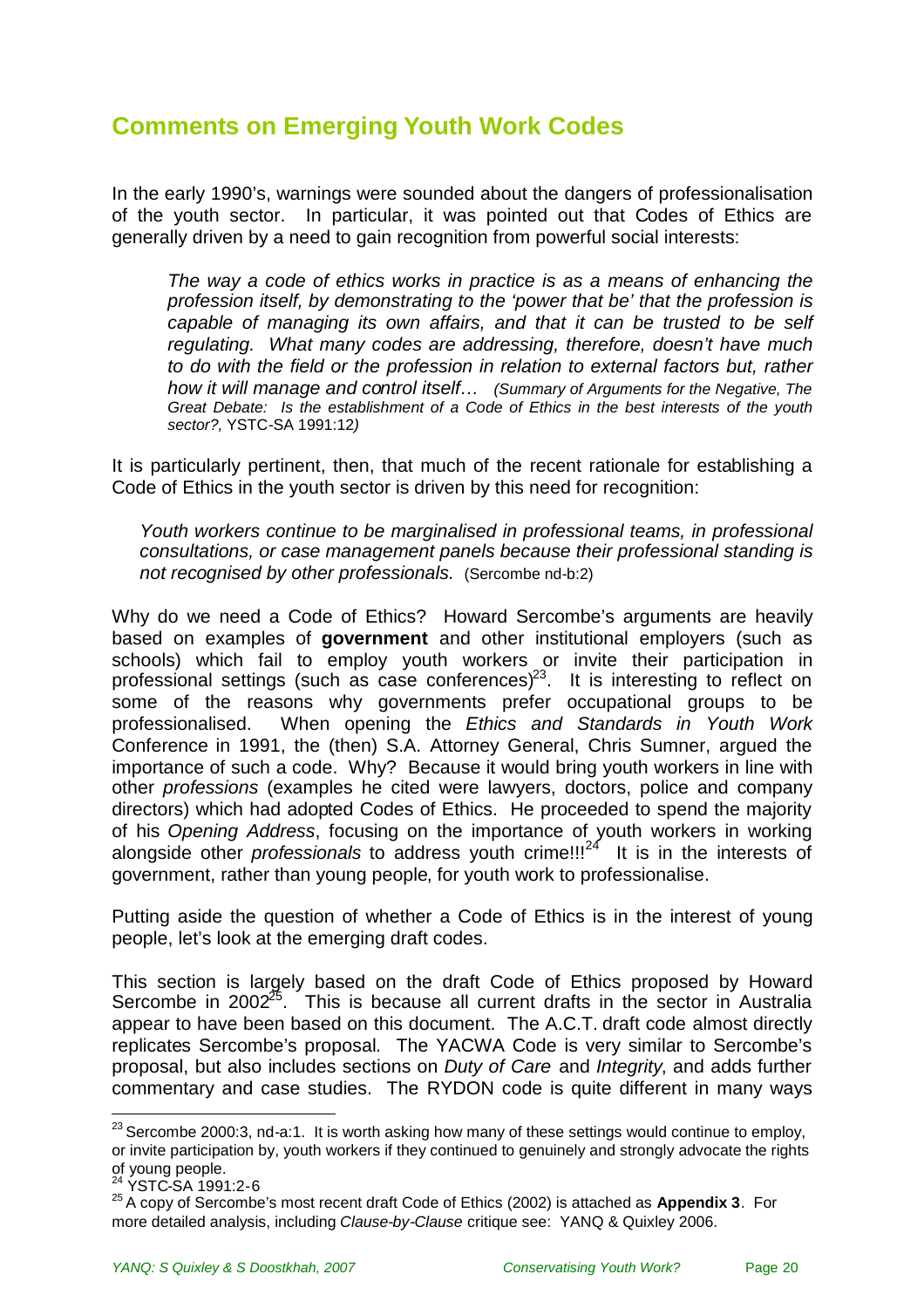(including its values-focus), but nonetheless largely adopts Sercombe's structure and headings.

Before adopting any ethical code, **our first ethical responsibility** is to ensure that it will function in the interest of young people. As this section demonstrates, this is unlikely to be the case in terms of the emerging codes in the youth sector.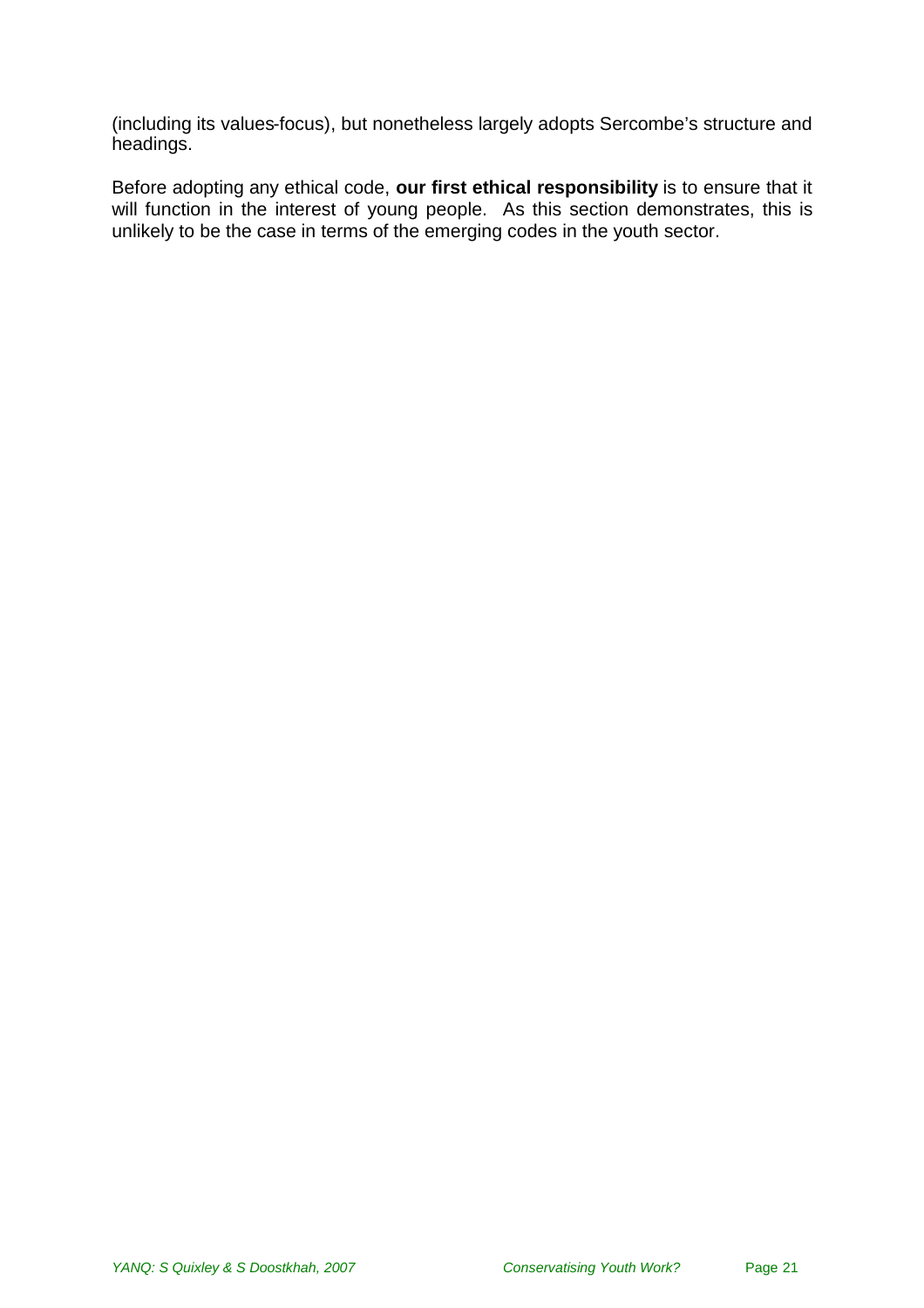### **Values base of emerging codes**

Some of the words used in Sercombe's draft suggest a **social justice** framework – words like *power, empowerment* and *discrimination* are familiar to workers holding social change values. It would be easy to adopt the code, just because the words *sound* familiar!!! To do so, would be a mistake. Closer examination indicates that the code is essentially conservative. It reflects many of the values of Conservatism and Pragmatism:

- **Conservatism** Most of the code seems to assume that the **main** role of youth work is provision of services to individual young people (starting with *1. Primary Client*). These clauses imply that the youth worker's job is to enable young people to adjust to the social setting … to work out ways that each can **individually** access power in society (eg. *4. Empowerment*). This suggests that the social structure is essentially *just* … that young people simply need to be taught how to access its resources. Another key element of conservatism is the lack of distinction between the interests of the **dominant culture** in society and the interests of society **as a whole** (eg. the idea that society is struggling for *order and control* … is this the whole society? or just those who run it?) The code is Conservative to the extent that it implies that the current social structure should essentially be maintained.
- **Pragmatism** The code lacks any analysis of the relative position of young people in society … it suggests that the *struggle by society for law and order*, and the *struggle of young people for survival*, are comparable things. It represents youth work as an activity which is 'on the side' of young people in this tension, but does not comment on the (in)justice of the situation in which young people find themselves. It seems to work from the assumption that *society is what it is* … and there's not much we can do about this.
- **Liberalism and social change ideologies** –Whilst primarily focusing on providing services to individual young people, the *Prologue* and *Ecology* do allow for some concern with the interests of young people as a whole. However, they do not explain anything about the approach to *facilitating change* and *advocacy* … this could be about Reform (Liberalism) or wider Collective Advocacy/Empowerment (more alternate ideologies). The lack of a wider social perspective in the *Empowerment* clause, suggests a *soft* individualised version of Reform (as distinct from Collective Advocacy). The code loosely implies that **social justice** (young people having *full membership of the common wealth*) is at least a minor goal of youth work. However, the lack of distinction between Reform and other approaches potentially supports opposite behaviours by youth workers!

### In other words, **Sercombe's Code of Ethics is rendered impotent by the lack of ideological framework.**

By contrast, the RYDON code is more (albeit not completely) consistent, and largely functions from a social change values base. It openly recognises factors such as:

- The *unequal power relationship* between workers and young people,
- Advocating *for young people's access to resources and facilities,*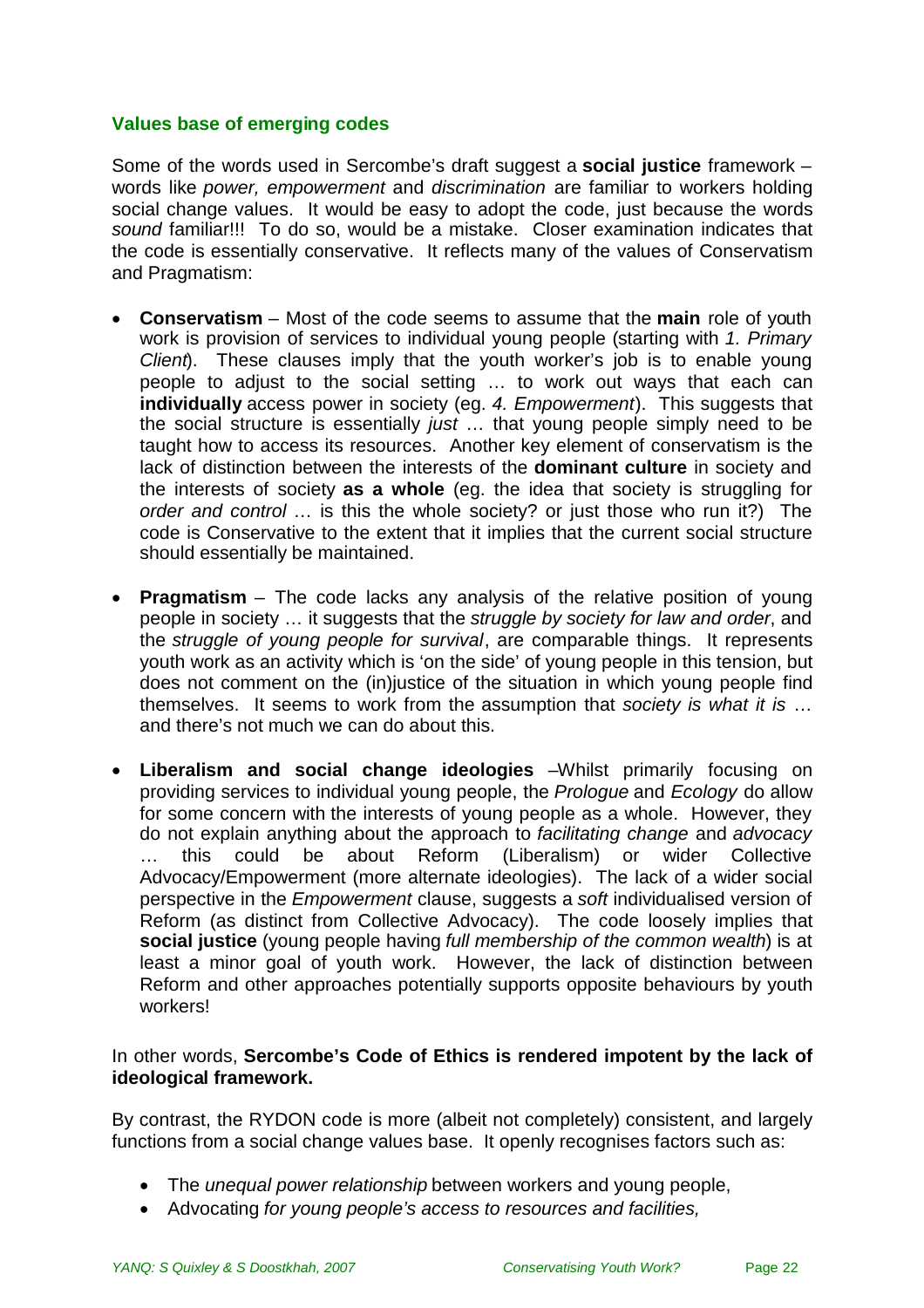- Overcoming *unfairness caused by unequal access to economic, social and cultural resources and power,*
- Enabling young people to realise and recognise their rights and to be protected from human rights abuse, and,
- Never meeting worker's self-care needs at the expense of young people<sup>[26](#page-22-0)</sup>.

### **Capacity of emerging codes to guide practice**

**A Code of Ethics should determine principles which guide practice.** Sercombe's code is so vague as to provide little guidance. It is inconsistent and therefore fairly meaningless. Its consequences in terms of implementation could be:

- 1. **either**, that it provides insufficient clarity to allow any action to deal with unethical workers,
- 2. **or**, that worker behaviour is open to interpretation according to the values of the dominant culture in the youth sector at a particular time (or place),
- 3. **or,** that workers (individually, or as groups) justify opposite behaviours based on their interpretation of the code.

The first possible consequence, then, suggests that the document provides little practical guidance, and therefore would not *add value* to the sector. The second and third possible consequences suggest that adopting such a code may put the current variety of the sector at risk. It would leave any worker (particularly non-conservative practitioners) open to penalty, depending who has the power to make judgments at the time. This could (as in other professions) lead to increased competition for power within the sector.

An example of the range of possible interpretations of the text is evident in the different responses of RYDON and YACWA. Both have text in their (draft) codes entitled *Equity*:

- RYDON[27](#page-22-1) says *Youth Workers work to overcome unfairness caused by unequal access to economic, social and cultural resources and power*. This position indicates a **social justice** approach, which focuses on changing society to better meet the needs of young people.
- YACWA<sup>[28](#page-22-2)</sup> includes a case study that proposes that if a youth worker is uncomfortable with working with a gay or lesbian young person, they should refer them to another worker (in other words, reject them). This position indicates a **social conformity** approach, which assumes the legitimacy of dominant social values.

Similarly, the RYDON draft sees education of young people as important, and focuses on involving young people in decisions about their lives and supporting their (ultimate) choices. On the other hand, the YACWA Code case study explains *Empowerment* as encouraging young people to act within the limits of their existing knowledge and experience and appears to discourage extending the young person's

<span id="page-22-1"></span><span id="page-22-0"></span><sup>&</sup>lt;sup>26</sup> Regional Youth Development Officers Network 2005

<span id="page-22-2"></span><sup>&</sup>lt;sup>27</sup> Regional Youth Development Officers Network 2005

<sup>&</sup>lt;sup>28</sup> Youth Affairs Council of WA. 2003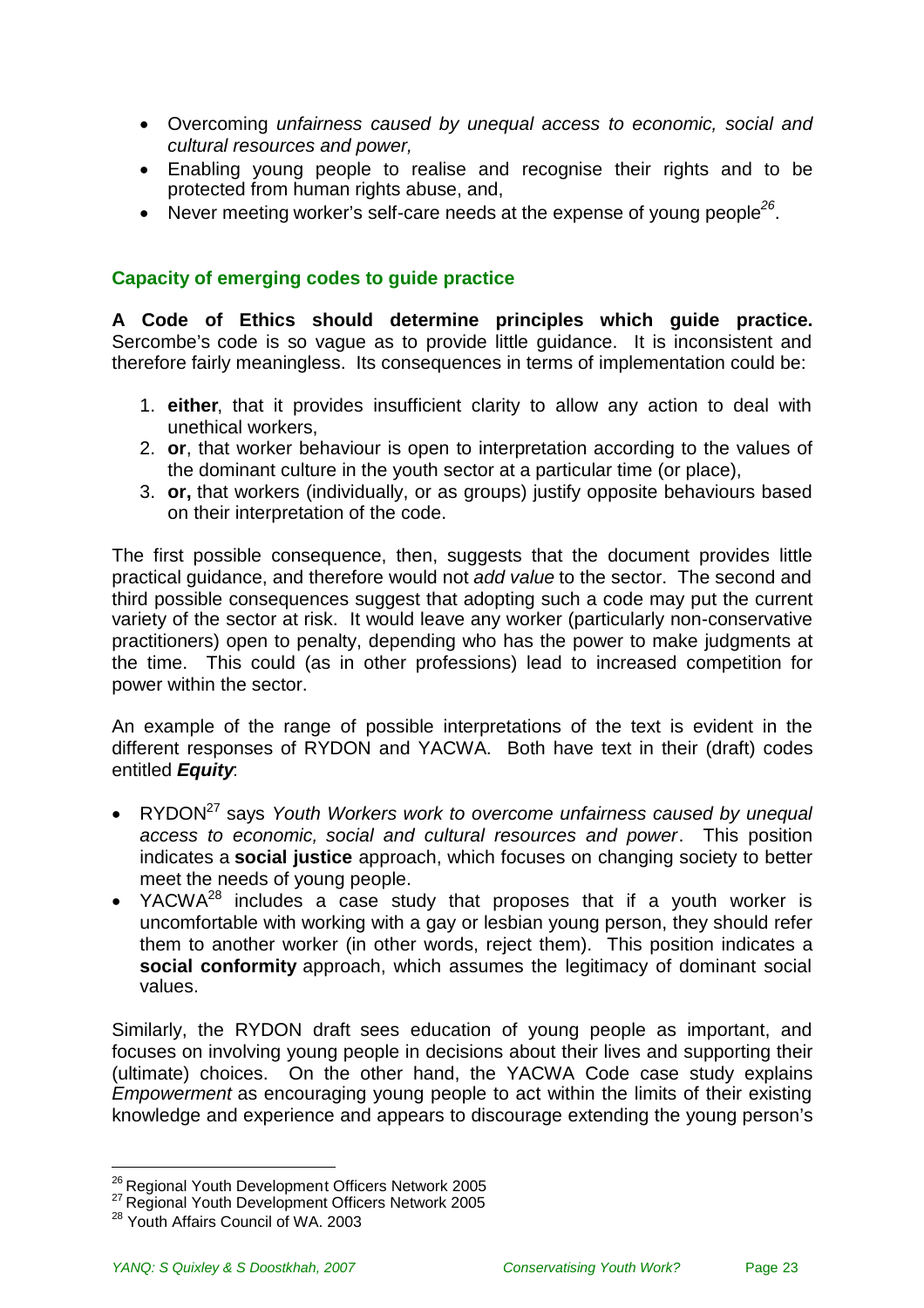frame of reference, through assuming that the young person should decide, without further support/challenge/ information, what course of action to take.

**The question here is not which organisation has interpreted the draft code correctly.** Rather, it is exploring the possible consequences of adopting the core text at a national level … and one obvious consequence is that different people/groups are likely to interpret the same words in very different ways! If this is happening after only a few years, then what are the possible long term consequences?

**What is the value of a code which is so generalised as to justify opposite behaviours by workers**? How can a code which actively supports social control, yet hints at the legitimacy of using social change models of practice, provide any useful ethical guidance?

### **Clauses rendered meaningless by lack of ideological framework**

In Sercombe's *Prologue*, youth workers are described as having a commitment to *healing* in their work with individual young people and society. **Who is sick?** individual young people? young people in general? the wider society? Unfortunately, nowhere does the code answer this question<sup>[29](#page-23-0)</sup>. This leads to fundamental incongruence (even, direct contradictions) throughout the code and the resulting lack of genuine behavioural guidance.

This code does not take a clear position on the role of young people in society. Whilst mentioning *power* a number of times, the lack of a clear position on the **relative** power of young people and the wider society renders even the *Prologue* confusing, and therefore, meaningless. It suggests that *the struggle by society for law and order*, and *the struggle of young people for survival and recognition*, are comparable things. It certainly appears to argue that advocating for **individual** young people is the best way to address *young people's exclusion from full membership of the Commonwealth*.

Identifying **individual** young people as *primary client* actively excludes (or at least, devalues) a focus on young people as a collective group in society. How can you *do no further harm* if your whole approach is predicated on legitimising social control over young people?

Without an ideological context, *Empowerment* (Clause 4) in particular, makes no sense! For example, how can you act in the interests of two or more individual young people (*1. Primary Client*) if their interests are in conflict? (… unless you determine what their interests are … in which case, you have contradicted Clause 4 … *that young people are competent in assessing … their interests*.)

Ultimately, the assumption of young people's competencies in *assessing and acting on their interests* (Clause 4) effectively functions as a **social control** mechanism. It obliges workers to work within the limits of young people's experience and perceptions, and implies that workers should not add to young people's

<span id="page-23-0"></span><sup>&</sup>lt;sup>29</sup> NOTE: The RYDON draft code does not include this text, and does answer these questions. Therefore, its content in relation to all criticism in this section is more internally consistent.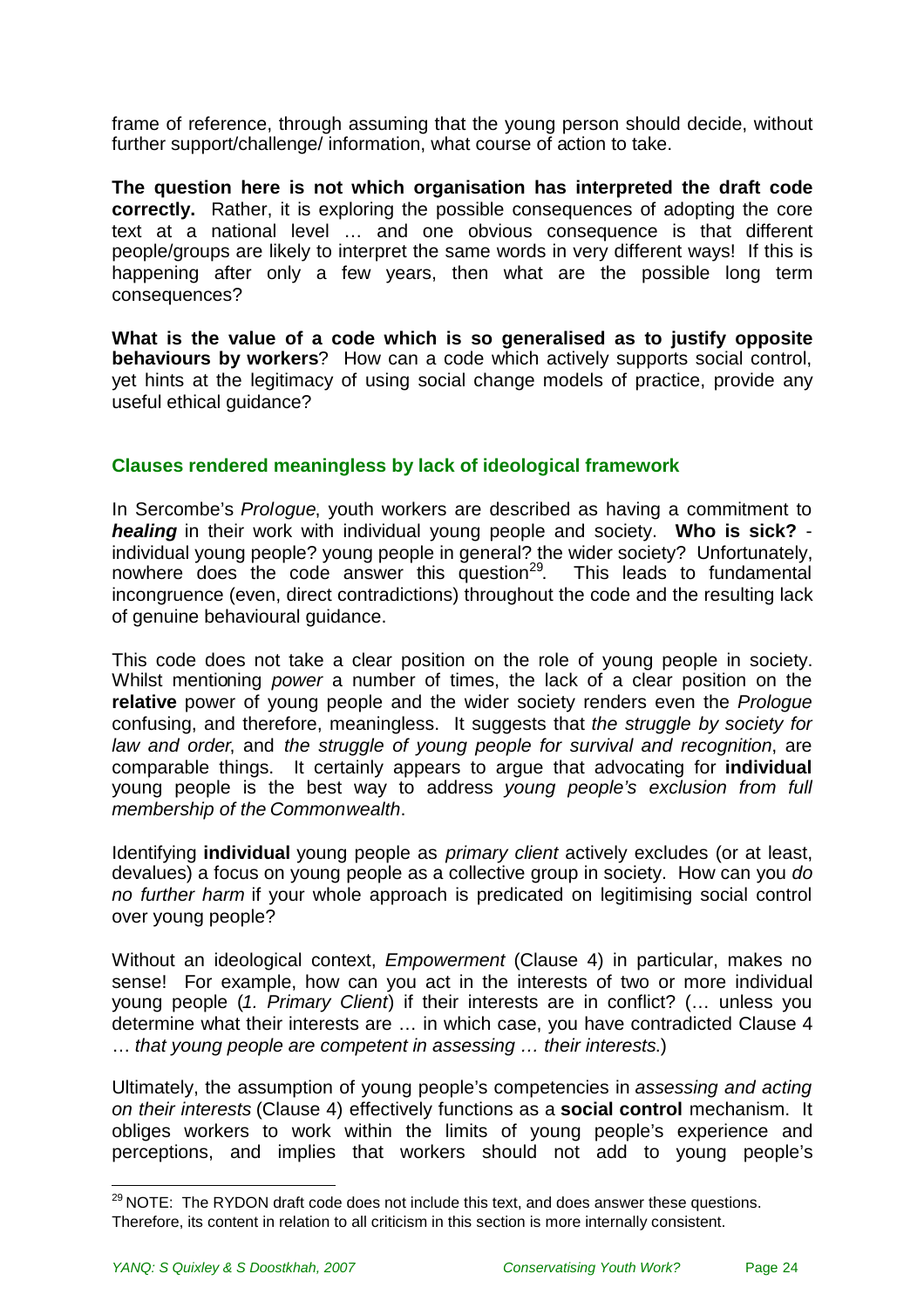understanding of their situation. It leaves young people working from within the confines of their experience (eg. believing that they are unemployed because they are inadequate, and therefore, they need to develop skills or accept lower wages … even though there is only 1 job for every 10 young people in their town!) **This is distinctly different from** *working from where young people are at!* Without an ideological context, this clause, in particular, makes no sense!

The clause entitled *Ecology* is another incongruent hint at a wider socio-political analysis. The idea that youth workers have a social change role is in direct contradiction with most of the ideas in the overall text. The explicit naming of a role in *changing* young people is inconsistent with working from each individual young person's perceptions (Clause 4). *Changing the social context* again suggests political action … in marked contrast with the role of youth work outlined elsewhere. The A.C.T. PowerPoint presentation for young people is interesting here, in that it clearly defines ecology as related to young people's very localised environment (*how they fit into their families, their communities and their peers[30](#page-24-0)*), rather than the wider society/social structures. Given this inconsistency, this clause appears to exist to reassure workers from a social change perspective that their approach is compatible with the overall code ... which it clearly isn't!

Clause 8, *Cooperation*, provides no guidance re:

- **Who** it is legitimate to cooperate with,
- To meet **whose** perception of the best possible outcomes for young people.

An ideological context is critical here. If you believe the best possible outcome for young people is to learn to fit into society, then obviously a high level of cooperation with the police is essential.

Again, the lack of an ideological context provides no guidance to the types of *Knowledge* (Clause 9) workers are required *to keep up to date with*. It is simply **impossible** to engage with **all** *information, resources, knowledge and practices.* So, how to do you choose which knowledge to pursue? How do you balance the relative priority of pursuit of knowledge and spending the same time on service provision?

Clause 11, *Boundaries,* is further evidence of the code's commitment to **social conformity**. It focuses on protecting young people from being sexualised. It has the interesting distinction of being the only explicit behavioural statement in the code. Why? Could this be because sexuality is such a taboo area in conservative/Christian culture? This possibility is reinforced through mention of the need to *protect* young people … a particularly parochial choice of language.

Clearly, it is not ethically acceptable for youth workers to sexualise young people. But this preoccupation with sex fails to address the **wider** issues of power in relationships between workers and young people. Emotional relationships can be **at least** as abusive as sexual ones, depending on the experience of the particular young person. For some, having sex would be relatively insignificant; becoming emotionally close, would leave them highly vulnerable to abuse by a youth worker.

<span id="page-24-0"></span><sup>30</sup> Moore 2004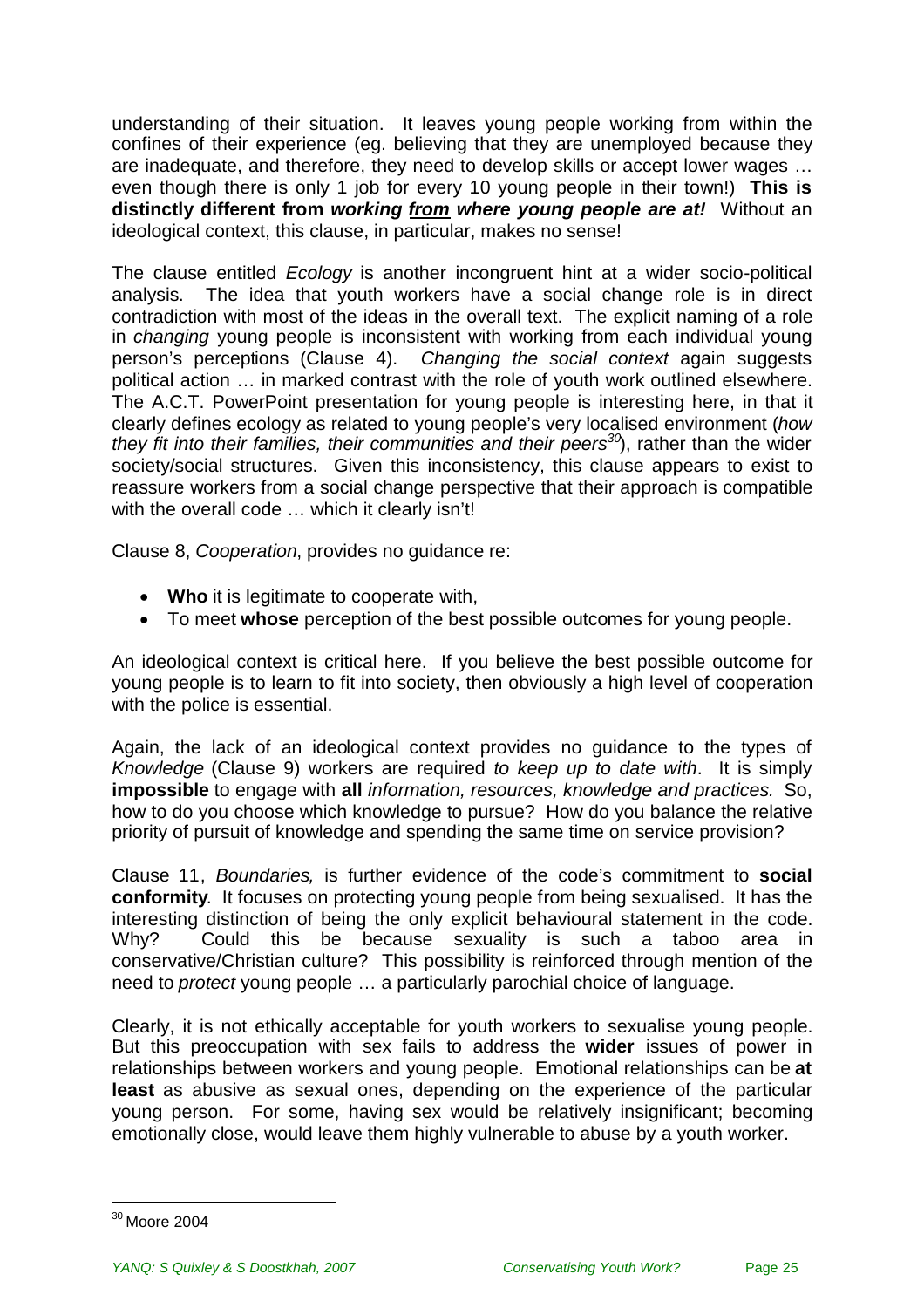### **Contradictions and incongruence in emerging codes**

Clause 3, *Discrimination,* says that *Youth workers' practice will be equitable.* It fails to clarify the difference between two quite different (and sometimes opposing) strategies - *equity* and *equality*. *Equity* is the process of positively discriminating in favour of the least advantaged (with a goal of everyone **ending up** equal). *Equality* is about being non-discriminatory. Therefore, **the clause itself is internally contradictory.**

This lack of distinction has already resulted in two groups interpreting the meaning in very different ways:

- **Equality** YACWA argues the importance of all young people (regardless of gender/race/sexuality etc) having access to services.
- **Equity** RYDON implies a commitment to positive discrimination in resource allocation.

In his commentary on the draft code, Sercombe focuses on distribution of resources according to criteria such as *need* (as distinct from human rights) – but then implies that positive discrimination would be an uncommon occurrence, requiring special attention and justification.

Clause 4, *Empowerment*, is a flashback to the 1980's, when a national youth sector conference adopted a motion that said: *That empowerment is the ideology of youth work[31](#page-25-0)*. Unfortunately, it failed to define *empowerment* … and, as we have seen already, the term is definitely not an *ideology*. In the past it has been used to justify **opposite** actions by youth workers.

This clause advocates a highly individualistic notion of empowerment. **Individual empowerment can be used for good or harm**<sup>[32](#page-25-1)</sup> – to the individual young person and/or others. Combined with a *non discriminatory* approach to young people, this clause suggests that workers should equally enhance the individual power of white, middle class, university educated, employed, able bodied heterosexual young men, and others. In other words, it clearly advocates retention of the current power imbalances in society as a whole, and amongst young people.

For example, it talks about *holding power-holders accountable.* What understanding of *accountability* is being promoted here? Who is accountable to whom, for what? Holding power-holders accountable may involve simply ensuring young people have access to **existing** social remedies … or it may imply the need for political activism to establish **new** social remedies.

### **Clauses lacking meaning without further explanation**

Clause 4, *Empowerment* talks about *supporting the young person in the pursuit of their legitimate claims*. What are *legitimate* claims that young people might pursue? If the legitimacy of claims is determined by the young person, you may have an

<span id="page-25-0"></span><sup>&</sup>lt;sup>31</sup> or similar wording

<span id="page-25-1"></span><sup>&</sup>lt;sup>32</sup> For further explanation see: Quixley, Suzi. (1996), Models of Youth Work: A Conceptual Overview, New Transitions, the Journal of the Youth Affairs Network of Queensland, August 1996.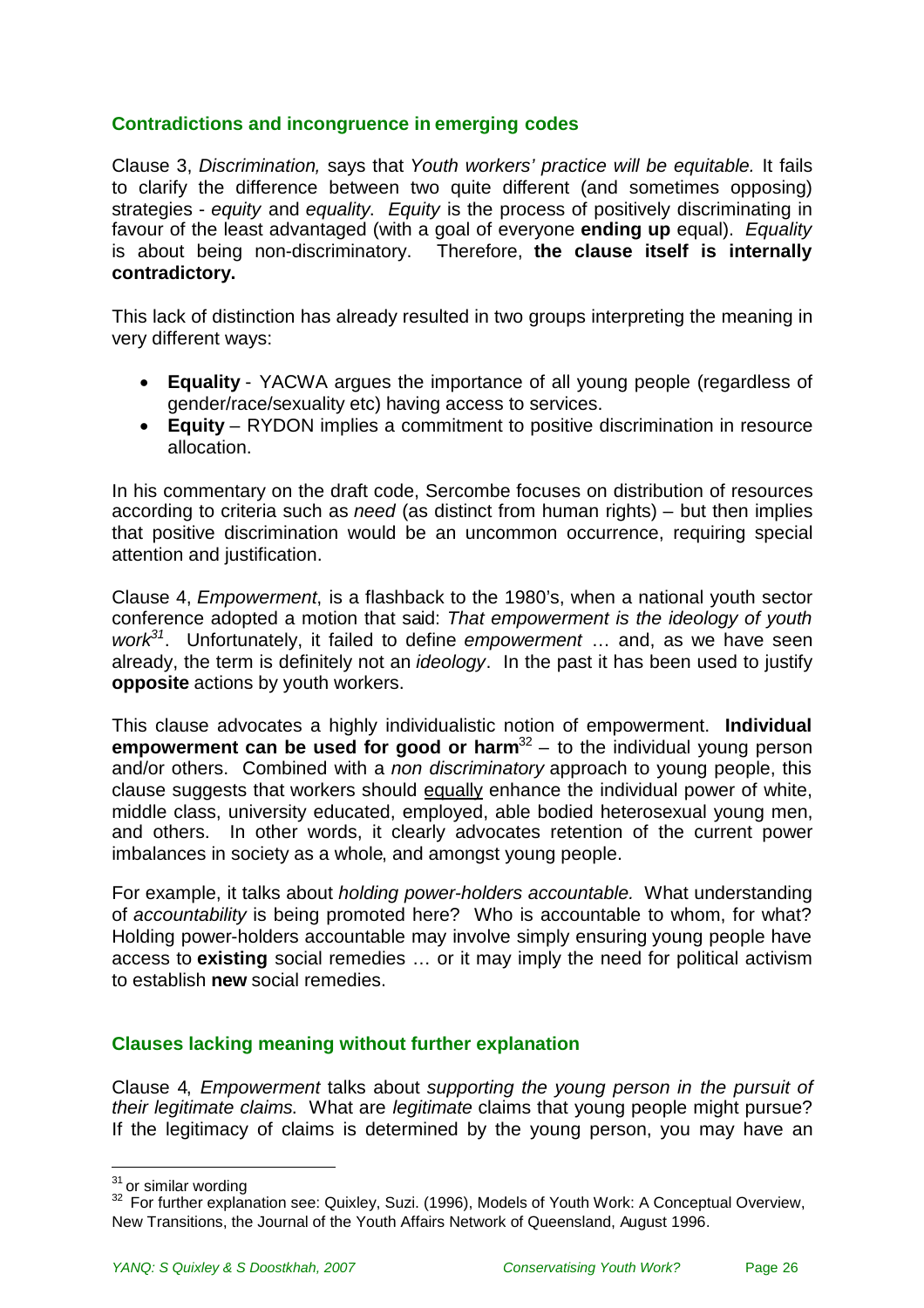interesting situation where the values implicit in this code and young people's perceptions are in direct contradiction. For example, a young person perceives stealing from the rich as a *legitimate claim*. Would a worker be obliged to enhance the power of the young person in pursuing this claim … in contraction with their role as a **broker** (as outlined in the *Prologue)* between the law and order interests of society and the criminal empowerment sought by a young person?

What is *truth*? Clause 6, *Transparency*, proposes that *The interests of other stakeholders will not be hidden from* young people. The code provides no direct guidance on what constitutes *truth*. Is it ethical for workers to impose their personal *truths* (beliefs) on young people? What if young people's beliefs differ … if they might understand the *interests of other stakeholders in* a different way? Is the worker then obliged to explain stakeholders' interests within the frame of reference of the young person? For example, what if a young person (who, after all, is *competent in assessing … their interests*) believes that social structures are designed to take away their human rights, and that these should be reclaimed by force?

The clause on *Confidentiality* (7) is particularly simplistic. It fails to address the complex issues related to confidentiality such as whether you are working from *agency confidentiality* or *individual confidentiality*. It provides no guidance for responding to current trends such as inter-agency case conferencing (which suggests *sector-wide confidentiality*), or multi-disciplinary case conferencing (which suggests *professionals-wide confidentiality*) or providing information about a young person to the police. Workers are left to judge for themselves who may use information *against* young people.

Yet, it makes an **unequivocal statement**, that, until a young person has given permission for disclosure, *the presumption of confidentiality must apply*:

- Are youth workers (like journalists) obliged to face imprisonment and criminalisation, if they breach this clause in a court of law? (**If not, why is it included at all?**)
- Are youth workers allowed to behave in a culturally-appropriate manner? This statement does not recognise that, in some cultural settings, young people simply expect youth workers to play a role on their behalf (eg. tell their auntie for them!)
- What on earth are the *contextual limits of confidentiality*? … the social context? the agency context? the funding context? the cultural context? the legal context? the professional image protection context?
- Are youth workers obliged to maintain confidentiality, even where the life of the young person, or someone else, is at risk?

Are there **any** circumstances under which workers are allowed to breach **individual** confidentiality? **If so, clause** *7, Confidentiality,* **fails to provide any ethical guidance at all!** Unfortunately, it might also give young people a false sense of security, when sharing delicate information with a youth worker.

It is worth noting that the RYDON draft code takes a more open approach, saying:

**Confidentiality:** *Young people will be made aware of the legal obligations and limits to confidentiality. Youth Workers will seek consent for any disclosures. (RYDON 2005)*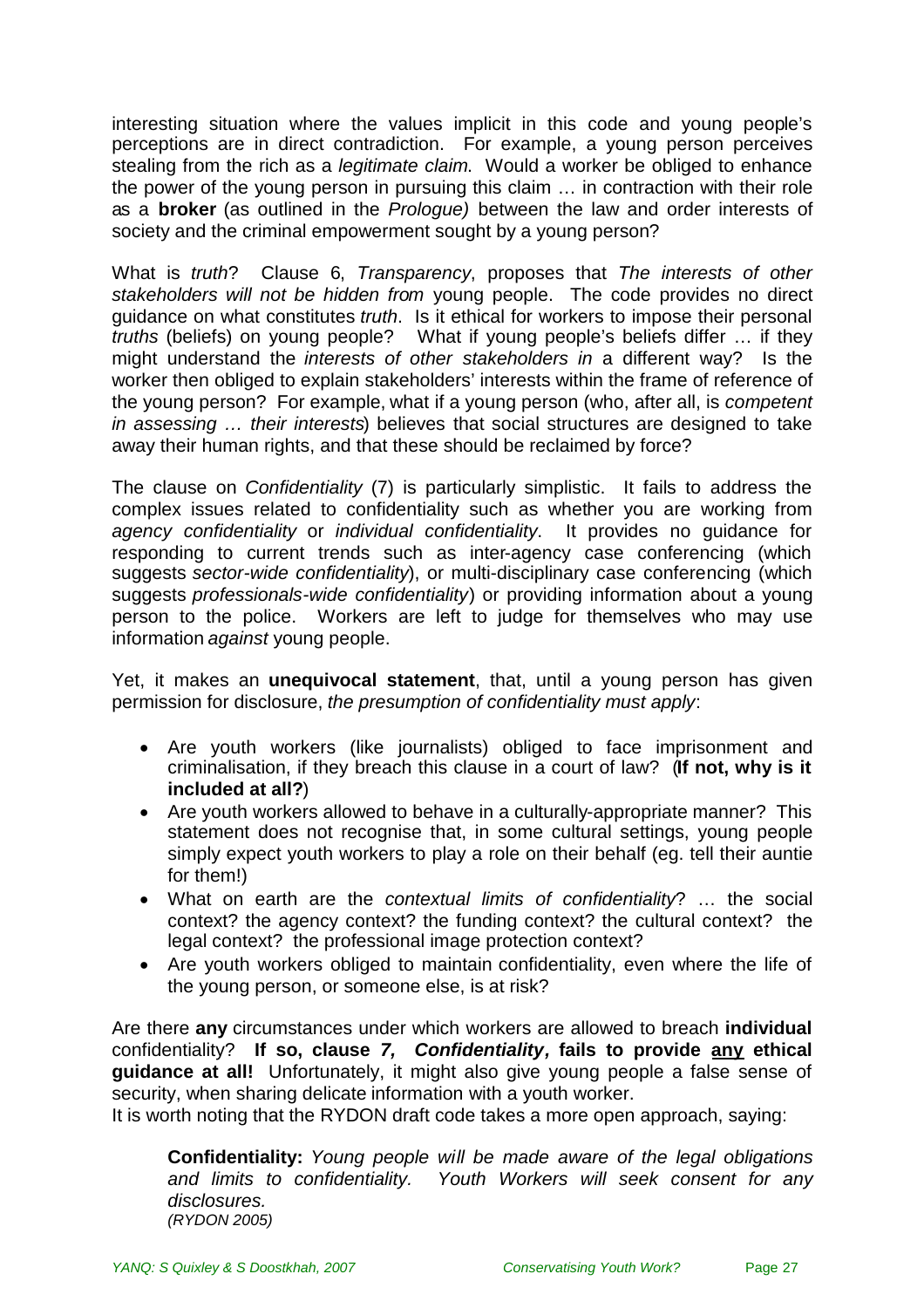#### **OVERT indications of worker self-interest**

Clause 2, *Ecology,* is a strange heading for a section focused on **social/economic/cultural/ structural** context. Use of this language is potentially alienating for anyone (including workers and young people) who has not studied post-modern theory. It reinforces the idea of professionalisation as exclusivity … that youth workers are a group that uses non-mainstream language to try to mystify a body of exclusive knowledge.

The very existence of youth work is predicated on the vulnerability of young people in society. As workers, we profit **by definition** from young people's social disadvantage*. 5. Corruption* says that *Youth workers and youth agencies will not advance themselves at the expense of young people*. Further, working from dominant social values about the place of young people in society would be, **in and of itself**, about the sector advancing itself even more, at the expense of young people. If this is the definition of *corruption*, then we are, inevitably, *corrupt*!!!

Clause 10, *Self-awareness,* says that *Youth workers are conscious of their own values and interests, and approach difference in those with whom they work with respect.* Being *conscious* of our own values and interests is clearly a good thing! But this clause does not provide **any** protection against imposing these on young people. And … what is *respect*? Again, this clause gives workers *carte blanche* to treat young people as they wish … provided it fits within their own, personal, definition of *respect*.

What's so good about youth workers being healthy? Why is it important to have a statement about worker *Self-care* (Clause 12)? This clause is a clear indication that this code is designed to work in the interests of workers … at the possible expense of young people. Again, it could function in contradiction to the previous clause on *corruption!* The RYDON draft code, whilst recognising that *workers need to be aware of their own needs and ensure* (sic) *these are met,* clearly states that this should never be *at the expense of young people.*

It is interesting that one of the two *new* clauses added in the YACWA Code of Ethics relates to the protection of youth workers' professional image. Under the title *Integrity*, the code states *Youth Workers are loyal to the practice of youth work, not bringing it into disrepute …*

### **Addressing lack of behavioural guidance in emerging codes**

As detailed in the next section, the Codes of Ethics of most human services professions have started out as short statements, not dissimilar to those proposed by Sercombe. It quickly becomes clear that such statements do not genuinely **guide action**. So begins a long process of developing commentary, explanatory text, case studies, procedures and/or explicit behavioural guidelines.

This is already evident in the YACWA code. Whilst the ACT and RYDON drafts remain at 3-4 pages, the WA Code of Ethics (where a longer process of development has occurred) has already grown to 18 pages long, including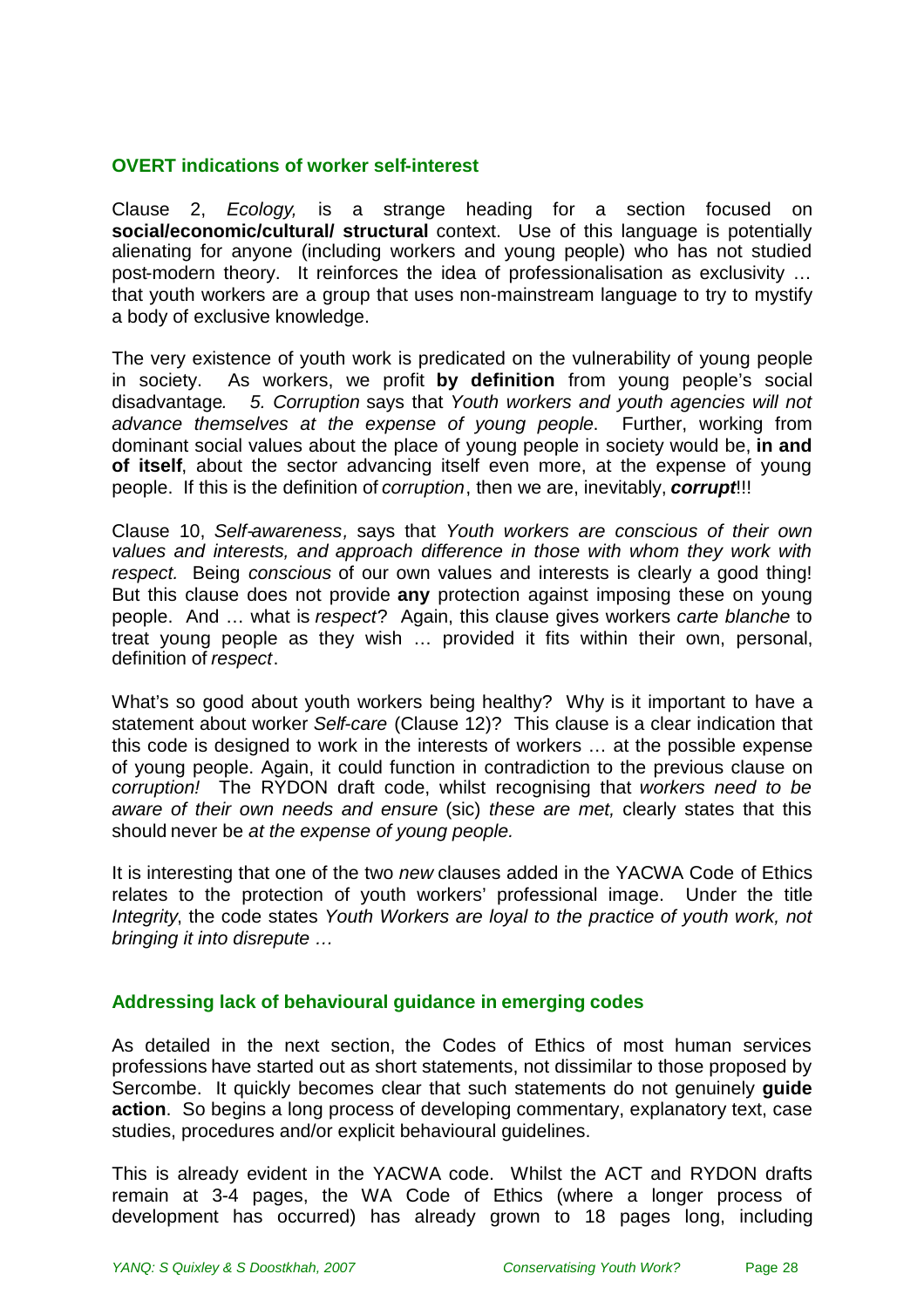commentary and case studies. The RYDON draft is interesting, in that it proposes a (draft) *Framework for Ethical Decision Making*, which articulates the areas of the draft code to be prioritised when making practical ethical decisions … a **process**oriented rather than **rules**-oriented approach.

YAPA (NSW) has developed a very useful list of *Model Policies*. **YAPA is very clear that these are not intended to be professional standards.** However their nature, and very existence, sounds some warnings about possible future professionalisation:

- 1. They reflect the requirements of a series of laws and government-controlled service agreements, standards and guidelines. They therefore, by definition, place the law (in its widest sense) above ethics. This is similar to the trend in professional associations, where law (even unjust laws, or laws which work against clients) generally supercedes ethics.
- 2. They indicate the amount of documentation required to interpret any inclusive Code of Ethics. The list of topics, alone, amounts to 7 major headings and 45 sub-headings.

# <span id="page-28-0"></span>**Dangers in Institutionalising a** *Code of Ethics* **for Youth Work**

**Evidence from other professions indicates that Codes of Ethics:**

- 1. Mainly function to protect workers, rather than clients.
- 2. Mainly function to protect a particular 'in' group of workers.
- 3. Are often widely open to interpretation.
- 4. Require large amounts of time to maintain review, re-review, re-re-review …
- 5. Can actually reduce the level of ethical behaviour of workers.
- 6. Encourage conservatisation of the occupation.

Howard Sercombe has claimed that the youth sector can protect against the dangers of professionalisation by treating ethics as our primary motivator<sup>[33](#page-28-1)</sup>. All occupational groups in the human services claim to have been driven by ethical (rather than commercial) motives when they originally professionalised. **All** continue to claim client interest, rather than self interest, as their primary motivator.

This section looks at the real **effects of professionalism**, rather than the stated motives of those who instigated professionalisation. This is why the first 2 headings talk about how these codes mainly **function** …

<span id="page-28-1"></span><sup>33</sup> Sercombe 2000:6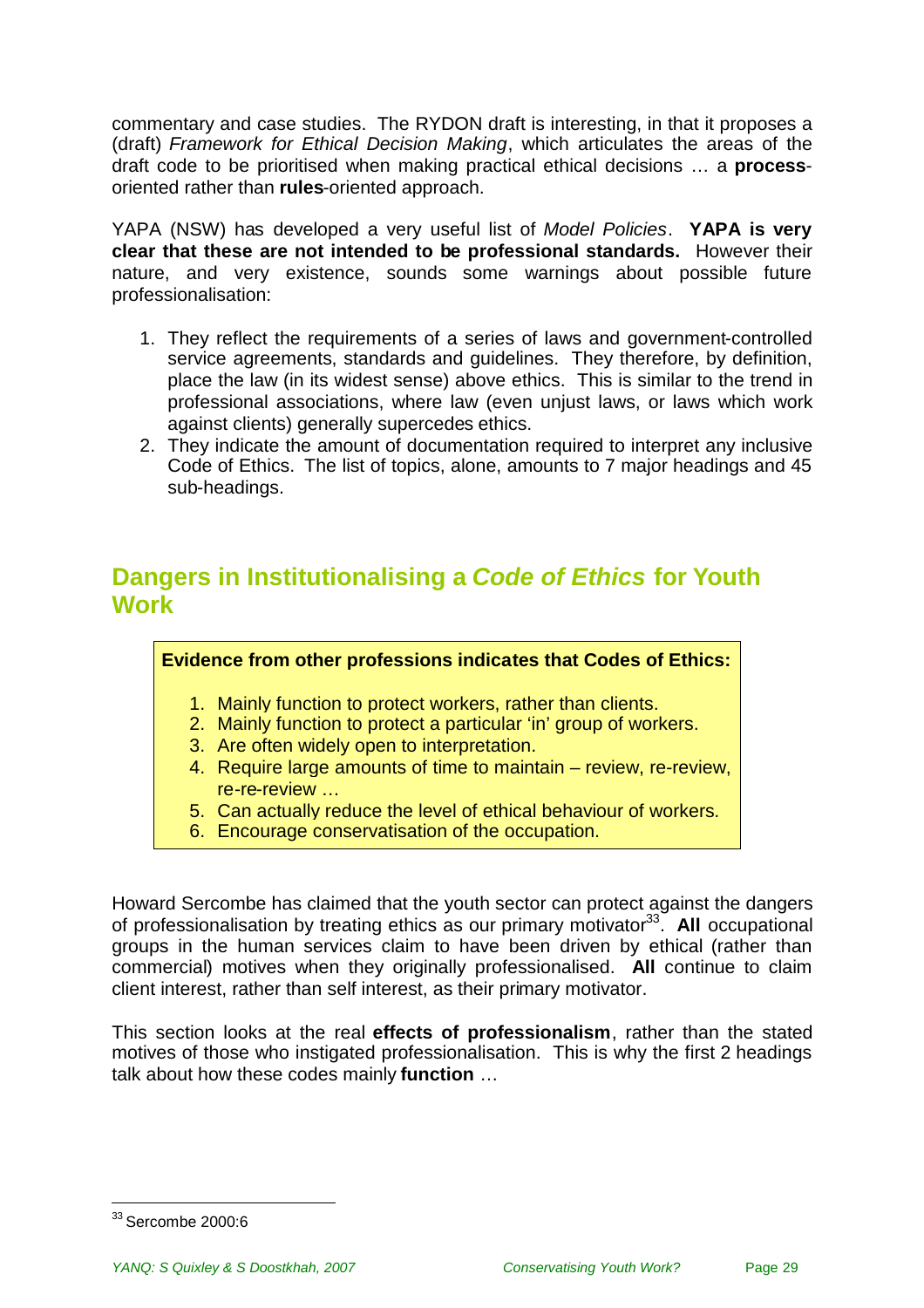### **1. Codes of Ethics mainly FUNCTION to protect workers, rather than clients.**

The institutionalisation of ethical codes as a symbolic attribute of professional status occurred in the 1920's. The International Association of Rotary Clubs campaigned for each business and profession to write a code of standards of practice<sup>[34](#page-29-0)</sup>. According to Barnes:

*These codes, in many cases, probably have little effect on the conduct of members of professional associations … and serve as a basis for regulation of disputes within the profession rather than as a means of protecting the public interest.* (Barnes 1979:159)

In fact, a thorough reading about Codes of Ethics and related issues – across professions and internationally - reveals no evidence of professions making significant use of their ethical codes to discipline their members. The ineffectiveness of such tools as means of protecting the public interest is logical, particularly when you consider the *high-minded, unrealistic and vague[35](#page-29-1)* clauses they generally contain.

It could be argued that the very use of the word *client* is designed to establish a hierarchy – with the worker as the *expert* and the young person as the *client*. The word *client* immediately implies a power differential. All ethical codes in the human services in Australia create this barrier, or separation, between *professional* and *client*. All have the effect of over-riding the idea of interaction based on our common humanity. At least the word *customer* (with all its commercial connotations) suggests that interactions are an **exchange** with the right to demand your money back!!! Why don't we just call the people we work with *young people*, or *the people we work with?*

When was the last time that YOU read the Code of Ethics of a professional you were using? (an Accountant? Lawyer? Doctor?) Have you ever read a professional Code of Ethics? Is the *public right to know* a useful rationale for producing such a code?

Typically, Codes of Ethics are not designed to be accessible to clients, or encourage complaints. For example:

 Despite the fact that the Australian Psychological Society code was *developed to safeguard the welfare of consumers of psychological services[36](#page-29-2)* , it requires 16 different sets of guidelines to guide members in its interpretation. Unfortunately, 15 of these are not available to the general public … only to members! Around 15% (2/13 pages) in the Australian Psychological Society's Code of Ethics is devoted to the complaints process. These pages are entirely focused on the process to be followed with the member, with the exception of two comments about the complainant; that they should find out for themselves whether the Psychologist in question is a

<span id="page-29-0"></span><sup>34</sup> Barnes 1979:159

<span id="page-29-1"></span><sup>35</sup> Laursen 1975:60

<span id="page-29-2"></span><sup>36</sup> APS http://www.psychology.org.au/aps/ethics/default.asp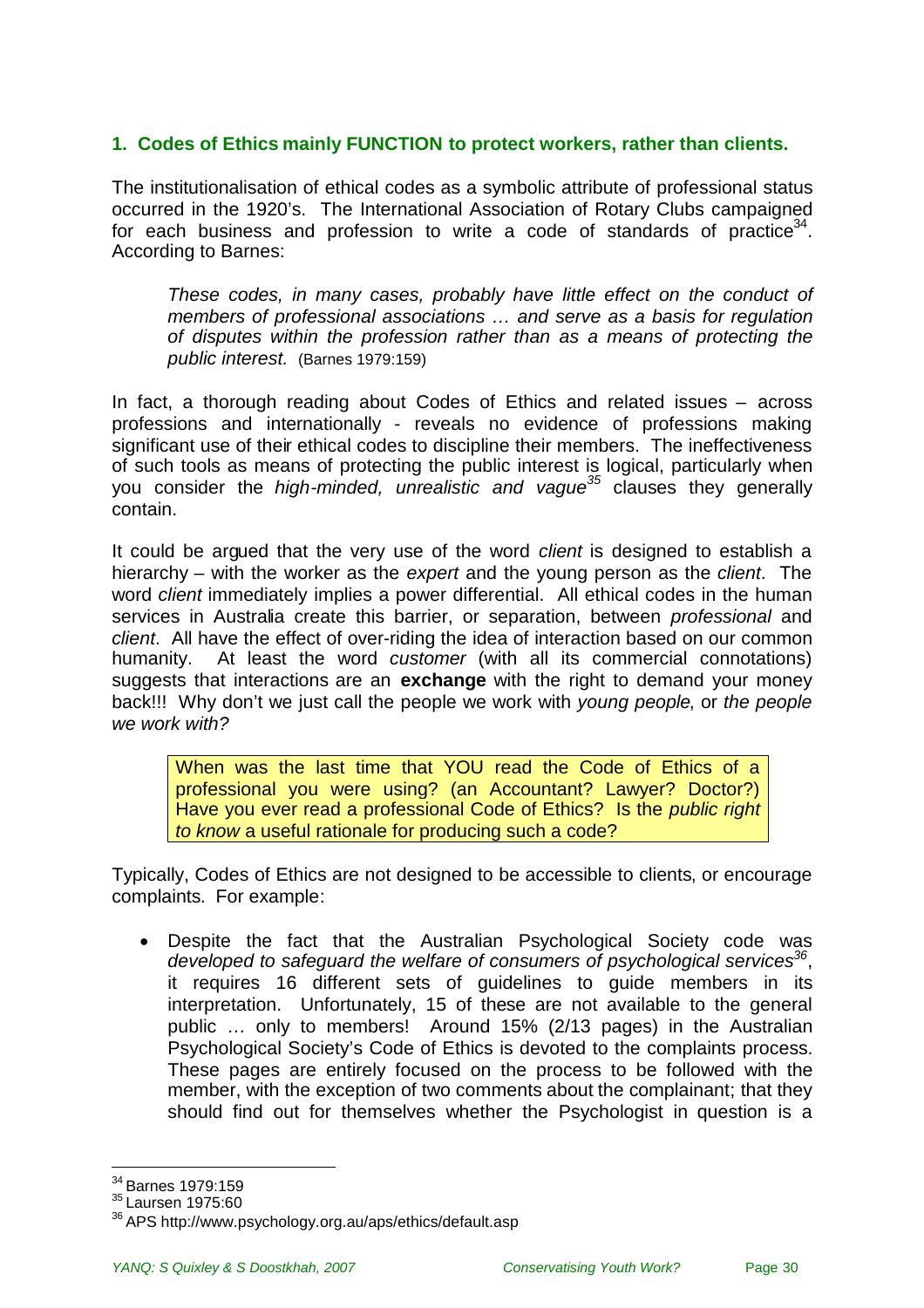member of the APS; and, put their complaint in writing. In other words, this part of the document largely focuses on protecting the member.

- Unfortunately, the Australian Association of Social Workers currently has a *moratorium on receiving ethics complaints* instituted in Jan 2007 for 6 months pending development of a new ethics complaints management structure. This is despite the fact that the most recent By-laws on Ethics were written in 2004. The AASW *Code of Ethics* (1999, new edition 2002) is 36 pages long; its Bylaws on ethics are 36 pages long; its *Policy and Procedures for Establishing Eligibility for Membership* is 26 pages long. Clearly, this is primarily designed to protect the professional association and members.
- Similarly, the *Ethics Committee Rules and Procedures* for the American Psychological Association is almost twice the length of the Association's Code of Ethics! This demonstrates, again, that the process is primarily designed to protect the professional association and its members.

### **2. Codes of Ethics mainly FUNCTION to protect a particular 'in' group of workers.**

Read the membership criteria of any professional organisation. Almost invariably they function to include and exclude different groups of workers. For example, the Australian Institute of Welfare and Community Workers Inc. says:

### *Who is a Welfare & Community Worker*

*A person, who, through professional training and field education, has the requisite values, attitudes, knowledge and skills to work autonomously, or within a team, in a social welfare agency or community program intended to promote, relieve or restore the social functioning of individuals, families, social groups or larger communities.* (AIWCW: About Us, [http://www.aiwcw.org.au\)](http://www.aiwcw.org.au/)

The most straightforward interpretation of this is:

- Only people with formal qualifications can be called a *Welfare Worker* or *Community Worker*.
- The goal of community work is to enable clients to fit into society (ie. social *functioning*)
- Only people working from a Treatment or Reform model can be a member of the AIWCW … or, indeed, call themselves a *Welfare Worker* or *Community Worker*.

The idea that an organisation can 'own a job title' and stop others from using that title, is a common feature of professionalisation. It is illegal, for example, to call yourself a Psychologist or Social Worker in Australia unless you qualify for membership of the appropriate association.

Emerging youth work codes are similarly have the potential to restrict membership to a particular group of workers. Using the Ecology example again … this is a vague term to the everyday reader. Therefore its inclusion may also ultimately **function** to restrict membership to those who have both undertaken academic training and have undertaken it at a time when Post Modernism was central to the curriculum. It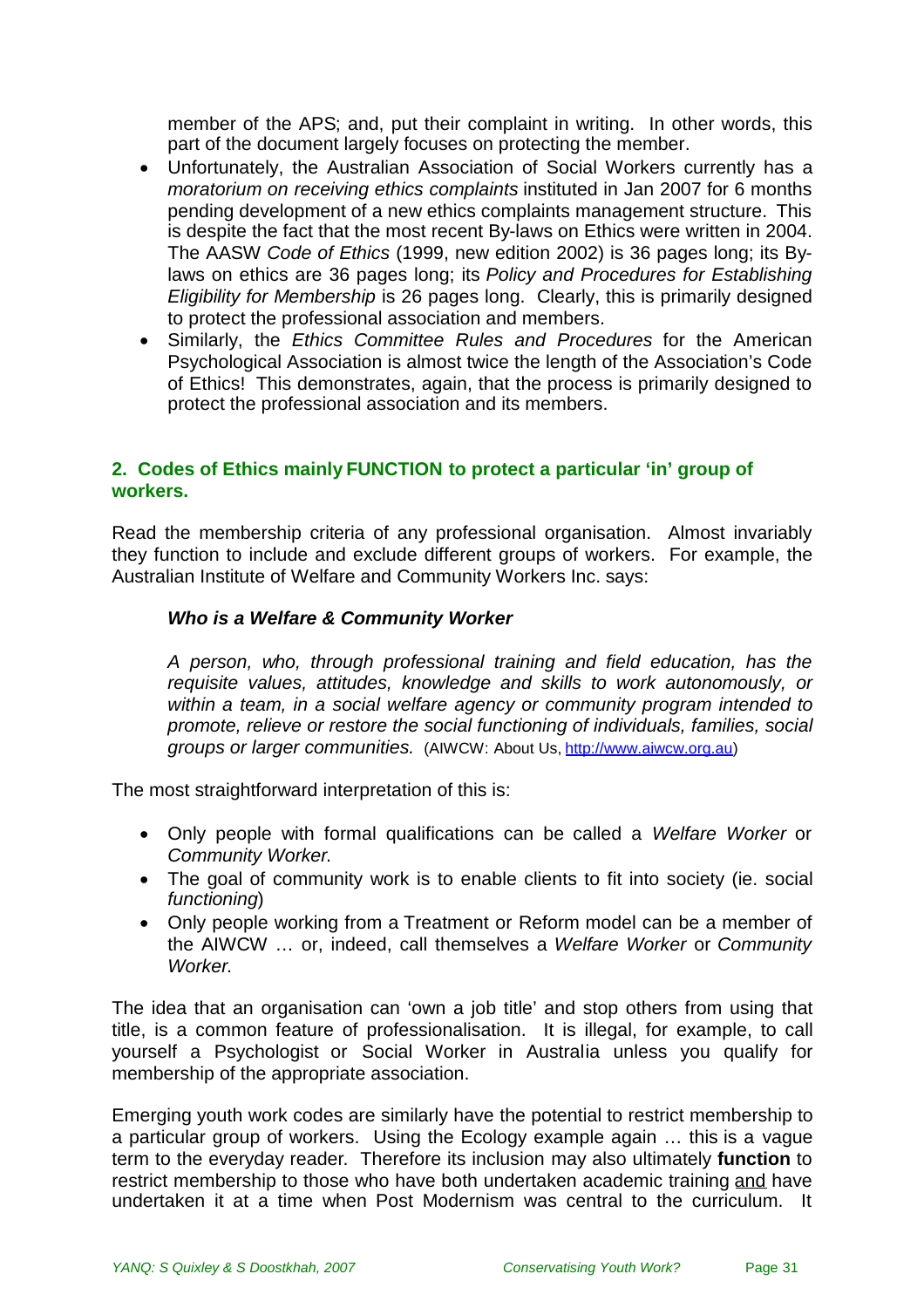certainly places greater value on those members with this type of background. Similarly, YACVic has repeatedly suggested that a professional association **might** exclude experienced workers without formal accredited qualifications, with the **possibility** that degree-level qualifications or higher might be given greater .<br>professional status<sup>[37](#page-31-0)</sup>.

#### **3. Codes of Ethics are generally widely open to interpretation***.*

A common feature of *inclusive* Codes of Ethics is the ability to both totally agree with them, and totally disagree with them, at the same time!!! In other words, most are widely open to interpretation. Perhaps you can agree with them if you use your personal definition of key terms like *justice, confidentiality, autonomy, nonjudgmental or discrimination*. But, there is no guarantee that the governing body responsible for judging your behaviour will use those same definitions.

The reality is that ultimately, in practice, interpretation of a Code of Ethics is the responsibility of an elite group within a profession – a discipline committee, or values committee, or governing body. Therefore, an organisation might include members who hold actually opposite points of view on a given *ethic* … and it all depends which faction is in a position of decision making power as to how the *ethic* will be interpreted.

Attempts to reduce the breadth of possible interpretations are reflected in the repeated review of inclusive codes, and the proliferation of regulations designed to further explain them. This has occurred within every human services profession with inclusive codes, internationally.

#### **4. Codes of Ethics require large amounts of time to maintain – review, rereview, re-re-review …**

We already have very limited amount of time to address the real issues affecting young people at national events, such as conferences. The evidence from other professions suggests that inordinate amounts of time are spent refining, re-refining and re-re-refining their Code of Ethics. **Do we really want our national time spent focusing on ourselves, rather than young people?**

In the 1980's the British Association of Social Workers adopted a Code of Ethics not dissimilar to the one being proposed for youth work in Australia in terms of its length, contentand values base<sup>38</sup>. In was 3 pages long, appeared less conservative than most and sought to provide more than a purely individualistic perspective on human services practice. It was an inclusive code, which allowed for the possibility of Advocacy and Empowerment approaches, though it did not explicitly advocate radical practice. So … how has this code has developed over the past 20 years?

<span id="page-31-0"></span><sup>37</sup> YACVic 2004:22-23, 44.

<span id="page-31-1"></span><sup>38</sup> See, for example, the 1985 version of the BASW *Code of Ethics* in Watson, David (ed), which is **vastly** different from the current BASW code: http://www.basw.co.uk/articles.php?articleId=2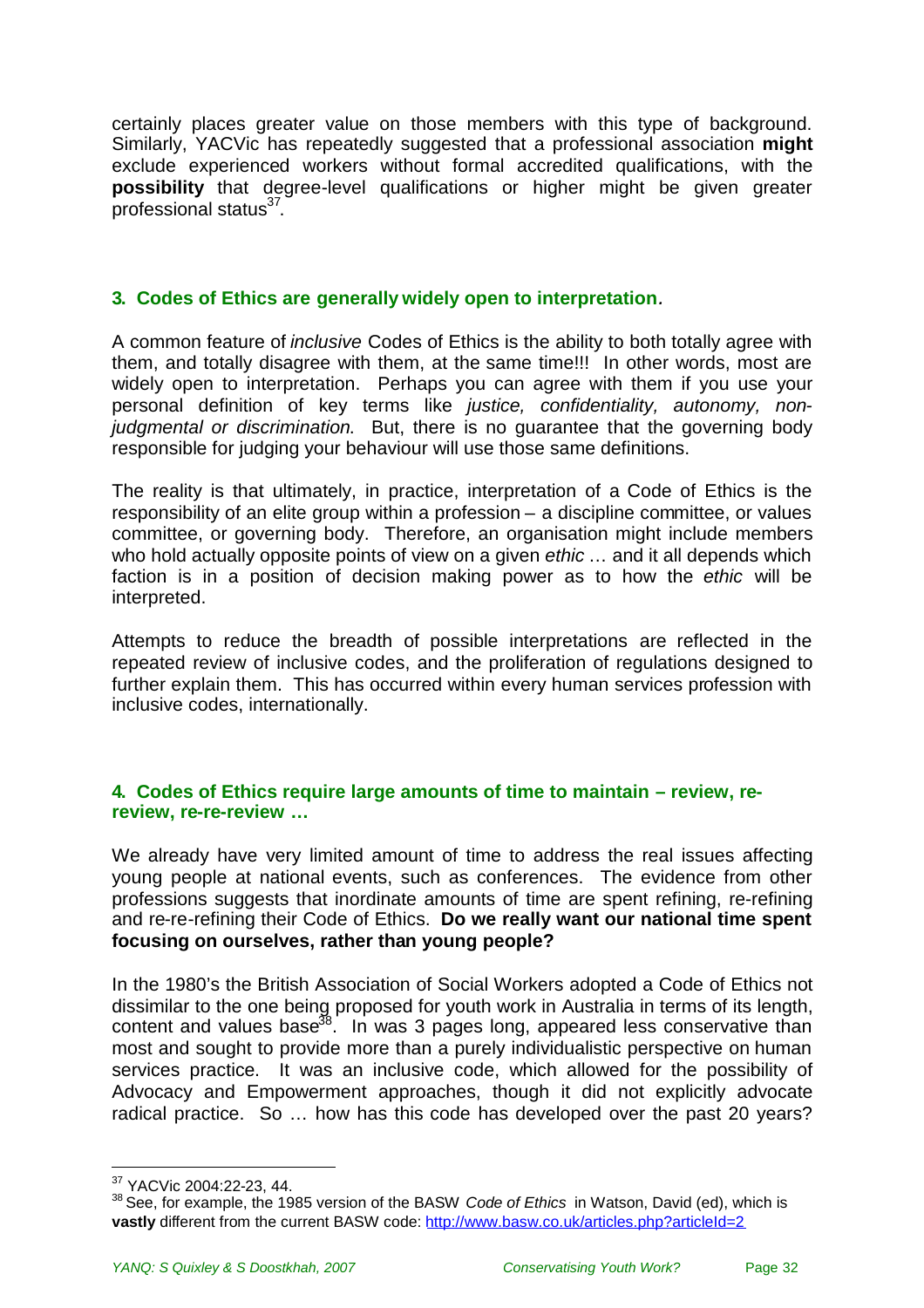The current BASW Code of Ethics is 13 pages long, and includes many qualifiers not present 20 years ago.

It is often difficult to access information on the internal workings of professional organisations. However, the Psychology profession tends to be more open than others about its ethical review processes:

| Australian<br>Psychological<br>Society   | APS Code: Previous version in 1986 (revised 1990). Current version<br>adopted in 1997 and revised 1999, 2002, 2003.<br>Addenda: 16 different sets of guidelines adopted <sup>39</sup> - 1995, 1996, 1998<br>(5 sets), 1999 (4 sets), 2000 (3 sets), 2001, 2002. It is not clear how<br>many times these have been reviewed or amended, since all but one<br>are not available for public scrutiny.                                                                                                                                                                                                                                                                                                                                                 |
|------------------------------------------|----------------------------------------------------------------------------------------------------------------------------------------------------------------------------------------------------------------------------------------------------------------------------------------------------------------------------------------------------------------------------------------------------------------------------------------------------------------------------------------------------------------------------------------------------------------------------------------------------------------------------------------------------------------------------------------------------------------------------------------------------|
| American<br>Psychological<br>Association | <b>APA Code:</b> Revised in 1953, 1959, 1963, 1968, 1977, 1979, 1981,<br>1990, 1992, 2002, and currently 16 pages long in tiny print.<br>Addenda: There are also currently separate ethical statements on<br>research using animals, use of telephone/teleconferencing/ internet in<br>service provision, and a set of very practical ethical dilemmas  for<br>which the Code does not provide answers (ie. despite some possible<br>guidance, practitioners must still make their own ethical decisions).<br><b>Policing:</b> The Ethics Committee Rules and Procedures, primarily<br>designed to protect the professional association and members, are a<br>further 30 pages long  almost exactly twice the length of the Code<br><i>itself!</i> |

### **5. Codes of Ethics can actually REDUCE ethical behaviour.**

As discussed earlier, professionalism essentially moves the onus of responsibility for ethical behaviour from the worker themselves and their employing body, to the professional body. Unless workers and agencies continue to **process** ethical thinking, the sector risks encouraging workers to think: *Can I get away with it?* rather than *Is it right?* Workers are under pressure to conform to group thinking and/or comply with authority, rather than to undertake their own thinking and/or maintain their personal integrity.<sup>[40](#page-32-1)</sup>

Howard Sercombe has listed activities such as embezzling agency funds, using agency funds for personal use, sharing pornographic movies with minors, selling drugs to young people, purchasing stolen goods from young people or having sex with young people<sup>[41](#page-32-2)</sup>, and implied that a Code of Ethics is required to address these

<span id="page-32-0"></span><sup>39</sup> These sets of guidelines, with the exception of a 1 page *Charter for Clients*, are not available to the public. 16 sets of guidelines in specific areas (des*igned to "clarify and amplify the application of the principles and to facilitate their interpretation"* p3), are only available to members.

<span id="page-32-1"></span><sup>40</sup> Risks based on ideas from Ron Williams' Keynote Address: *Implementation of a Code of Ethics* (YSTC-SA 1991:32).

<span id="page-32-2"></span>Sercombe nd-b:3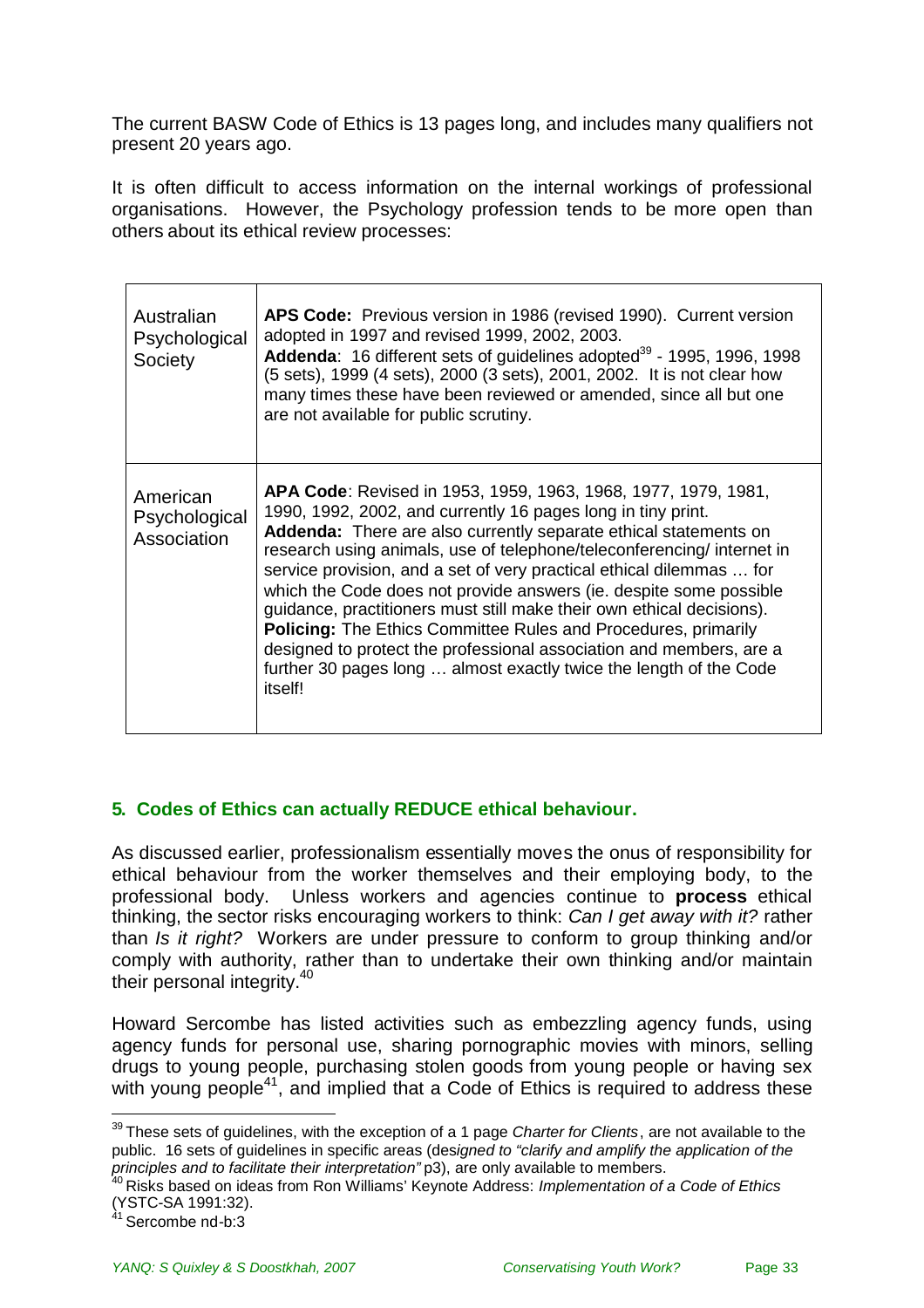behaviours. In fact, all these behaviours are simply **illegal** (as well as unethical), and existing law is perfectly capable of dealing with illegal behaviour. Aberrant behaviours occur in every human services occupation – whether or not they are professionalised. There is no evidence from the professions, that professionalisation has actually decreased incidents of behaviours which are both illegal and unethical. The added veil of secrecy that surrounds disciplinary procedures in the professions may actually increase the likelihood that illegal behaviours will be addressing within the profession, rather than being reported to the police. At the very least, they add a level of bureaucracy which is unlikely to aid young people in reparation of their claims of worker misconduct.

Again, Sercombe has argued that *the lack of any professional structure invites the emergence periodically of charismatic messiahs and mavericks, or 'king of the kids'*[42](#page-33-0). The briefest and most superficial contact with the *Cancer Industry* will demonstrate just how ineffective professional associations have been in curtailing the activities of professionals claiming *magical cures*!

Arguably, abuse of power is actually institutionalised into some codes – for example, the Institute of Australasian Psychiatrists claims joint ownership of information about *the investigation and treatment of the patient's problem*:

*Treatment always involves cooperation between doctor and patient, therefore this information belongs to both, and access to this information properly requires the permission of both patient and doctor. However, when a dispute arises between patient and doctor, neither should have the ability to forbid disclosure of this information by the other.* (Clause 7, IAP Code of Ethics)

Further, psychiatrists claim that *material pertaining to the doctor's own thoughts and view about the case* belong only to the doctor! In other words, psychiatrists hold ultimate autonomous right to decide when, and whether, to pass on most information about patients to others (even if the patient does not consent).

During the research for this paper, only one professional organisation, the National Association Social Workers<sup>[43](#page-33-1)</sup> (USA) was found which publicly lists members found to be in breach of the Code of Ethics. So much for public protection!

### **6. Codes of Ethics encourage conservatisation of occupations.**

One early attempt to institutionalise a Code which partly advocated social change (early versions of the BASW Code of Ethics) has since been superseded by more conservative versions.

Sercombe has implied that a prime reason for resistance to professionalisation in the youth sector is self interest. That is, longer term workers may be concerned that they will lose their jobs due to lack of formal, tertiary qualifications. YACVic reduces the case against professionalisation to:

<span id="page-33-0"></span><sup>42</sup> Sercombe 2000:4

<span id="page-33-1"></span><sup>43</sup> See *Sanctions in Force*,

http://www.socialworkers.org/assets/public/documents/resources/profession/default.asp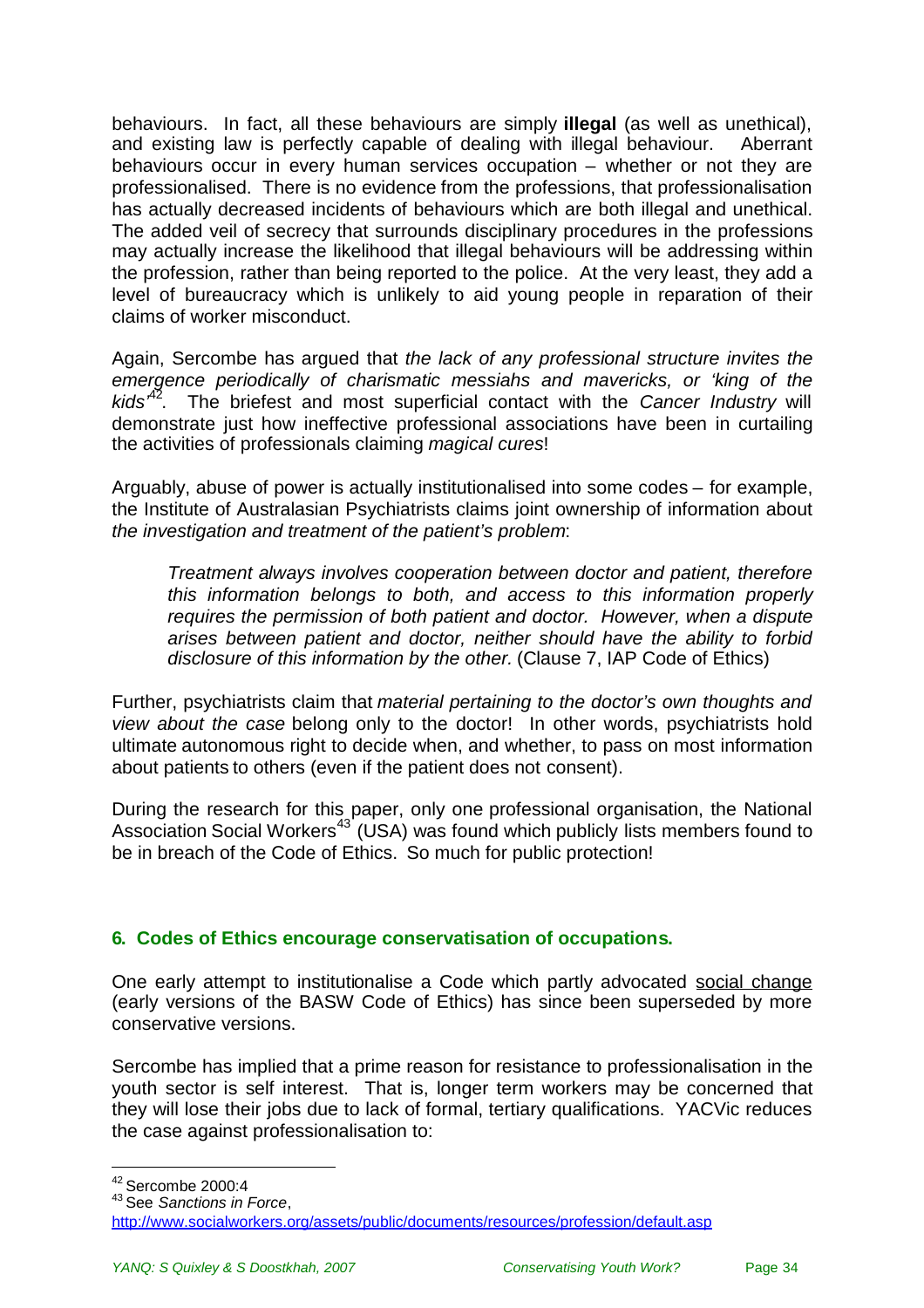*Arguments against professionalism centre on the possible loss of the idiosyncratic nature of youth work.* (YACVic 2004:5)

Sercombe proposes a *grandfather* (sic) *clause[44](#page-34-0)* to accommodate concerns about exclusion. This tool allows for the recognition of existing practitioners as members of a professional association. In other professions[45](#page-34-1) this has been at the **discretion** of *qualified* workers. YACVic proposes allowing a long transition time so *unqualified* workers can gain qualifications $^{46}$  $^{46}$  $^{46}$ .

What these views fail to acknowledge is that the concern of existing workers may **not** be driven by self interest! It may also be driven by concerns about the increasing conservatism of inexperienced workers emerging from formal accredited training which do not give priority to values exploration, and potentially excludes workers with a social justice focus! The reality is that the dominant culture within a professional association will invariably be workers with formal tertiary training … and it is these people who will decide whether, or not, to allow *untrained* workers to access professional status. Institution of means to include existing workers in the process of professionalisation do little to alleviate fears about the long term impact of professionalisation … the conservatisation of the youth sector!

<span id="page-34-0"></span><sup>44</sup> Sercombe 2000:2. NOTE:

<span id="page-34-2"></span><span id="page-34-1"></span><sup>45</sup> For example, the Australian Counselling Association also allow for this type of membership. It has been interesting to observe the increasing development of bureaucratic barriers, and the increasing privacy of Association processes, around applications of this kind over the past 10 years.  $46$  YACVic 2004:44.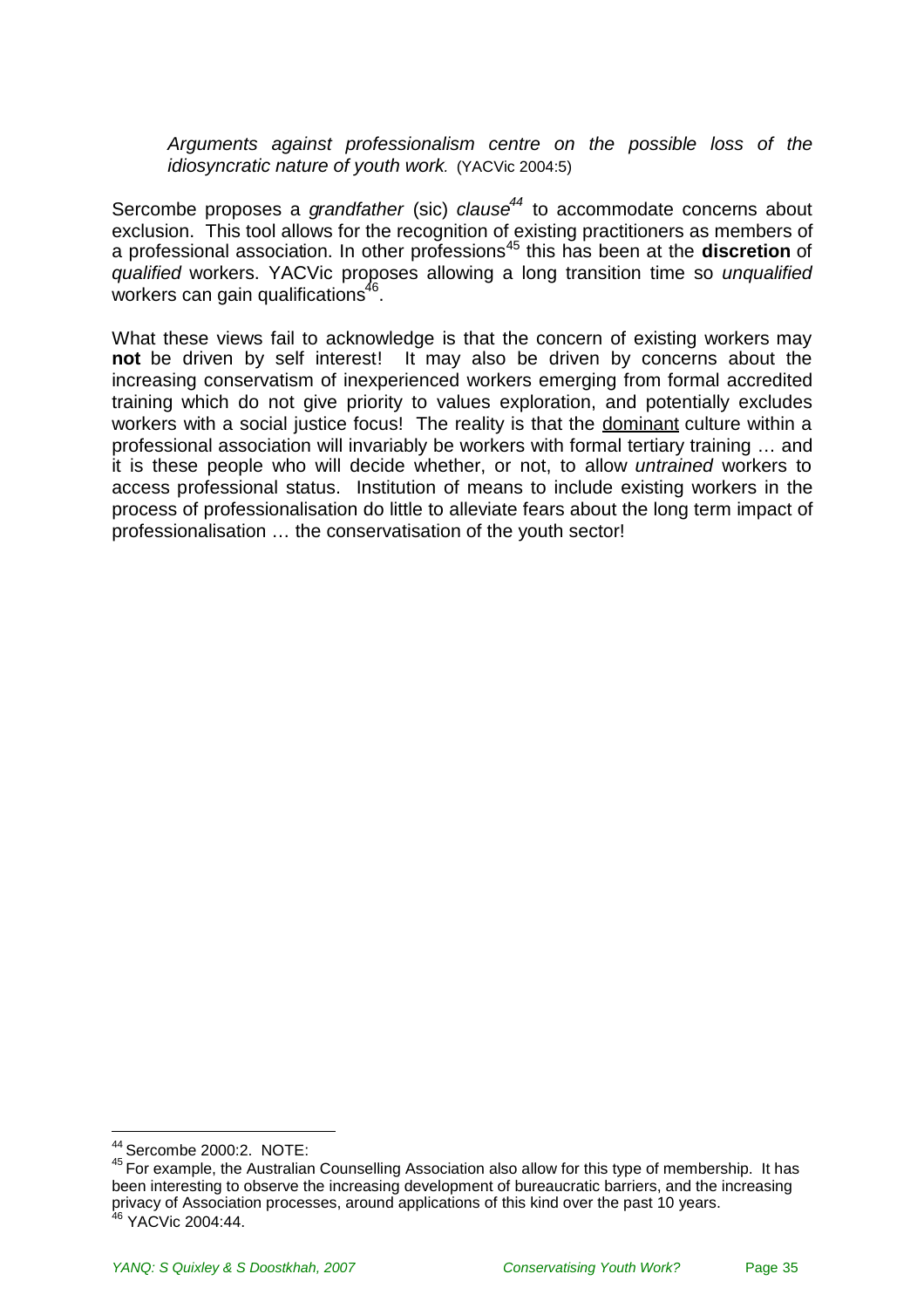# <span id="page-35-0"></span>**A Better Way to Achieve Ethical Practice in Youth Work**

This could, and should, be the subject of another paper of similar depth and detail to this one. These are just a few 'starter ideas'.

#### **If individual workers really want the protection of a Code of Ethics …**

If tertiary trained youth workers really want the protection of a Code of Ethics, they can always join the Australian Institute of Welfare and Community Workers (AIWCW). Alternatively, some workers are eligible for membership of the Australian Counselling Association, the Australian Association of Social Workers or the Australian Psychological Society. Why go into competition with these organisations by establishing yet another professional body?

#### **If individual workers mainly want proper pay and conditions …**

Let's unionise! All youth workers (whether or not they are tertiary educated) deserve proper remuneration for their efforts. The more workers become involved in their relevant State/Territory union, the greater the chance that we can significantly improve youth worker pay and conditions. This is a far more efficient path to proper recognition of the valuable role youth work can play to support, and improve, society.

#### **If individual workers genuinely want** *top down* **ethical guidance** …

National Association of Black Social Workers (USA – see Appendix 1) is an interesting model of a values-driven professional association. Their Code of Ethics is a single page ideological statement, which has served to support their work since 1968. Its simple, clear, ideological stance has clearly been adequate … there is no need for further rules and regulations. The NABSW has not focused on issues such as credentialism and social status; rather, it has prioritised advocacy and lobbying for Black individuals, families and communities in the USA.

Alternately, we can always return to the *Jasper Declaration* (see Appendix 2), adopted at the first National Youth Workers Conference in 1977 … then, apparently, promptly forgotten!!!

#### **If individual workers and their employers are willing to take prime responsibility for maintaining ethical standards …**

Much of the commentary on professionalisation of the youth sector (particularly by Sercombe<sup>[47](#page-35-1)</sup>) is based on the assumption that the best (or only) way to improve ethical standards within the youth sector is to have an institutionalised/professional/sector-wide Code of Ethics. **This is an assumption** … there is a large

<span id="page-35-1"></span><sup>47</sup> For example, see: papers entitled *Power Ethics and Youth Work , The Youth Work Contract, The Youth Work Professional* and *Disciplining Youth Work: The Professionalisation Dilemma*.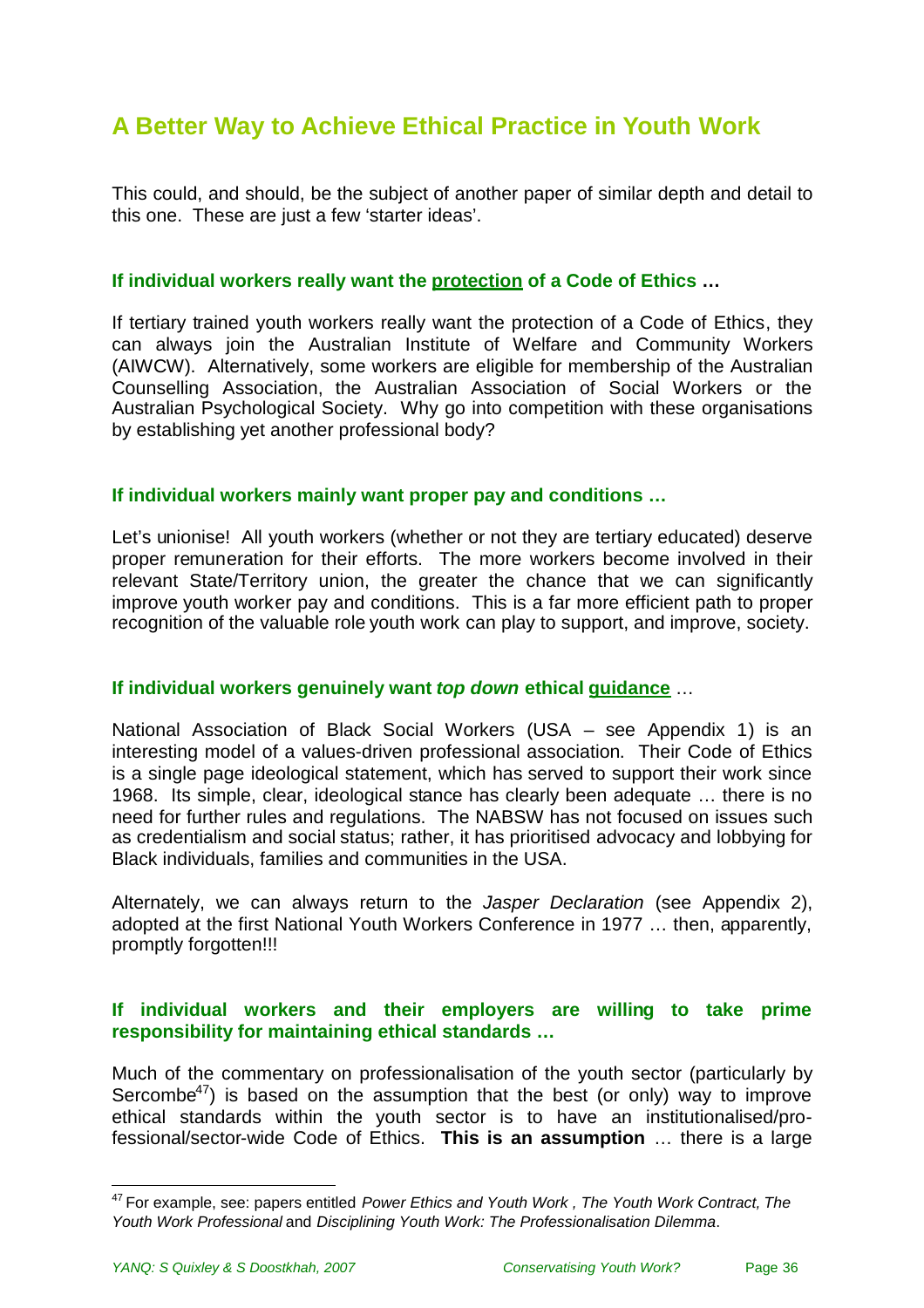body of evidence that suggests that ethical standards are better maintained through developmental debate in a sector, than by a written document.

There are alternatives to an *all or nothing* approach. Ethics can be viewed as a *journey*, rather than a *destination*:

- Agency-developed values statements can provide a genuine framework for worker behaviour. This is because they can provide a basis for generating ongoing discussion and debate which can directly involve each worker in the agency in examining their own values and practice. They can also encourage coherence of service delivery amongst staff from different professional backgrounds in an immediate and practical manner.
- Ensure substantial values exploration and ethical debate in all accredited youth worker training programs – whether in universities, TAFE or industry. This is at the core of effective youth work practice. Because workers are making judgments every moment of every day, learning how to problem solve from a clear values base should be the majority content of any entry-level program. If we are serious about achieving ethical practice, any accredited training provider who is unwilling to meet these conditions should be boycotted by the sector!
- Peak bodies could, and should, play a key role in designing model processes for values and ethical processing at an organisational and individual worker level. They could, and should, be encouraging the inclusion of these areas in organisational development processes, staff discussion/development exercises and worker *professional* supervision.

### **If the youth sector wants to test a variety of approaches to improving ethical standards** …

Some are presenting the idea of adopting a national Code of Ethics as a *fait accompli*. Several States/Territories and regions have already adopted codes, or are testing drafts within the sector. Rather than simply following them, perhaps the sector could take a more evidence-based approach. We could place a moratorium on a national code for 5-10 years. In the meantime, we could evaluate the impact of Codes of Ethics in the parts of the sector that have already adopted them:

- Has the adoption of a Code of Ethics actually resulted in more ethical behaviour within the sector?
- Have Codes of Ethics with different values-bases produced different results?
- What is the evidence for this?

This would allow for comparative research and informed debate … rather than simply taking a *leap of faith* that somehow, we can professionalise in a way that goes against all the trends evident in other human services professions.

At the same time, we could research current sector practices around ethics. In particular, we could take advantage of the current popularity of Action Research, to test some different approaches to ethical development within the sector.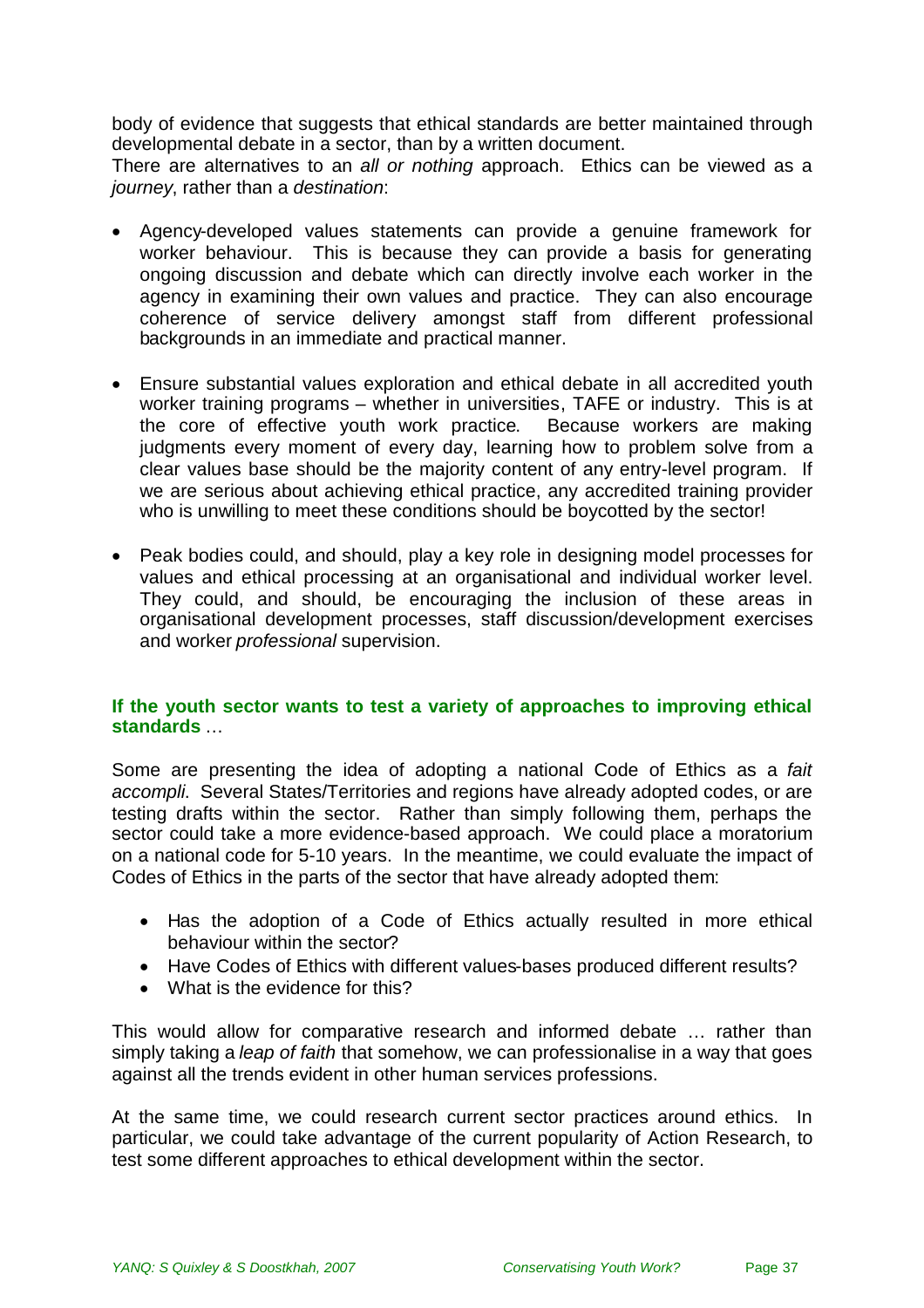- What processes are being used in the sector at present (at an agency and peak level) to try to ensure ethical practice?
- Are there patterns/trends in the current practices of these bodies?
- Which approaches seem to be helpful?
- What do individual workers and agencies need in order to improve ethical behaviour *on the ground*?

## <span id="page-37-0"></span>**Conclusion**

The bottom line is why would the youth sector want to adopt a Code of Ethics when it is unlikely to lead to improved outcomes for young people … and when maintaining the code will continue to distract time and energy away from addressing issues affecting young people.

A Code of Ethics is *a wolf in sheep's clothing* … a **covert** means of professionalising, and conservatising the youth sector. If the sector genuinely wants to guide youth work practice, we must begin with a clear ideological statement. To do this would inevitably lead to some existing workers being included in the sector, and others excluded**.** Even if the sector adopted a statement based on social control, at least it would be an **overt**, open conservatising of the youth work sector.

Human behaviour is driven by values … not words. **The youth sector should focus on encouraging values-driven thinking and analysis … the PROCESS of ethical decision making … rather than trying to END the debate through finalising words.** SO … lets talk about values, rather than trying to get the words *right*.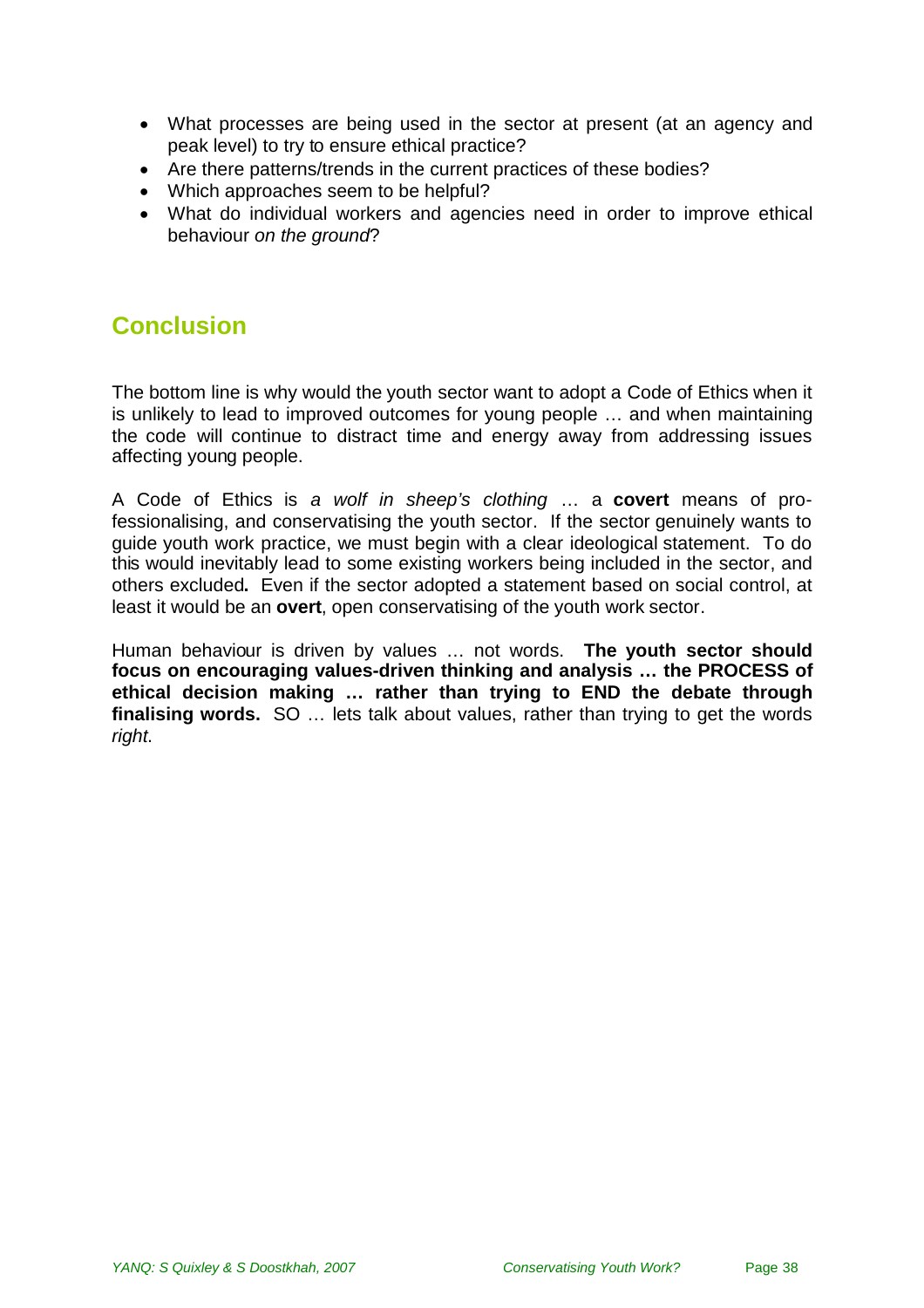# <span id="page-38-0"></span>**Bibliography**

American Psychological Association (2002) **Ethical Principles of Psychologists and Code of Conduct,** <http://www.apa.org/ethics/>

American Psychological Association (2001) **APA Ethics Committee Rules and Procedures**, <http://www.apa.org/ethics/>

Australian Association of Social Workers (2004) **AASW By-laws on Ethics**, [http://www.aasw.asn.au/adobe/about/AASW\\_Code\\_of\\_Ethics-2004.pdf](http://www.aasw.asn.au/adobe/about/AASW_Code_of_Ethics-2004.pdf)

Australian Association of Social Workers (2002) **AASW Code of Ethics**, 2nd Edition, [http://www.aasw.asn.au/adobe/about/AASW\\_Code\\_of\\_Ethics-2004.pdf](http://www.aasw.asn.au/adobe/about/AASW_Code_of_Ethics-2004.pdf)

Australian Association of Social Workers (2000) **Policy and Procedures for Establishing Eligibility for Membership of AASW,** [http://www.aasw.asn.au/adobe/becomeamember/membership\\_eligibility\\_2000.pdf](http://www.aasw.asn.au/adobe/becomeamember/membership_eligibility_2000.pdf)

Australian Institute of Welfare and Community Workers Inc (2006) **Courses with Current Approval (11 July 2006)**, [http://www.aiwcw.org.au](http://www.aiwcw.org.au/)

Australian Institute of Welfare and Community Workers Inc (nd) **AIWCW Code of Ethics**, [http://www.aiwcw.org.au](http://www.aiwcw.org.au/)

Australian Institute of Welfare and Community Workers Inc (nd) **General Information***,* [http://www.aiwcw.org.au](http://www.aiwcw.org.au/)

Australian Institute of Welfare and Community Workers Inc (nd) **Types of Membership - Summary***,* [http://www.aiwcw.org.au](http://www.aiwcw.org.au/)

Australian Counselling Association (2002) **ACA Code of Conduct**, Version 4, [http://www.theaca.net.au/docs/code\\_conduct.pdf](http://www.theaca.net.au/docs/code_conduct.pdf)

Australian Counselling Association (nd) **Information & Application Booklet**, <http://www.theaca.net.au/membership/application.php>

Australian Psychological Society (2003) **The APS Code of Ethics**, Revised Edition, [http://www.Psychology.org.au/aps/ethics/code\\_of\\_ethics.pdf](http://www.psychology.org.au/aps/ethics/code_of_ethics.pdf)

British Association of Social Workers (2003) **Code of Ethics for Social Workers**, <http://www.basw.co.uk/articles.php?articleId=2>

Hoiles, Lauren & Corney, Tim (2006) *Why the youth sector in Victoria needs a code of ethical practice*, in **YiKES: Journal of the Youth Affairs Council of Victoria Inc**., Volume 4, Edition 10, October 2006. [http://www.yacvic.org.au/includes/yikesarchive/Yikes\\_0610.pdf](http://www.yacvic.org.au/includes/yikesarchive/Yikes_0610.pdf)

Institute of Australasian Psychiatrists Inc. (1997) **Code of Ethics**, <http://www.iap.org.au/ethics.htm>

Kentsmith, David K; Salladay, Susan A. & Miya, Pamela A. (eds) (1986) **Ethics in Mental Health Practice**, Grune & Stratton, Orlando.

Laursen, Kay (1975) *Professionalism*, in Throssell, Harold (ed) **Social Work: Radical Essays,** University of Queensland Press, St. Lucia.

Media Entertainment and Arts Alliance (nd) MEAA Code of Ethics, <http://www.alliance.org.au/documents/codeofethics.pdf>

Moore, Tim (2004) *Working with Young People: Principles in Practice*, ppt slides designed to explain to young people what the ACT Code of Ethics means for them, Youth Coalition of the A.C.T., Canberra. <http://www.youthcoalition.net/downloads/YthEthics.ppt>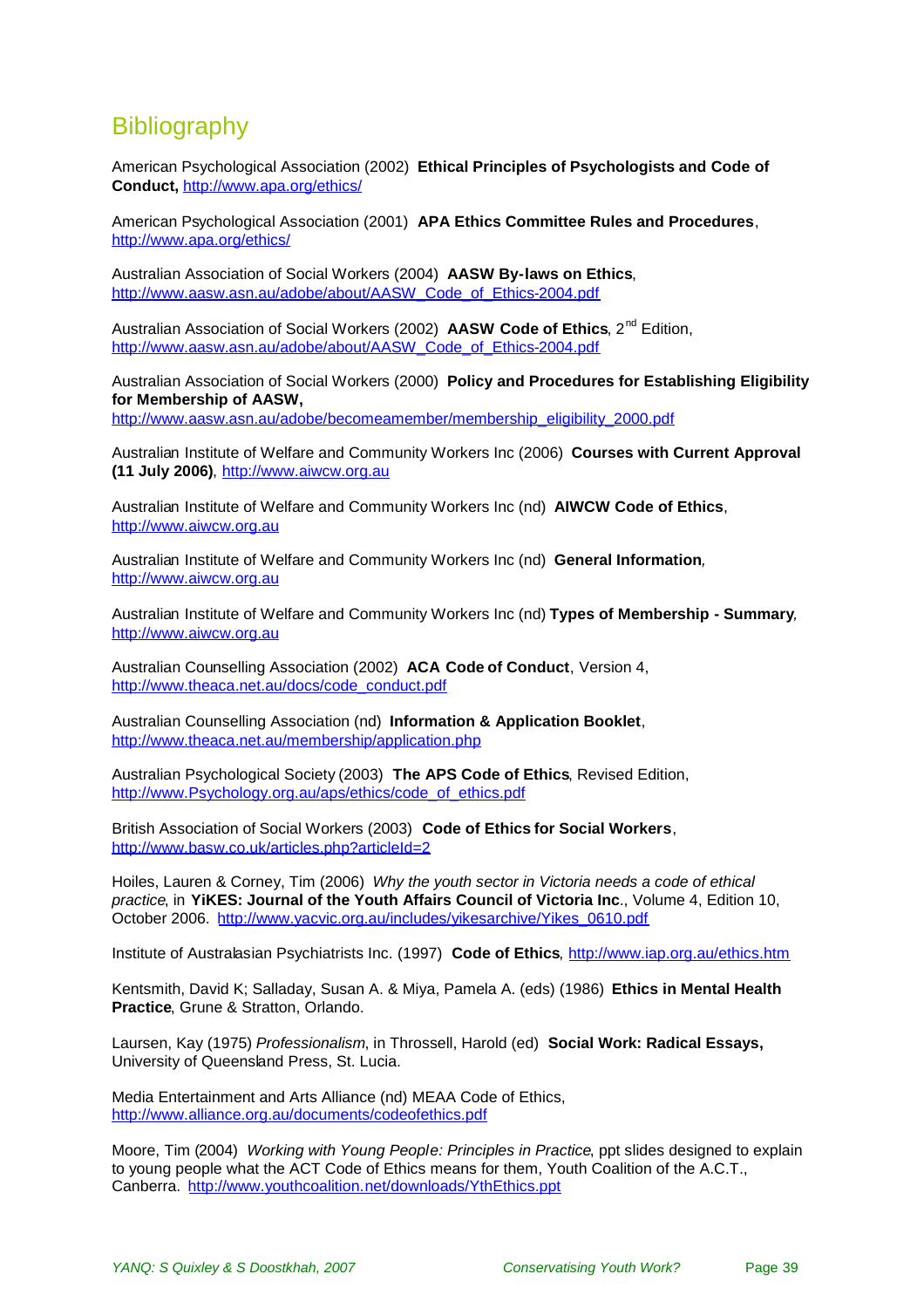Morales, Armando & Sheafor, Bradord W. (1989) **Social Work: A Profession of Many Faces**, 5th Edition, Allyn & Bacon, Boston.

National Association of Black Social Workers (nd) **Code of Ethics**, <http://www.nabsw.org/mserver/CodeofEthics.aspx?menuContext=720>

National Association of Social Workers (1999) **Code of Ethics of the NASW**, <http://www.socialworkers.org/pubs/code/code.asp>

Quixley, Suzi (1998) *Key areas in which we hold values*, unpublished handout, ESSQ, Adelaide.

Quixley, Suzi (1991) **Ethics of Youth Work: Study Guide**, for Module 2: YWK2235: Helping Skills in Youth Work, External Study Unit, Edith Cowan University, Perth

Regional Youth Development Officers Network (2005) **Draft Youth Work Code of Ethics (Hunter/Central Coast/Mid-North Coast),** RYDON, NSW. <http://www.yapa.org.au/youthwork/rydon/draftcode.php>

Sercombe, Howard (2005) **Planning a Profession**, Batchelor Institute of Indigenous Tertiary Education, NT <http://www.yapa.org.au/youthwork/facts/planprofession.php>

Sercombe, Howard (2002) *A (draft) code of ethics for youth work, with short commentary*, unpublished paper produced in consultation with the Western Australian Youth Affairs field, workshop redraft. <http://www.yapa.org.au/youthwork/ethics/codetextwithcomment.php>

Sercombe, Howard (1997) **Power, Ethics and Youth Work**, Edith Cowan University, Perth. <http://www.yapa.org.au/youthwork/facts/powerethics.pdf>

Sercombe, Howard (nd-a) **The Youth Work Contract**, Edith Cowan University, Perth. <http://www.yapa.org.au/youthwork/facts/youthworkcontract.pdf>

Sercombe, Howard (nd-b) **Youth Work and Professionalisation**, Centrecare Goldfields, Kalgoorlie. <http://www.yapa.org.au/youthwork/facts/youthworkprofessional.pdf>

Szasz, Thomas (1991) **Ideology and Insanity: Essays on the Psychiatric Dehumanization of** Man, 2<sup>nd</sup> Edition, Syracuse University Press, New York

Szasz, Thomas (1998) **Thomas Szasz's Summary Statement and Manifesto**, [http://www.szasz.com](http://www.szasz.com/)

Watson, David (ed) (1985) **A Code of Ethics for Social Work: The Second Step**, Routledge & Kegan Paul, London.

Youth Action and Policy Association NSW (nd) YAPA Model policies, <http://www.yapa.org.au/youthwork/modelpolicies/index.php>

Youth Affairs Council of Victoria (2004) **That Old Chestnut!: The Professionalisation of Youth Work in Victoria: A Discussion Paper**, YACVic, Melbourne. [http://www.yacvic.org.au/includes/pdfs\\_wordfiles/040316\\_professionalisation.doc](http://www.yacvic.org.au/includes/pdfs_wordfiles/040316_professionalisation.doc)

Youth Affairs Council of WA (2003) **YACWA Code of Ethics**, [http://www.yacwa.org.au/files/Code%20of%20Ethics%20Booklet.pdf](http://www.yacwa.org.au/files/Code of Ethics Booklet.pdf)

Youth Affairs Network of Queensland & Quixley, Suzi (2006) **Comments on a Code of Ethics for Youth Work as Proposed by Howard Sercombe**, [http://www.yanq.org.au](http://www.yanq.org.au/)

Youth Coalition of the A.C.T. (2003) **ACT Code of Ethics for Youth Work** (Draft 2, with commentary by Howard Sercombe), YCACT, Canberra. <http://www.youthcoalition.net/downloads/ACTCodeofEthics.pdf>

Youth Sector Training Council of South Australia (1991) **Ethics and Standards in Youthwork Practice: Conference Report**, YSTC, SA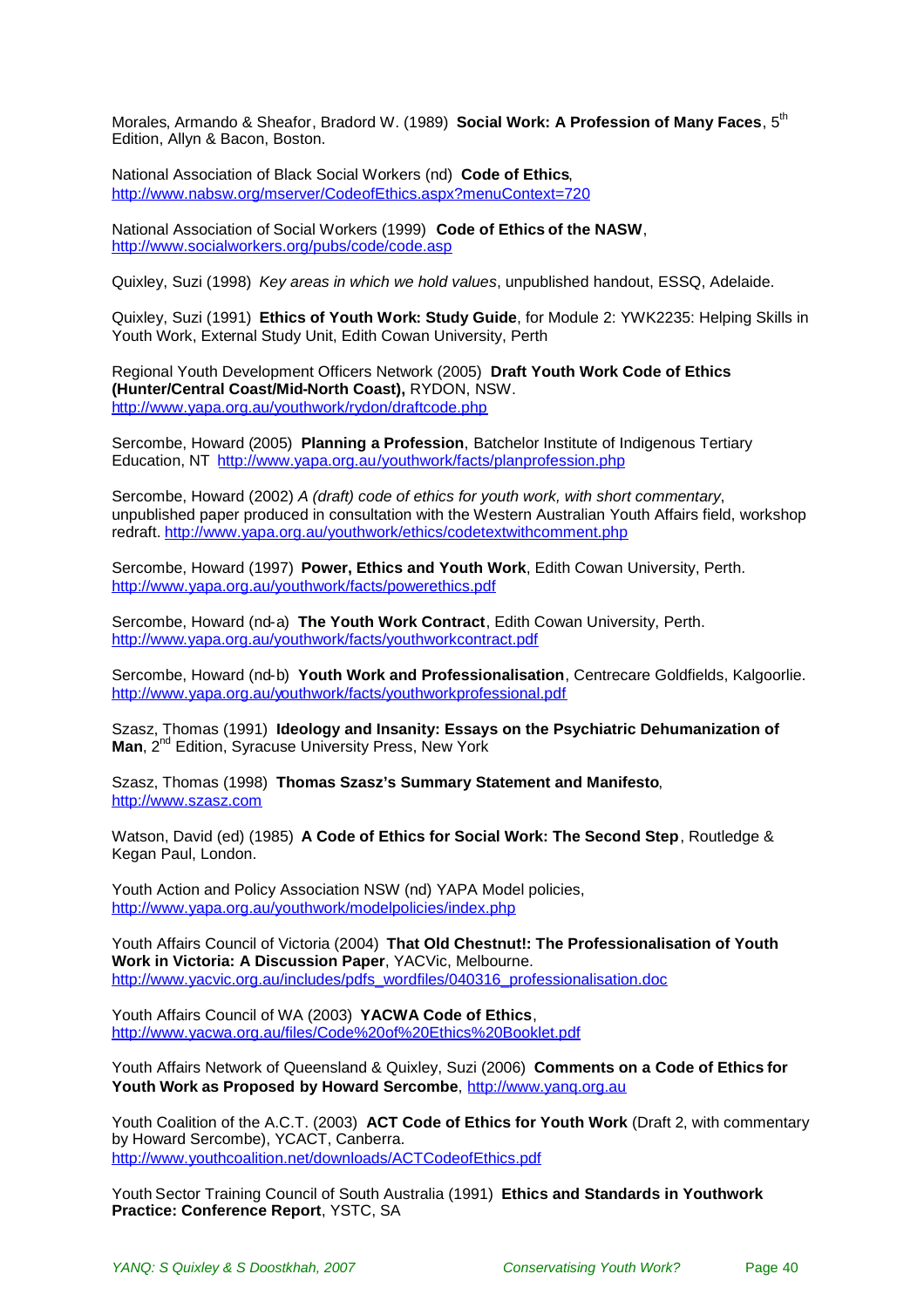# <span id="page-40-0"></span>**Appendix 1**

### National Association of Black Social Workers (USA)

### **Code of Ethics**

This code is included to demonstrate that it is possible to have an ideologically-based Code of Ethics. Features include the focus on common humanity (as distinct from the *expert/client* dichotomy), individual worker responsibility (not peer judgment), obligation to challenge unethical practice by fellow *professionals* and commitment to actively participate in social change.

*In America today, no Black person, except the selfish or irrational, can claim neutrality in the quest for Black liberation nor fail to consider the implications of the events taking place in our society. Given the necessity for committing ourselves to the struggle for freedom, we as Black Americans practicing in the field of social welfare, set forth this statement of ideals and guiding principles.*

*If a sense of community awareness is a precondition to humanitarian acts, then we as Black social workers must use our knowledge of the Black community, our commitments to its determination, and our helping skills for the benefit of Black people as we marshal our expertise to improve the quality of life of Black people. Our activities will be guided by our Black consciousness, our determination to protect the security of the Black community, and to serve as advocates to relieve suffering of Black people by any means necessary.*

*Therefore, as Black social workers we commit ourselves, collectively, to the interests of our Black brethren and as individuals subscribe to the following statements:*

- *I regard as my primary obligation the welfare of the Black individual, Black family, and Black community and will engage in action for improving social conditions.*
- *I give precedence to this mission over my personal interest.*
- *I adopt the concept of a Black extended family and embrace all Black people as my brothers and sisters, making no distinction between their destiny and my own.*
- *I hold myself responsible for the quality and extent of service I perform and the quality and extent of service performed by the agency or organisation in which I am employed, as it relates to the Black community.*
- *I accept the responsibility to protect the Black community against unethical and hypocritical practice by any individual or organisations engaged in social welfare activities.*
- *I stand ready to supplement my paid or professional advocacy with voluntary service in the Black public interest.*
- *I will consciously use my skills, and my whole being as an instrument for social change, with particular attention directed to the establishment of Black social institutions.*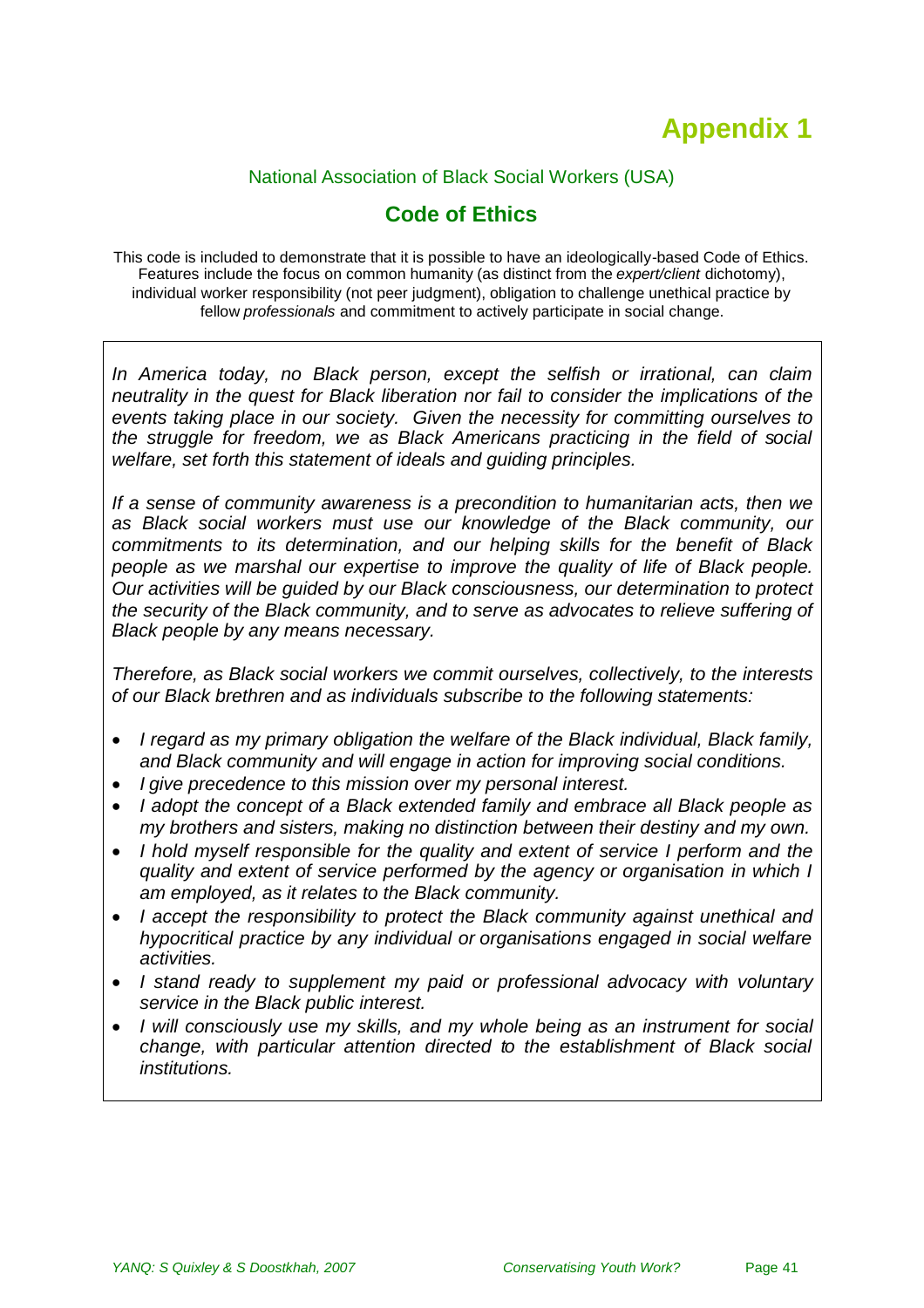# <span id="page-41-0"></span>**Appendix 2**

### **Jasper Declaration**

This statement was accepted at the first National Youth Workers Conference in 1977. It was originally put together by a group of 8 people over dinner (at Jaspers Restaurant). Like the NABSW Code of Ethics, it is an example of an ideologically-based ethical code. Why does it not have the same status as the NABSW statement, originally developed in 1968 and still current today? Perhaps its disappearance into oblivion can be explained by the non-organic way in which it was developed? Or, the possibility that many workers did not fully understand/agree with it? Or worker self-interest or lack of shared experience with young people? Or, the fact that it was not backed up by a professional association to police its implementation? Whilst some of the details and language are outdated, it remains a useful tool for discussing the place of an ideologically-based ethical statement for the youth sector. As a wise person once said … *Those who do not learn from history are doomed to repeat it!* (Reproduced from YSTC-SA 1991:17)

*We confess that as youth workers we fail to act as initiators of social change and in effect we are just reactors to circumstances dealing with 'bandaid' situations that often just help in preserving the status quo structures.*

*We confess that we are content to deal solely with the casualties rather than delving deeply into the cause of those casualties.*

*We confess that we disregard the enormous limitations imposed on youth and often attempt to make youth content with their basic life situation, ignoring the conflicts which clearly exist by distracting them with some well-chosen structured spare time activities.*

We seek a commitment to a new direction in the philosophy of youth work. We will *no longer be content to offer programs which merely gratify immediate wants. We are concerned for the fulfilment of individuals over a total life span. We recognise that our commitment to this philosophy will operate within a local context. This legalised process will involve facilitating:*

- *people to become aware of themselves and others in the community;*
- *people to engage in human transactions with others;*
- *people to think through issues (consciousness raising);*
- *people to conceive contradictions, the level of manipulation and limitations of their local area, and the scope of their power and the possibility for change.*

*The implications of this are:*

- *that the changing of attitudes is more important than exclusively providing leisure pursuits;*
- *that the process of 'bandaid-ing' will be challenged because it is perpetuating the present system and aiding its preservation;*
- *that such a model will bring us into conflict with the existing structure of society and often the underlying philosophies of many of the youth organisations/agencies to which we belong;*
- *that such conflict will involve risks and we must be prepared for the type of commitment that may involve costs in terms of economics, position, reputation, time, relationships, etc;*
- *that there will be for us disturbing confrontation with many ethical problems and questions; this confrontation will be particularly great in terms of our degree of compromise and participation in the operation of the system.*

*What we have experienced through this conference is this process in operation.*